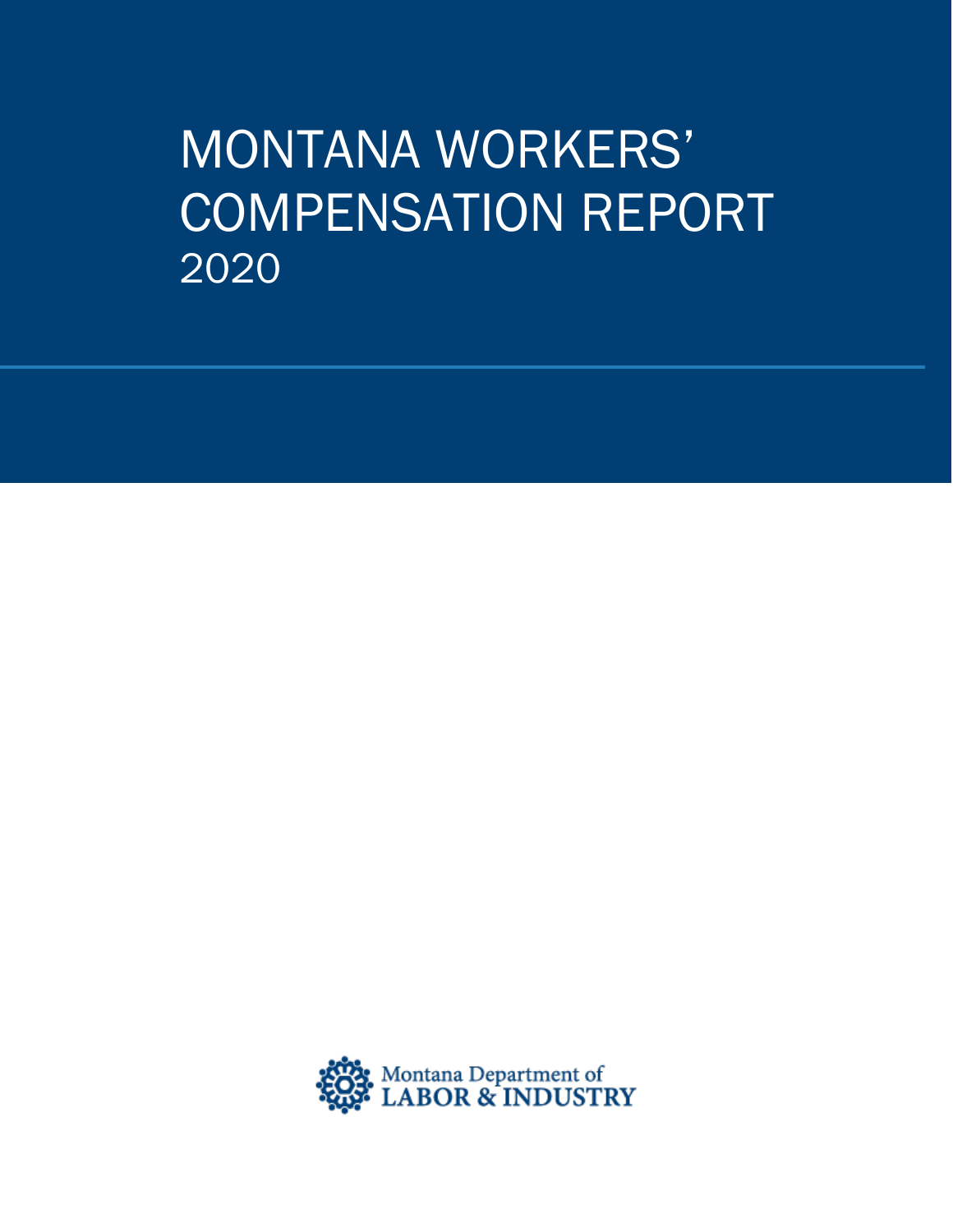Published February 2020 by

Montana Department of Labor & Industry Employment Relations Division P.O. Box 8011, Helena, MT 59604

The data in this report is as accurate as reported to the Montana Department of Labor & Industry's (DLI) Employment Relations Division (ERD) and does not include reserves. Payment data on individual medicalonly injuries are not reported to ERD. Counts and totals may change over time due to updated reports and data clean-up efforts. Federal workers' injuries are also not represented in this report.

If the format of any information within this document interferes with your ability to access the information, due to an issue with accessibility caused by a disability as defined in the Rehabilitation Act, please contact Kristine Ediger at the Employment Relations Division (ERD) for assistance at (406)444-1675 or [kediger@mt.gov.](mailto:kediger@mt.gov)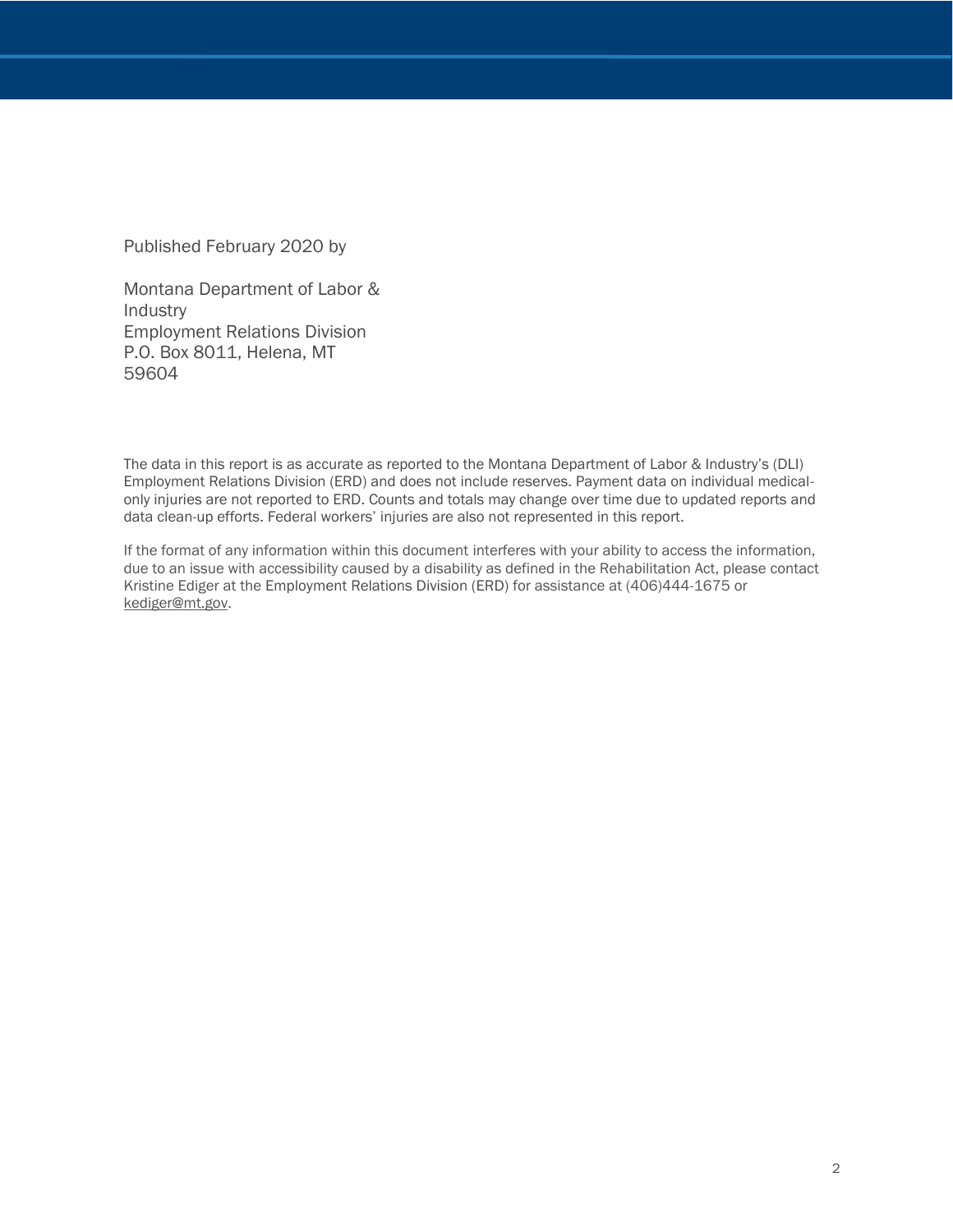## TABLE OF CONTENTS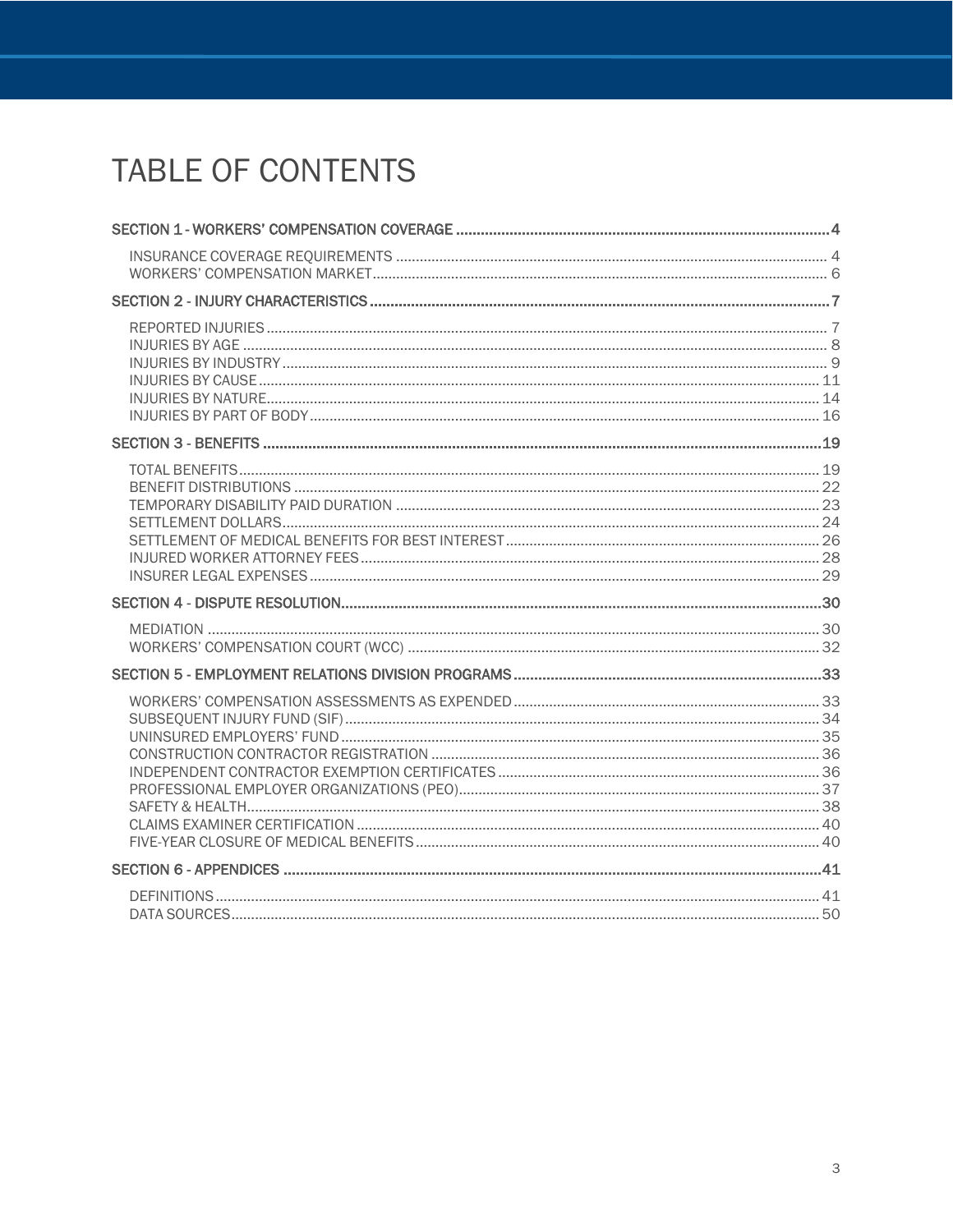## <span id="page-3-0"></span>INSURANCE COVERAGE REQUIREMENTS

If you are an employer or an employee, the Workers' Compensation and Occupational Disease Acts apply. An employer who has an employee in service under any appointment or contract of hire, expressed or implied, oral or written, must elect to be bound by the provisions of compensation Plan 1 (self-insured employers), Plan 2 (private insurance companies), or Plan 3 (Montana State Fund).

This information is intended to be descriptive. It is not all-inclusive, nor is it intended to be used for legal determination of the mandatory coverage requirements. Please contact the Employment Relations Division at (406) 444-6543, or your workers' compensation insurer, concerning coverage requirements and/or excluded or exempted employments.

#### EXTRATERRITORIAL EXCLUSION

• Employer option for extraterritorial coverage §39-71-442, MCA: (1) Notwithstanding §39-71-118(8)(a) an employee of an employer in this state who is employed by the employer to work solely in North Dakota, and who is required by the laws of that state to be covered for workers' compensation purposes while working in that state, is not considered to be an employee in this state covered under Title 39, chapter 71, during any time that the employer maintains workers' compensation coverage for the employee in North Dakota. For purposes of this section, "work solely in North Dakota" means the employee does not perform job duties in Montana and coverage is required by the state of North Dakota. Travel that is commuting to and from a job site in North Dakota from a location in Montana does not constitute performing job duties in Montana even if the employer pays for all or a portion of the costs of travel or if the worker is paid for the travel time.

#### OTHER EXCLUSIONS

The Workers' Compensation Act may exclude from the definition of employee the services listed below:

- Volunteers
- Volunteers at recreational facilities receiving no compensation other than meals, lodging, or the use of the recreational facilities
- Licensed foster parents providing care for no more than 6 foster children without wage compensation
- Farm-owner occasionally assisting his or her neighboring farmers

(§39-71-118, MCA)

#### EMPLOYMENTS EXEMPTED

The Workers' Compensation Act may not apply to the employments listed below:

- Household or domestic employment;
- Casual employment;
- Dependent member of an employer's family for whom an exemption may be Injured by the employer under the Federal Internal Revenue Code;
- Sole proprietors, working members of a partnership, working members of a limited liability partnership, or working members of a member-managed limited liability company;
- Real estate, securities or insurance salesperson paid solely by a commission without a guarantee of minimum earnings;
- A direct seller;
- Employment for which a rule of liability for injury, occupational disease, or death is provided under the laws of the United States;
- A person performing services in return for aid or sustenance only, except employment of search and rescue volunteers;
- Employment with a railroad engaged in interstate commerce, except railroad construction work;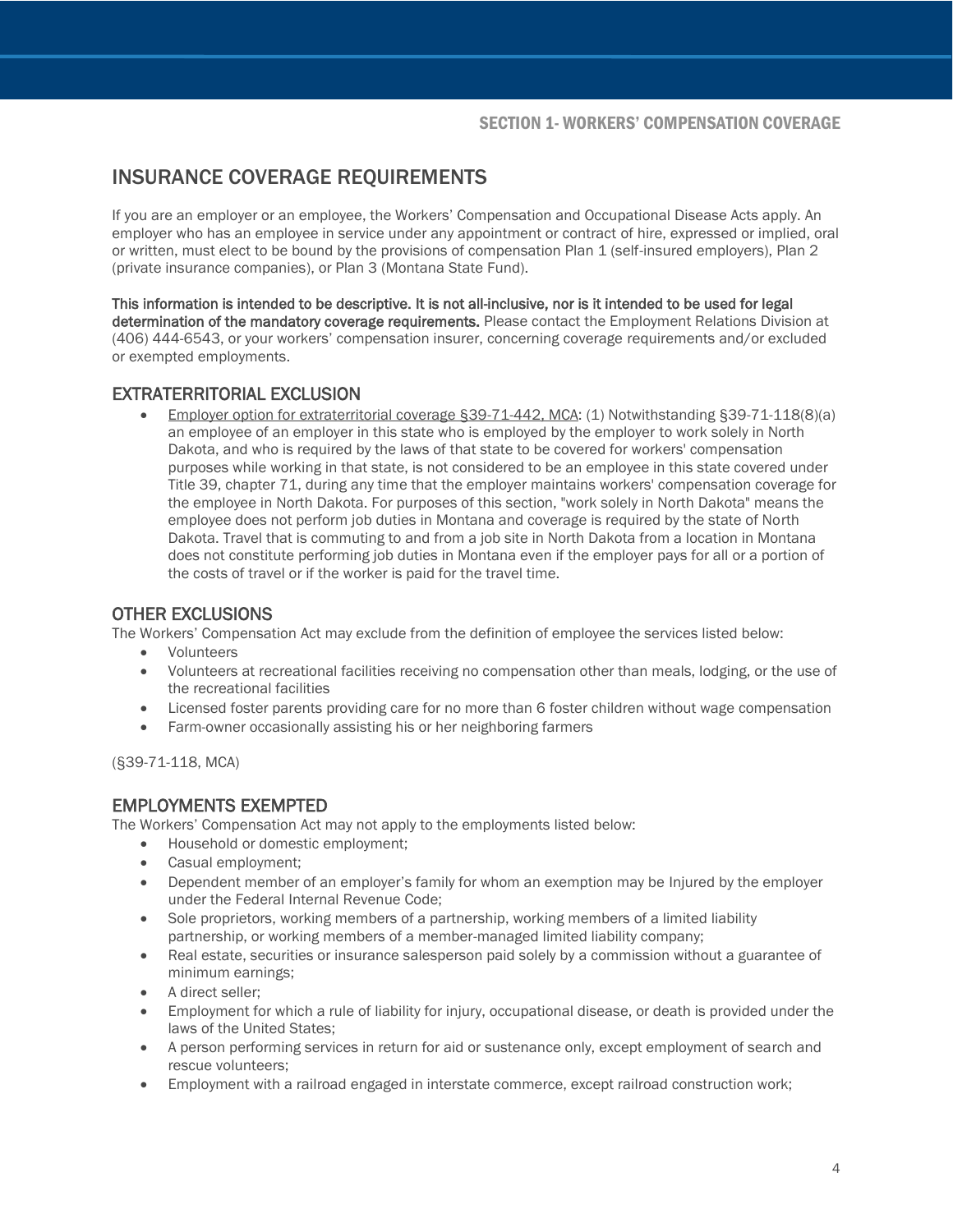- An official, including a timer, referee, umpire or judge, at a school amateur athletic event;
- A person performing services as a newspaper carrier or freelance correspondent if acknowledged in writing that the services are not covered;
- Cosmetologist's services and barber's services;
- A person who is employed by an enrolled tribal member or an association, business, corporation, or other entity that is at least 51% owned by an enrolled tribal member or members, whose business is conducted solely within the reservation;
- A jockey who is performing under a license issued by the Board of Horse Racing, from the time the jockey reports to the scale room prior to a race, through the time weighed out, and has acknowledged in writing that the jockey is not covered while performing services as a jockey;
- Trainer, assistant trainer, exercise person or pony person who is providing services under the Board of Horse Racing while on the grounds of a licensed race meet;
- An employer's spouse;
- A petroleum land professional;
- An officer of a quasi-public or a private corporation or manager of a manager-managed limited liability company;
- A person who is an officer or a manager of a ditch company;
- Service performed by an ordained, commissioned or licensed minister of a church;
- Providers of companionship services or respite care, if a family member or legal guardian employs the person providing care;
- A person performing services of an intrastate or interstate common or contract motor carrier when hired by an individual or entity who meet the definition of a broker or freight forwarder;
- A person who is not an employee or worker in Montana;
- Independent contractors who are working under a current, valid, independent contractor exemption certificate from the Department;
- An athlete employed by or on a team or sports club engaged in a contact sport; and
- <span id="page-4-0"></span>• A musician performing under a written contract.

(§39-71-401, MCA)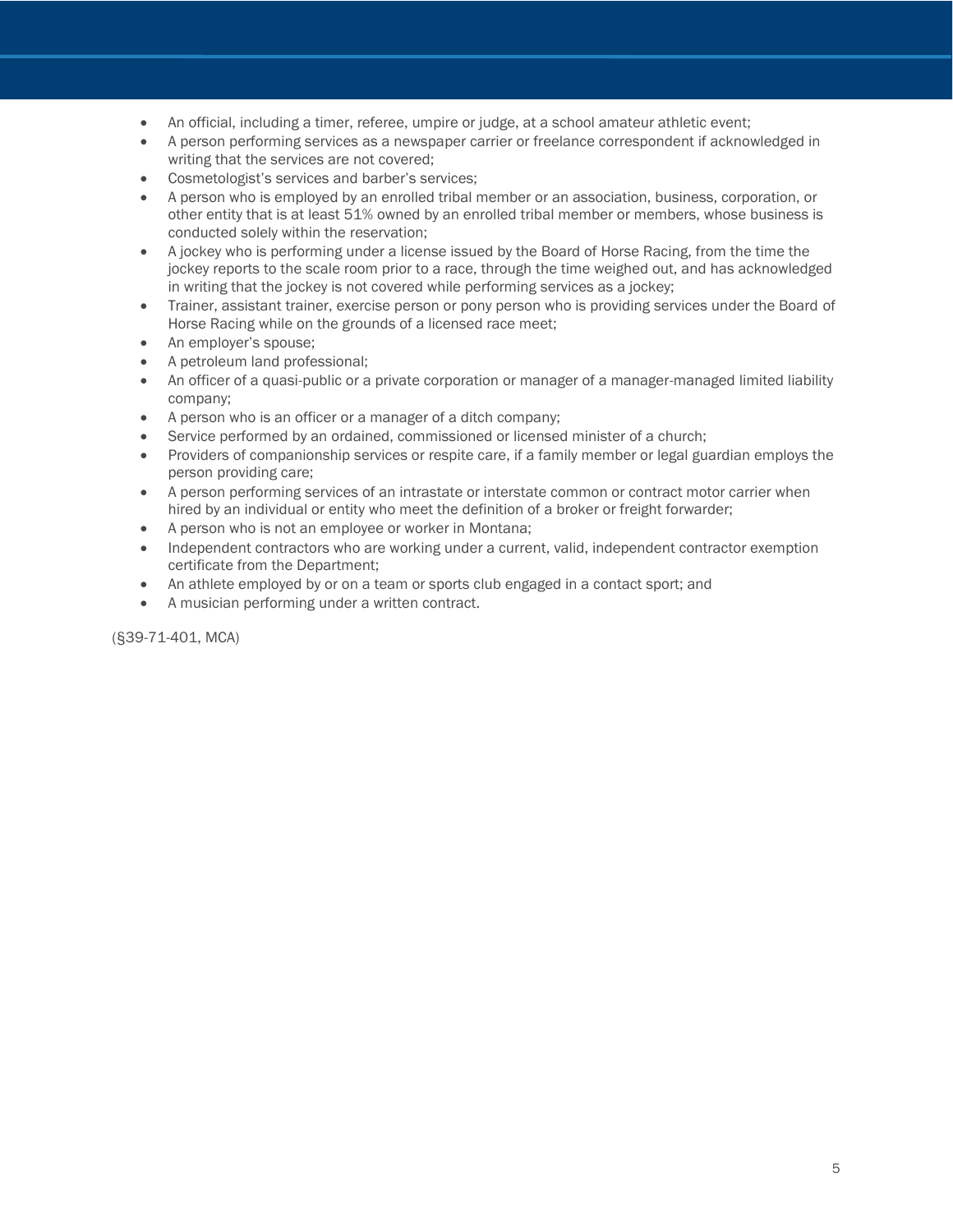## WORKERS' COMPENSATION MARKET

#### 1.1

Gross Annual Payroll for Self-Insured Employers By Year in Billions



#### 1.2

Premium Market Share for Private Insurance Companies and Montana State Fund By Year in Millions

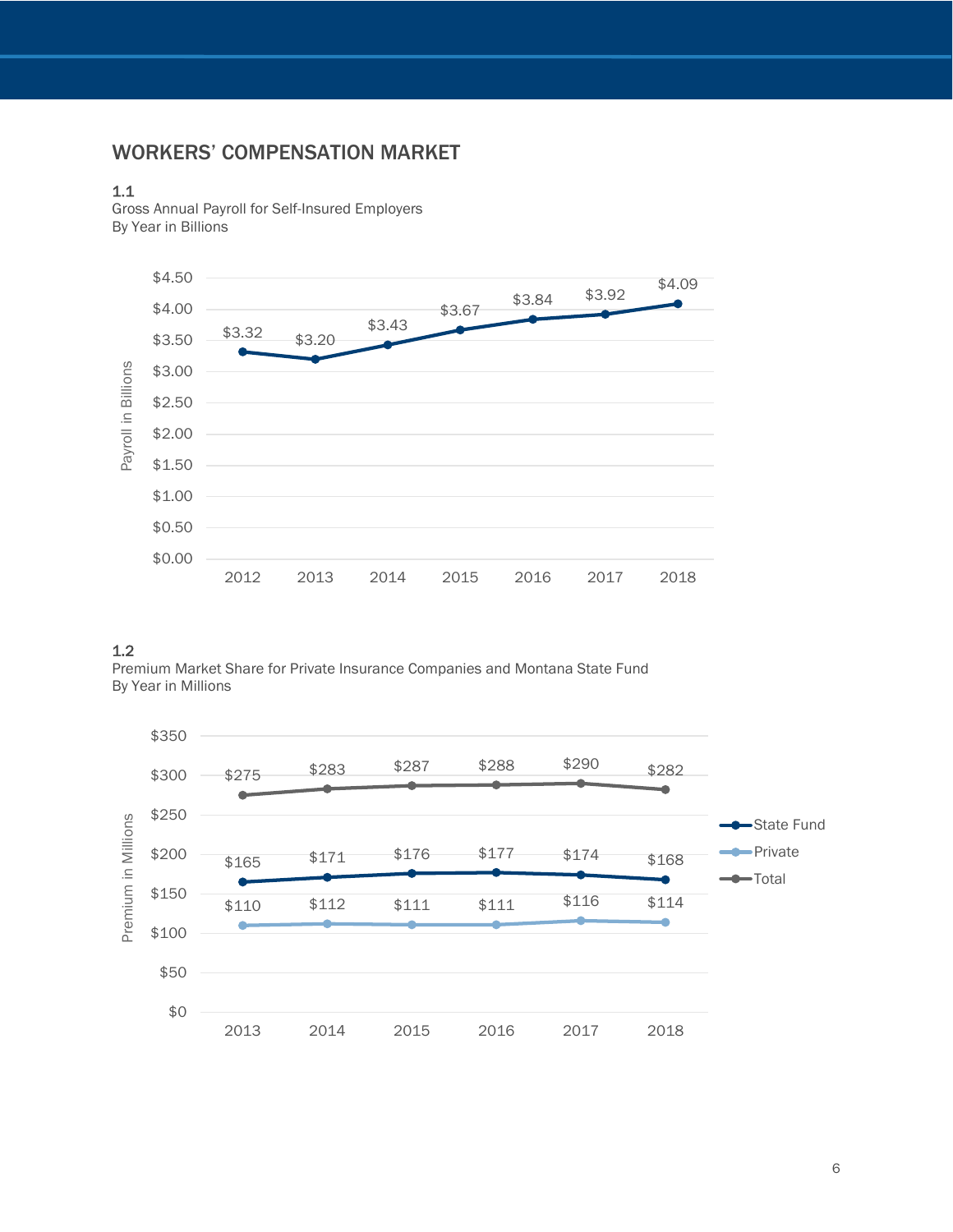## <span id="page-6-0"></span>REPORTED INJURIES



#### 2.2

Reported Injuries By Plan Type and Year of Injury

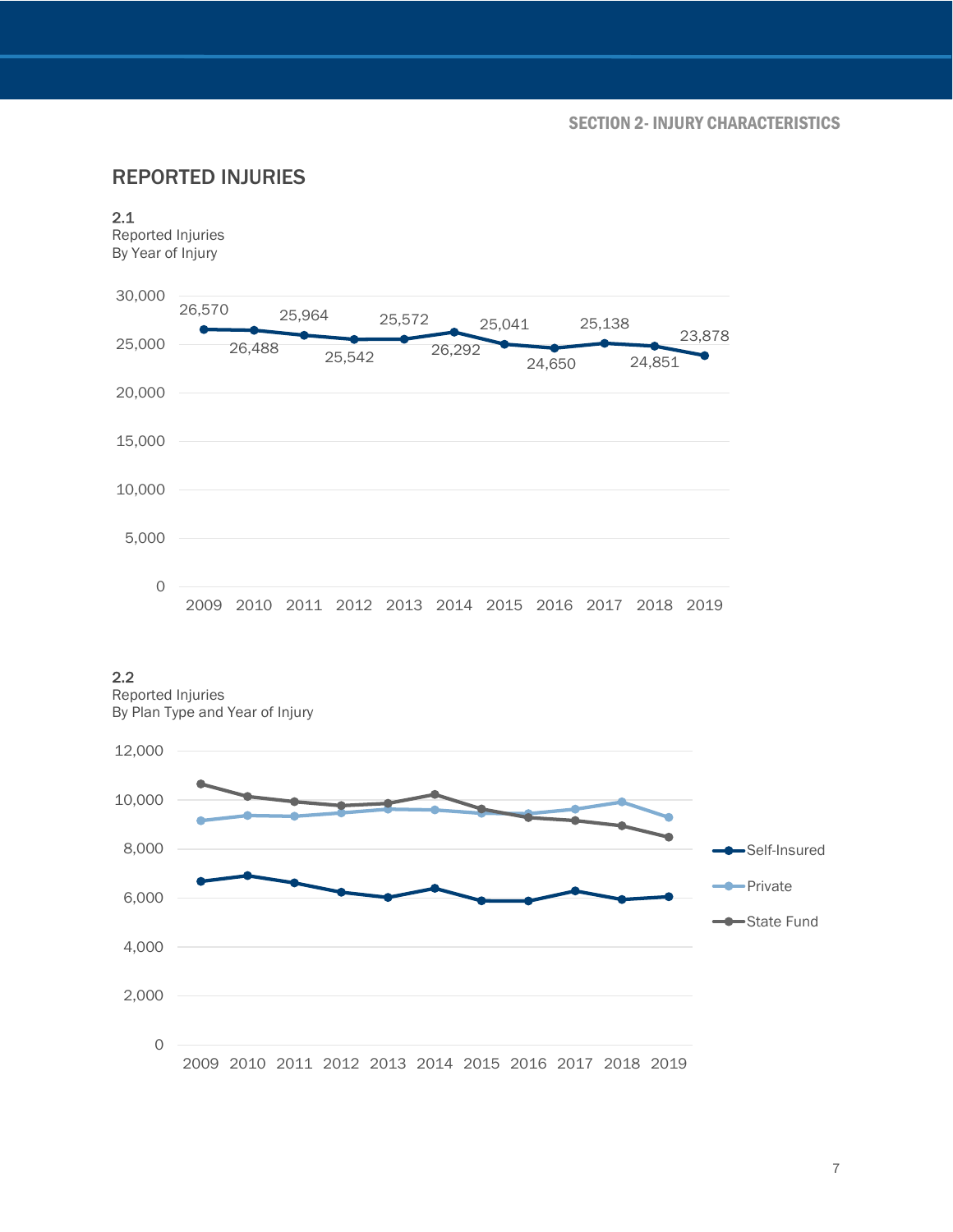## <span id="page-7-0"></span>INJURIES BY AGE

#### 2.3

Reported Injuries By Age at Time of Injury and Year of Injury

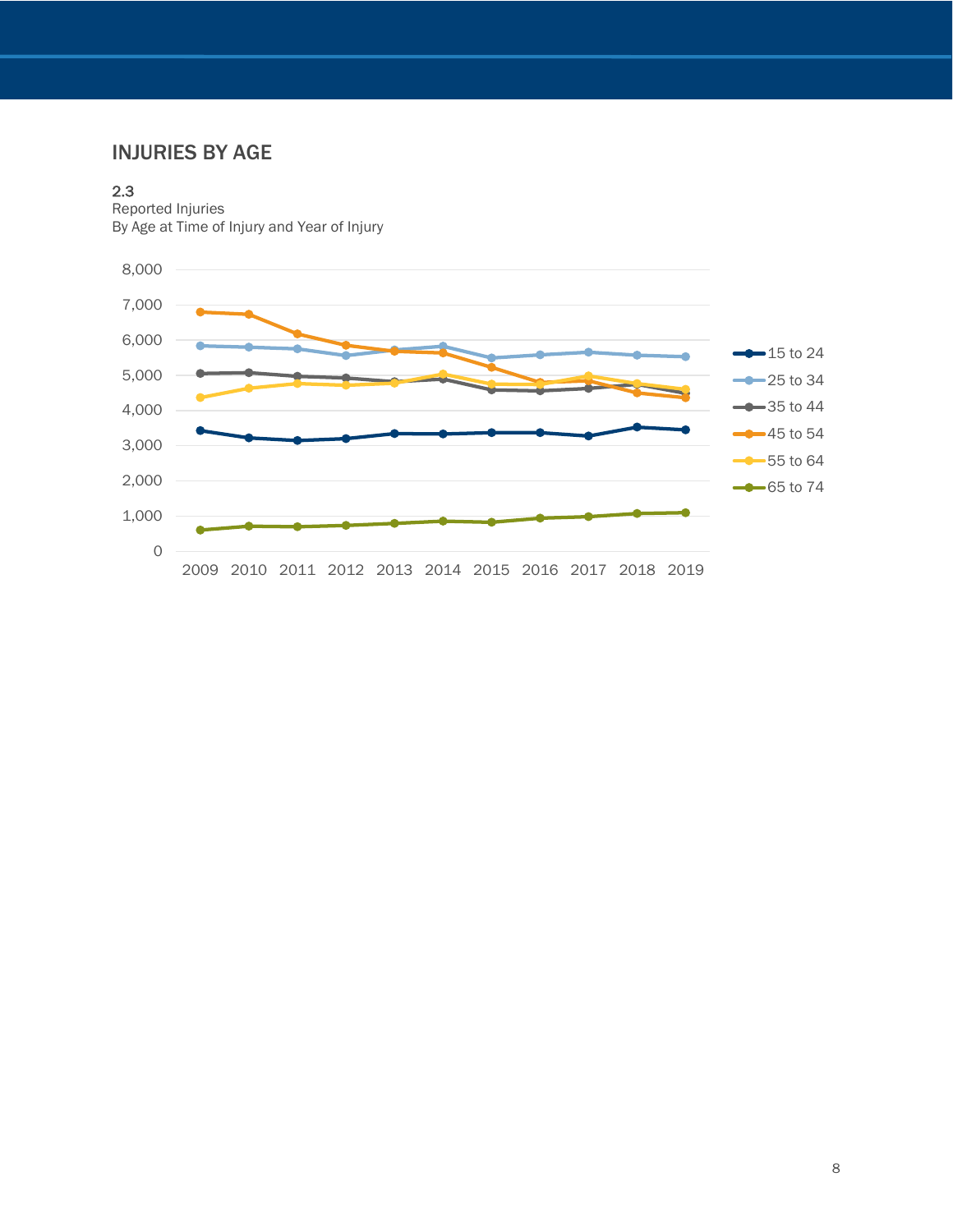## <span id="page-8-0"></span>INJURIES BY INDUSTRY

#### 2.4

Reported Injuries By Industry, 2019

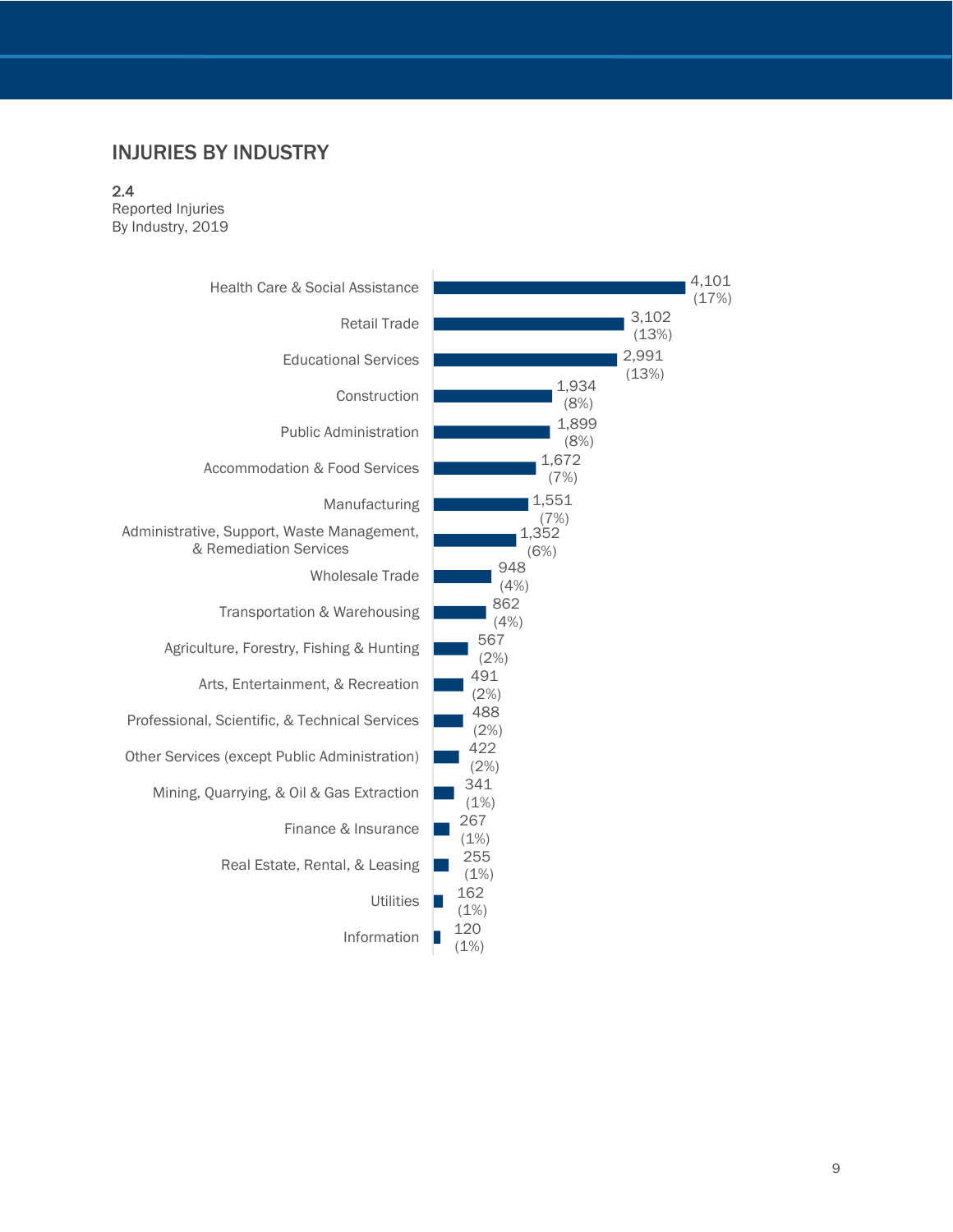#### 2.5

Reported Injuries By Industry and Year of Injury

|                                                                      | 2015  | 2016  | 2017  | 2018  | 2019  |
|----------------------------------------------------------------------|-------|-------|-------|-------|-------|
| Health Care & Social Assistance                                      | 4,403 | 4,423 | 4,639 | 4,226 | 4,101 |
| <b>Retail Trade</b>                                                  | 3,101 | 3,055 | 3,088 | 3,041 | 3,102 |
| <b>Educational Services</b>                                          | 2,587 | 2,669 | 2,878 | 2,794 | 2,991 |
| Construction                                                         | 2,157 | 2,054 | 2,004 | 2,006 | 1,934 |
| <b>Public Administration</b>                                         | 1,937 | 1,869 | 1,879 | 2,007 | 1,899 |
| <b>Accommodation &amp; Food Services</b>                             | 1,958 | 1,939 | 1,939 | 1,895 | 1,672 |
| Manufacturing                                                        | 1,753 | 1,727 | 1.665 | 1.689 | 1,551 |
| Administrative, Support, Waste<br>Management, & Remediation Services | 1,501 | 1,424 | 1,491 | 1,618 | 1,352 |
| <b>Wholesale Trade</b>                                               | 1,014 | 1,033 | 964   | 973   | 948   |
| Transportation & Warehousing                                         | 842   | 843   | 883   | 891   | 862   |
| Agriculture, Forestry, Fishing & Hunting                             | 693   | 640   | 654   | 607   | 567   |
| Arts, Entertainment, & Recreation                                    | 559   | 577   | 528   | 508   | 491   |
| Professional, Scientific, & Technical<br>Services                    | 527   | 504   | 482   | 458   | 488   |
| <b>Other Services (except Public</b><br>Administration)              | 431   | 404   | 426   | 460   | 422   |
| Mining, Quarrying, & Oil & Gas<br>Extraction                         | 450   | 406   | 354   | 356   | 341   |
| Finance & Insurance                                                  | 260   | 264   | 282   | 310   | 267   |
| Real Estate, Rental, & Leasing                                       | 287   | 282   | 303   | 305   | 255   |
| <b>Utilities</b>                                                     | 193   | 192   | 201   | 200   | 162   |
| Information                                                          | 146   | 156   | 130   | 134   | 120   |
| Not Otherwise Classsified                                            | 150   | 95    | 98    | 122   | 66    |
| Management of Companies &<br>Enterprises                             | 40    | 40    | 38    | 24    | 16    |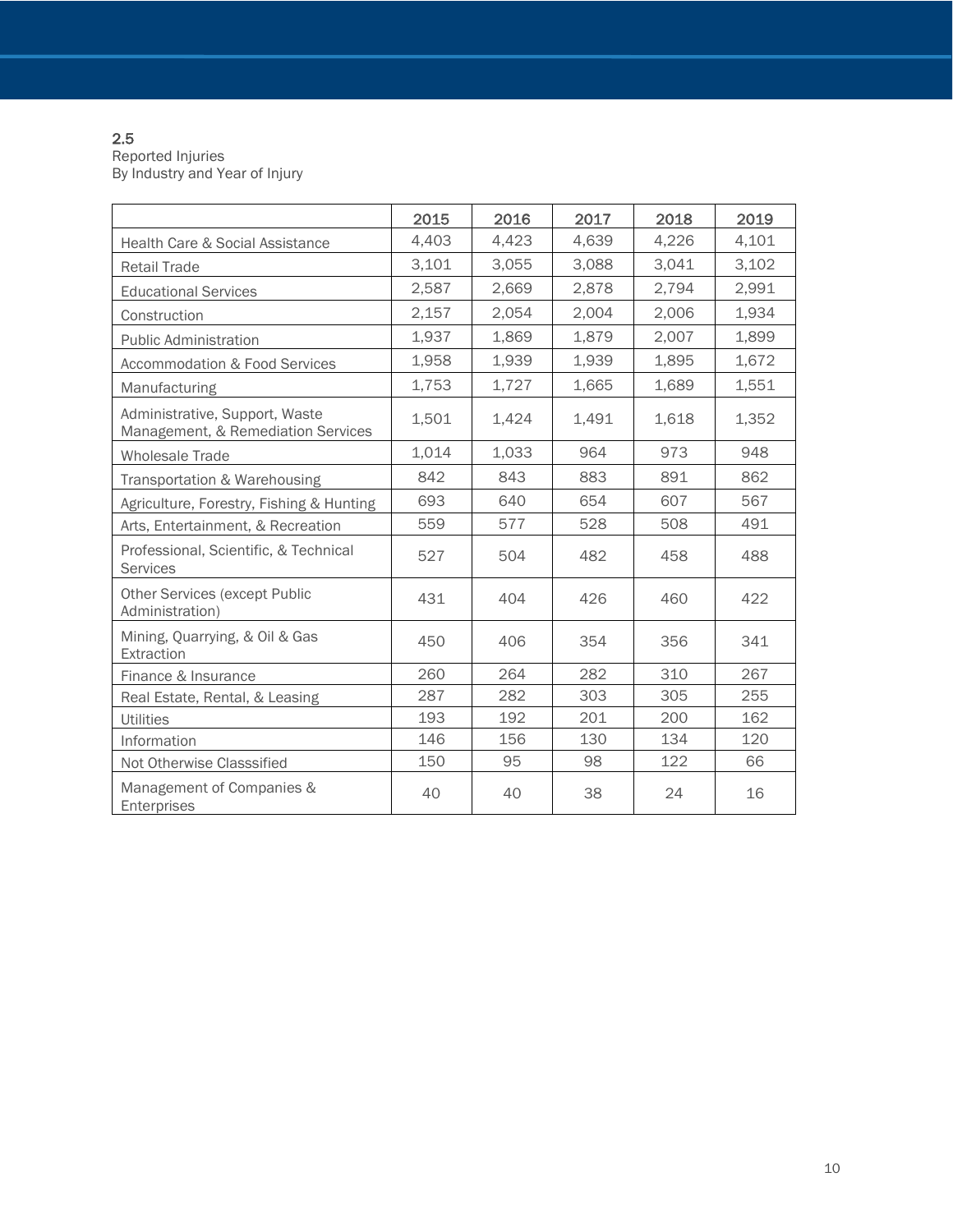## <span id="page-10-0"></span>INJURIES BY CAUSE

See Section 6 for cause definitions.

#### 2.6

Reported Injuries By Cause of Injury, 2019

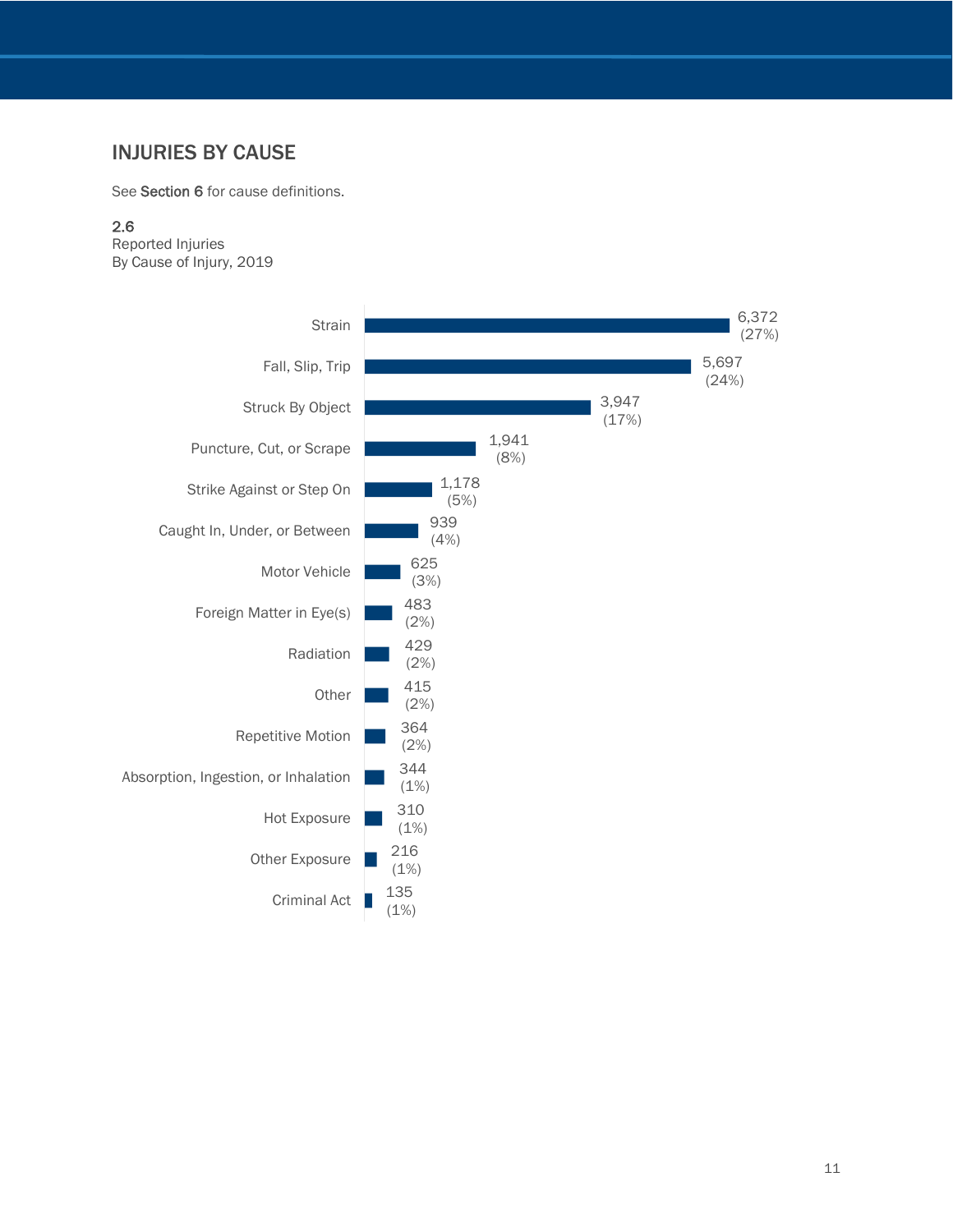2.7

Reported Injuries By Top Five Causes of Injury and Year of Injury

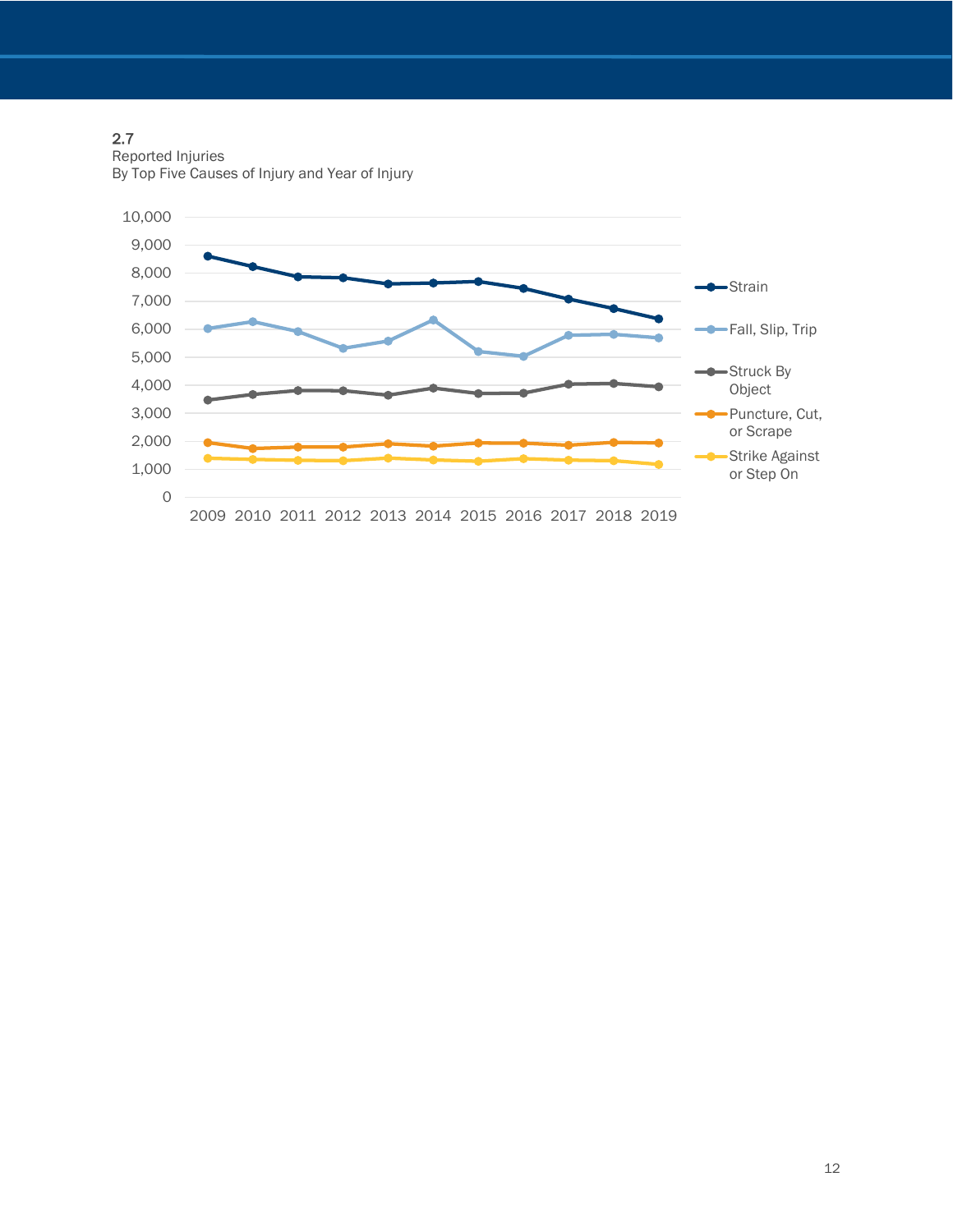#### 2.8

Reported Injuries By Cause of Injury and Year of Injury

<span id="page-12-0"></span>

|                                      | 2015  | 2016  | 2017  | 2018           | 2019  |
|--------------------------------------|-------|-------|-------|----------------|-------|
| <b>Strain</b>                        | 7,709 | 7,463 | 7,079 | 6,743          | 6,372 |
| Fall, Slip, Trip                     | 5,209 | 5,037 | 5,789 | 5,824          | 5,697 |
| <b>Struck By Object</b>              | 3,711 | 3,719 | 4,041 | 4,068          | 3,947 |
| Puncture, Cut, or Scrape             | 1,944 | 1,935 | 1,862 | 1,965          | 1,941 |
| <b>Strike Against or Step On</b>     | 1,287 | 1,380 | 1,332 | 1,310          | 1,178 |
| Caught In, Under, or Between         | 991   | 907   | 914   | 950            | 939   |
| <b>Motor Vehicle</b>                 | 587   | 602   | 554   | 573            | 625   |
| Foreign Matter in Eye(s)             | 558   | 557   | 520   | 438            | 483   |
| Radiation                            | 481   | 542   | 518   | 504            | 429   |
| Other                                | 455   | 437   | 406   | 440            | 415   |
| <b>Repetitive Motion</b>             | 468   | 429   | 439   | 437            | 364   |
| Absorption, Ingestion, or Inhalation | 401   | 389   | 412   | 321            | 344   |
| <b>Hot Exposure</b>                  | 335   | 328   | 312   | 342            | 310   |
| <b>Other Exposure</b>                | 287   | 275   | 316   | 271            | 216   |
| <b>Criminal Act</b>                  | 108   | 144   | 141   | 167            | 135   |
| <b>Mental</b>                        | 85    | 94    | 94    | 112            | 106   |
| <b>Other Cumulative</b>              | 97    | 84    | 89    | 97             | 93    |
| <b>Chemical Exposure</b>             | 88    | 112   | 113   | 109            | 87    |
| <b>Extreme Temperatures</b>          | 32    | 28    | 27    | 25             | 38    |
| Dust, Gas, or Fumes                  | 27    | 27    | 26    | 38             | 37    |
| Electrocution                        | 32    | 53    | 33    | 35             | 35    |
| <b>Burn</b>                          | 20    | 23    | 25    | 22             | 21    |
| <b>Continual Noise</b>               | 40    | 22    | 26    | 25             | 16    |
| Abrasion                             | 23    | 18    | 10    | 8              | 10    |
| <b>Cold Exposure</b>                 | 13    | 9     | 12    | $\overline{2}$ | 9     |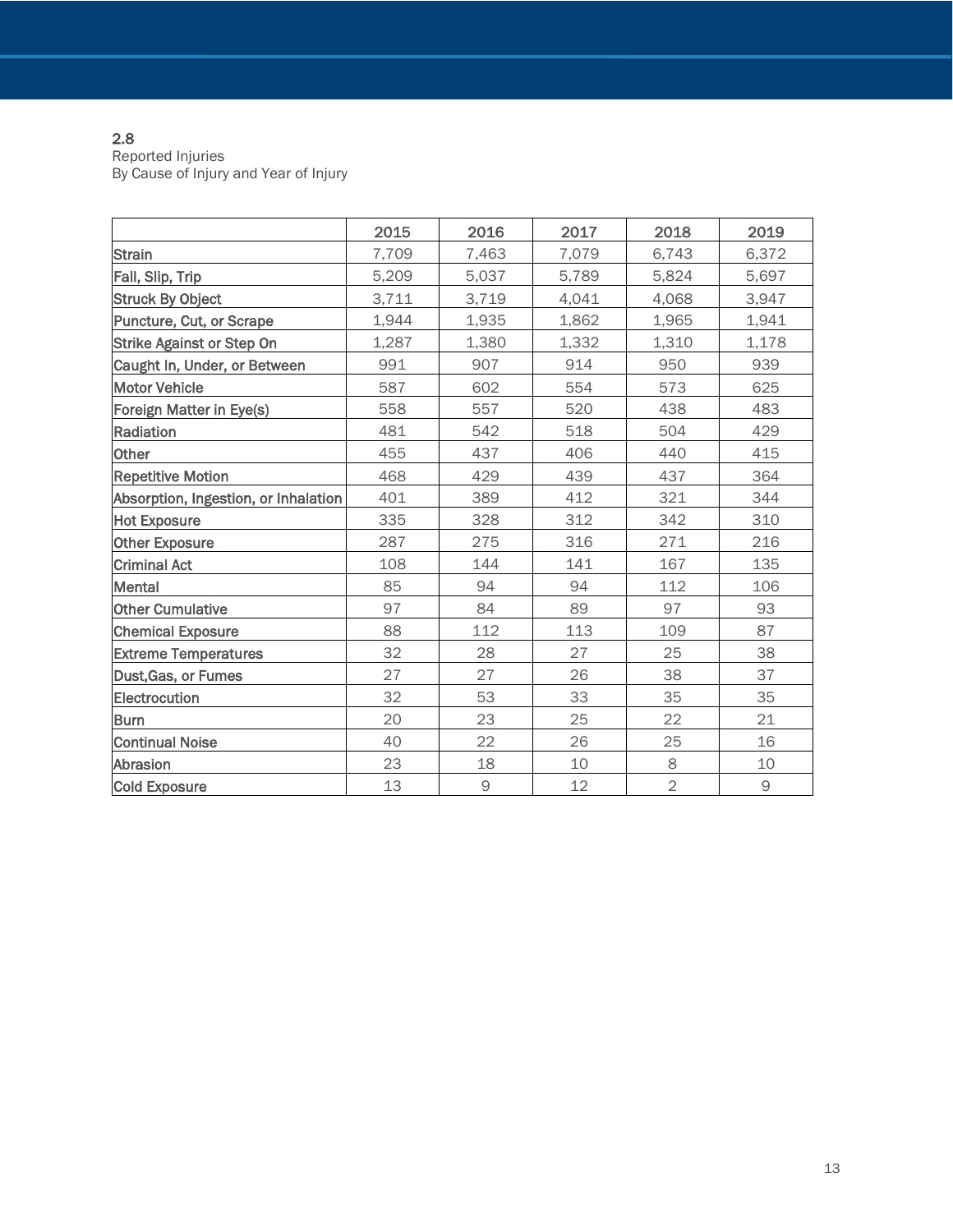## INJURIES BY NATURE

See Section 6 for nature definitions.

#### 2.9

Reported Injuries By Nature of Injury, 2019

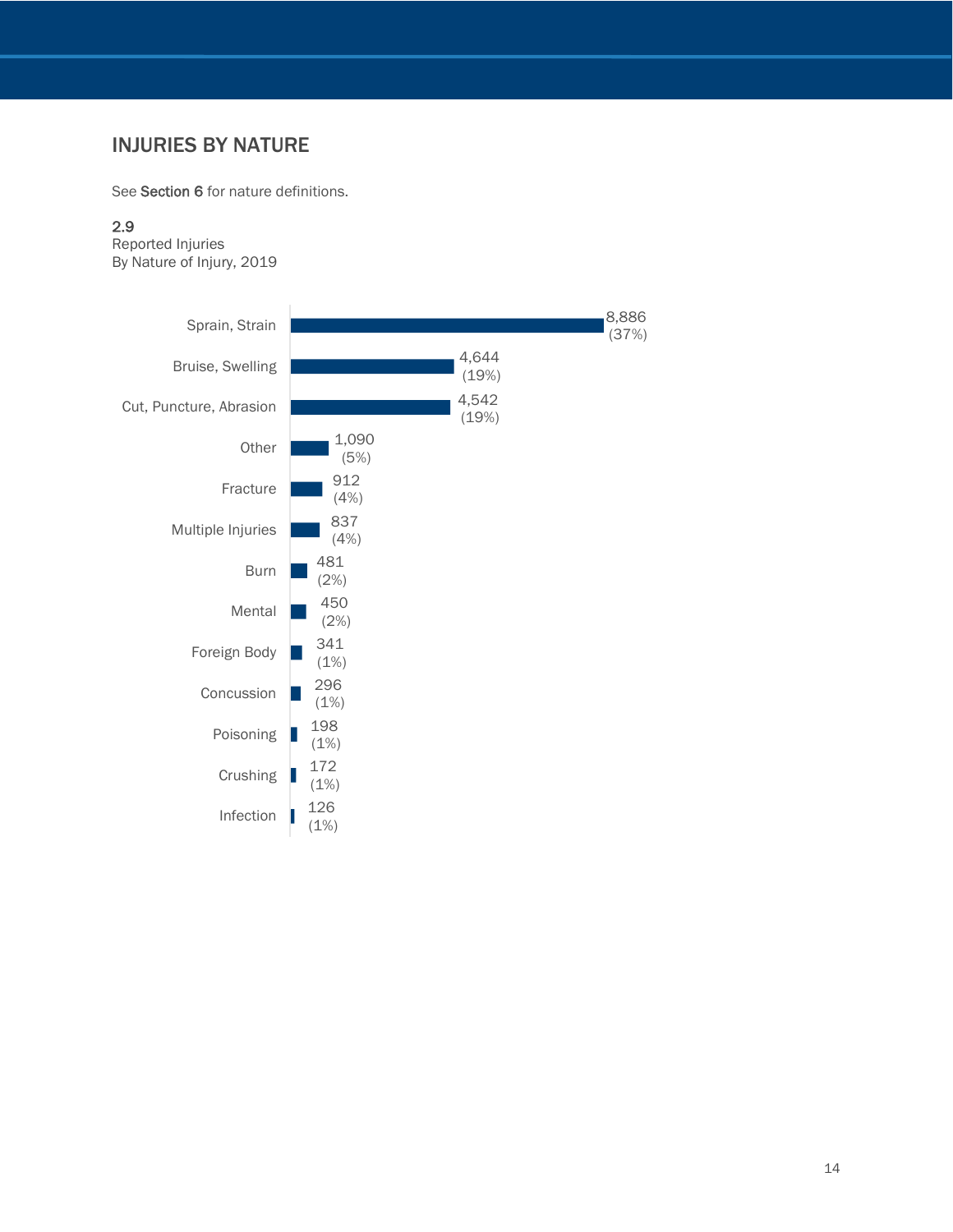#### 2.10

Reported Injuries

By Nature of Injury and Year of Injury

|                                    | 2015           | 2016           | 2017           | 2018           | 2019           |
|------------------------------------|----------------|----------------|----------------|----------------|----------------|
| Sprain, Strain                     | 10,269         | 9,755          | 9,805          | 9,603          | 8,886          |
| <b>Bruise, Swelling</b>            | 4,387          | 4,385          | 4,695          | 4,550          | 4,644          |
| Cut, Puncture, Abrasion            | 4,909          | 4,888          | 4,866          | 4,856          | 4,542          |
| Other                              | 1,230          | 1,154          | 1,142          | 1,100          | 1,090          |
| Fracture                           | 895            | 941            | 919            | 920            | 912            |
| <b>Multiple Injuries</b>           | 221            | 371            | 511            | 740            | 837            |
| <b>Burn</b>                        | 522            | 504            | 515            | 540            | 481            |
| <b>Mental</b>                      | 359            | 369            | 435            | 427            | 450            |
| <b>Foreign Body</b>                | 343            | 401            | 487            | 346            | 341            |
| Concussion                         | 275            | 312            | 299            | 361            | 296            |
| Poisoning                          | 232            | 269            | 225            | 180            | 198            |
| <b>Crushing</b>                    | 138            | 154            | 168            | 168            | 172            |
| Infection                          | 184            | 131            | 66             | 117            | 126            |
| <b>Dislocation</b>                 | 120            | 134            | 130            | 119            | 125            |
| Hernia                             | 138            | 131            | 144            | 143            | 117            |
| <b>Occupational Lung Disease</b>   | 117            | 71             | 82             | 76             | 86             |
| <b>Other Occupational Disease</b>  | 88             | 60             | 81             | 70             | 69             |
| <b>Contagious Disease</b>          | 35             | 62             | 44             | 30             | 67             |
| <b>Other Cumulative Injury</b>     | 114            | 115            | 89             | 70             | 62             |
| <b>Carpal Tunnel Syndrome</b>      | 96             | 74             | 75             | 74             | 58             |
| Rash, Skin, or Tissue Inflammation | 74             | 68             | 67             | 80             | 53             |
| <b>Fainting</b>                    | 34             | 38             | 38             | 53             | 40             |
| <b>Electric Shock</b>              | 30             | 46             | 28             | 32             | 34             |
| <b>Hearing Loss</b>                | 42             | 33             | 32             | 38             | 30             |
| Freezing                           | $\overline{7}$ | 19             | 11             | 12             | 28             |
| Amputation                         | 40             | 35             | 26             | 30             | 27             |
| Overheating                        | 27             | 21             | 29             | 21             | 18             |
| Rupture                            | 15             | 22             | 26             | 21             | 17             |
| <b>Heart Attack or Related</b>     | 14             | 17             | 15             | 30             | 14             |
| <b>Severance</b>                   | 11             | 6              | 8              | 9              | $\mathsf{9}$   |
| Radiation                          | 9              | $\overline{7}$ | 5              | $\mathsf 3$    | 5              |
| Asphyxiation                       | 6              | 5              | 13             | $\overline{2}$ | $\overline{4}$ |
| <b>Vision Loss</b>                 | $\overline{2}$ | 10             | $\overline{4}$ | 3              | $\overline{2}$ |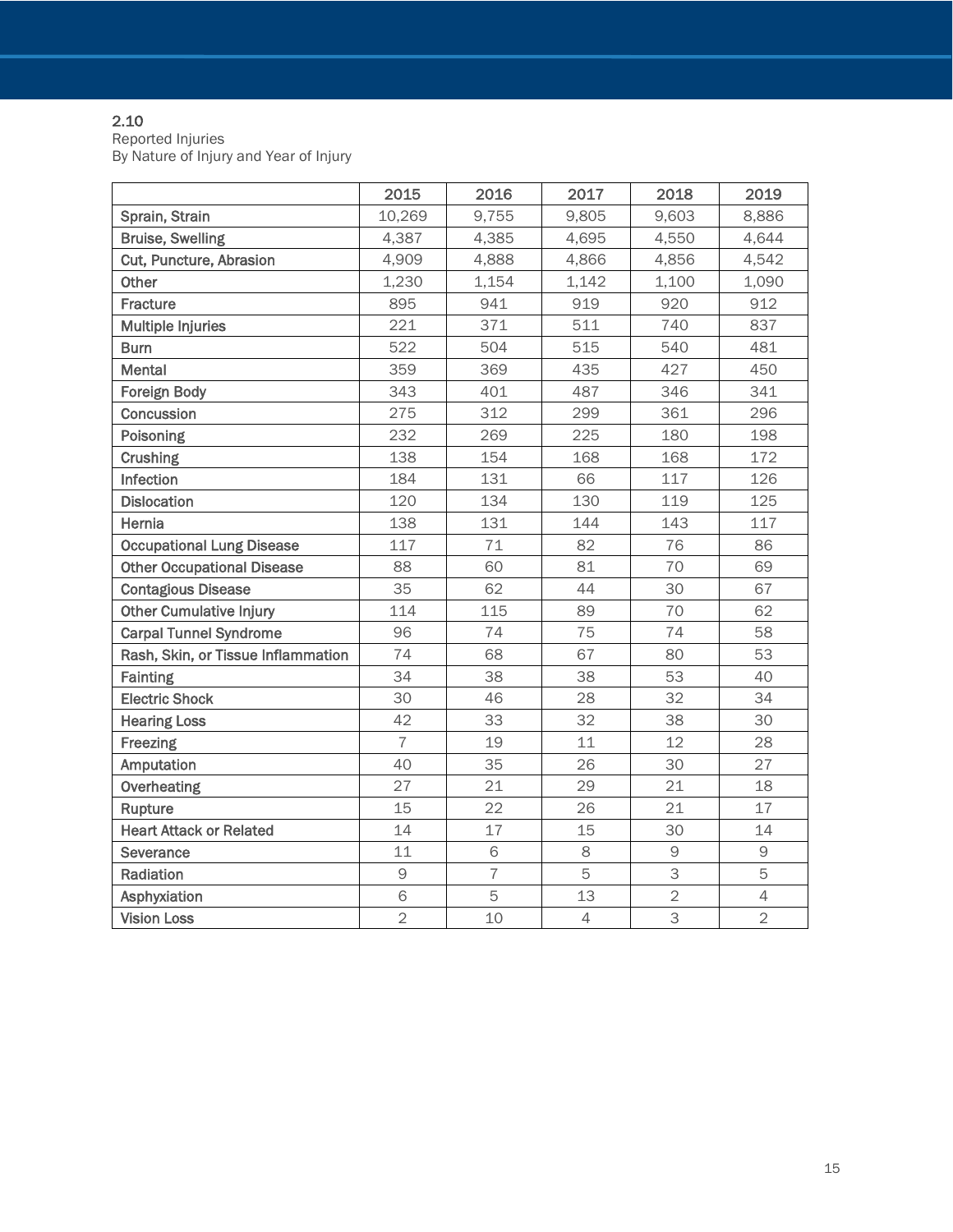## <span id="page-15-0"></span>INJURIES BY PART OF BODY

See **Section 6** for part of body definitions.<br>**2.11** 

Reported Injuries By Part of Body , 2019

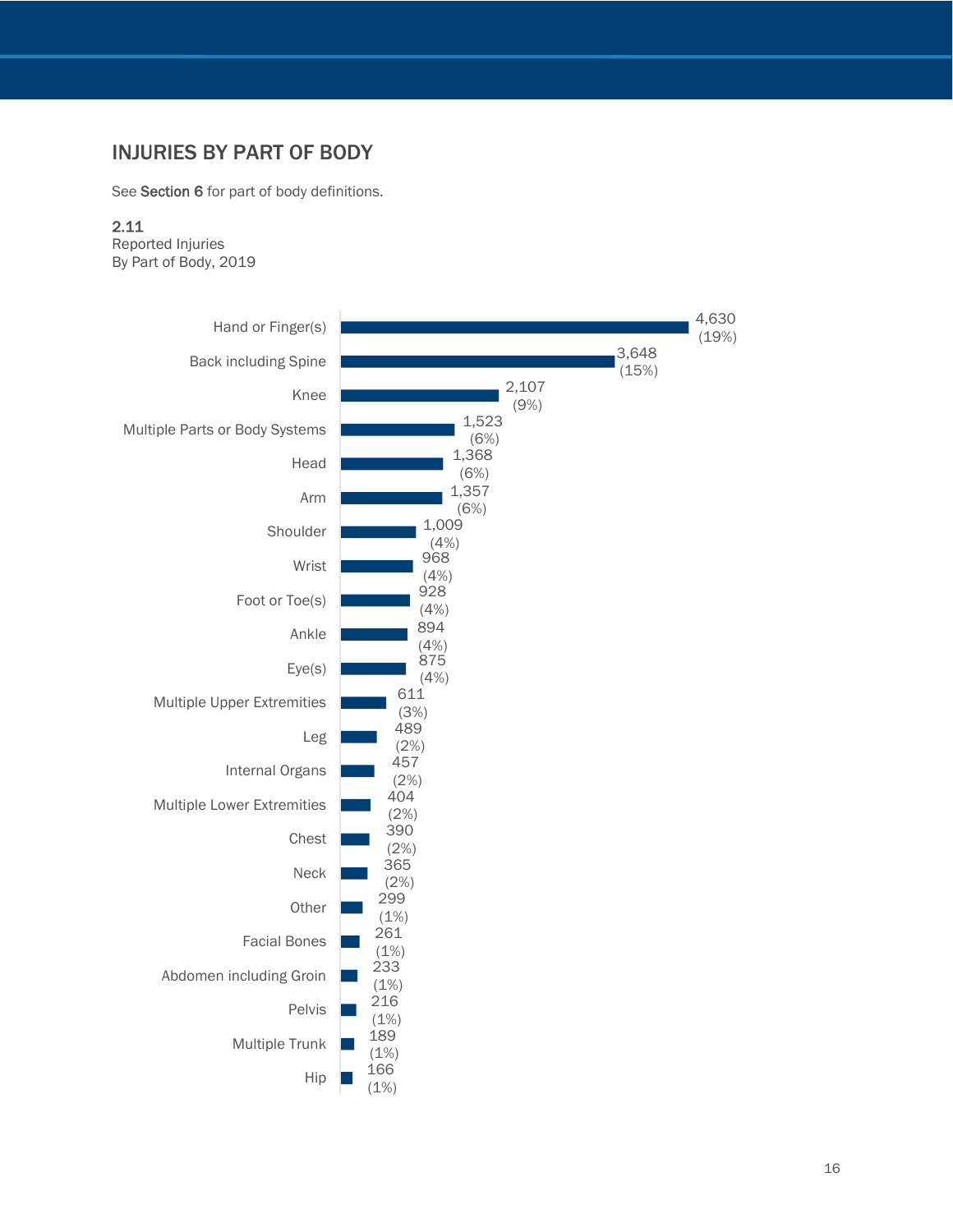#### 2.12

Reported Injuries By Part of Body and Year of Injury

|                                       | 2015  | 2016  | 2017  | 2018  | 2019  |
|---------------------------------------|-------|-------|-------|-------|-------|
| Hand or Finger(s)                     | 4,952 | 5,011 | 4,863 | 4,902 | 4,630 |
| <b>Back including Spine</b>           | 4,278 | 4,078 | 4,195 | 3,868 | 3,648 |
| <b>Knee</b>                           | 2,085 | 2,045 | 2,177 | 2,165 | 2,107 |
| <b>Multiple Parts or Body Systems</b> | 1,425 | 1,336 | 1,566 | 1,477 | 1,523 |
| Head                                  | 1,271 | 1,387 | 1,414 | 1,475 | 1,368 |
| Arm                                   | 1,367 | 1,363 | 1,441 | 1,454 | 1,357 |
| <b>Shoulder</b>                       | 992   | 1,011 | 1,021 | 1,045 | 1,009 |
| Wrist                                 | 1,022 | 1,082 | 1,030 | 996   | 968   |
| Foot or Toe(s)                        | 950   | 928   | 938   | 981   | 928   |
| Ankle                                 | 889   | 885   | 903   | 952   | 894   |
| Eye(s)                                | 1,019 | 958   | 966   | 890   | 875   |
| <b>Multiple Upper Extremities</b>     | 645   | 662   | 556   | 583   | 611   |
| Leg                                   | 496   | 492   | 517   | 489   | 489   |
| <b>Internal Organs</b>                | 448   | 448   | 455   | 455   | 457   |
| <b>Multiple Lower Extremities</b>     | 503   | 398   | 407   | 399   | 404   |
| <b>Chest</b>                          | 415   | 453   | 413   | 439   | 390   |
| <b>Neck</b>                           | 490   | 413   | 426   | 415   | 365   |
| Other                                 | 323   | 296   | 299   | 289   | 299   |
| <b>Facial Bones</b>                   | 254   | 265   | 308   | 300   | 261   |
| Abdomen including Groin               | 240   | 254   | 281   | 277   | 233   |
| <b>Pelvis</b>                         | 215   | 210   | 203   | 230   | 216   |
| <b>Multiple Trunk</b>                 | 129   | 135   | 115   | 186   | 189   |
| Hip                                   | 159   | 145   | 173   | 163   | 166   |
| Lungs                                 | 99    | 65    | 74    | 87    | 140   |
| <b>Mouth or Teeth</b>                 | 127   | 113   | 127   | 99    | 127   |
| <b>Nose</b>                           | 89    | 85    | 98    | 77    | 90    |
| Ear(s)                                | 101   | 69    | 83    | 74    | 67    |
| <b>Buttocks</b>                       | 47    | 48    | 75    | 67    | 54    |
| Heart                                 | 11    | 15    | 14    | 17    | 13    |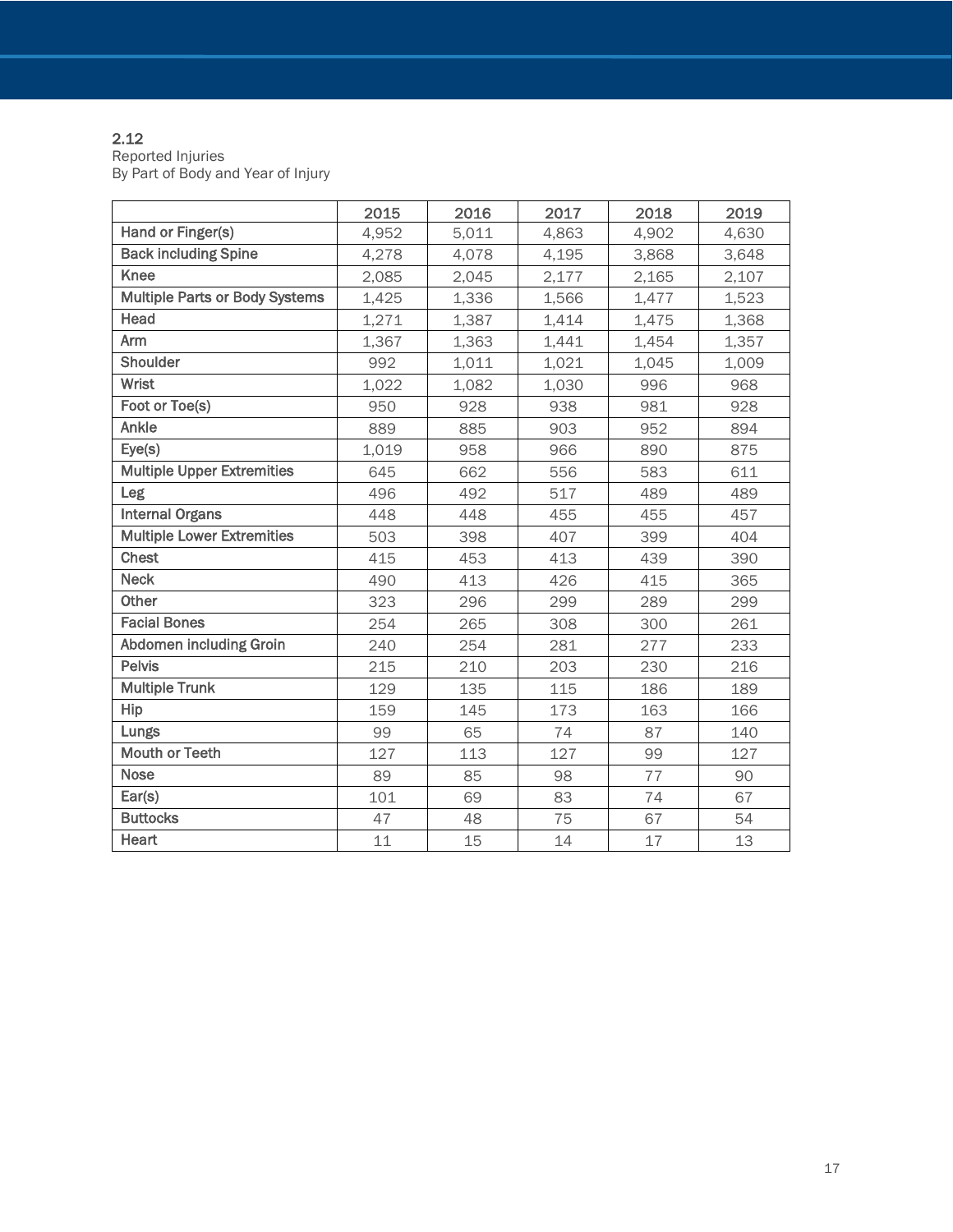## INSURER DENIALS

#### 2.13

Insurer Denials By Year of Injury



#### 2.14

<span id="page-17-0"></span>Insurer Denials By Plan and Year of Injury

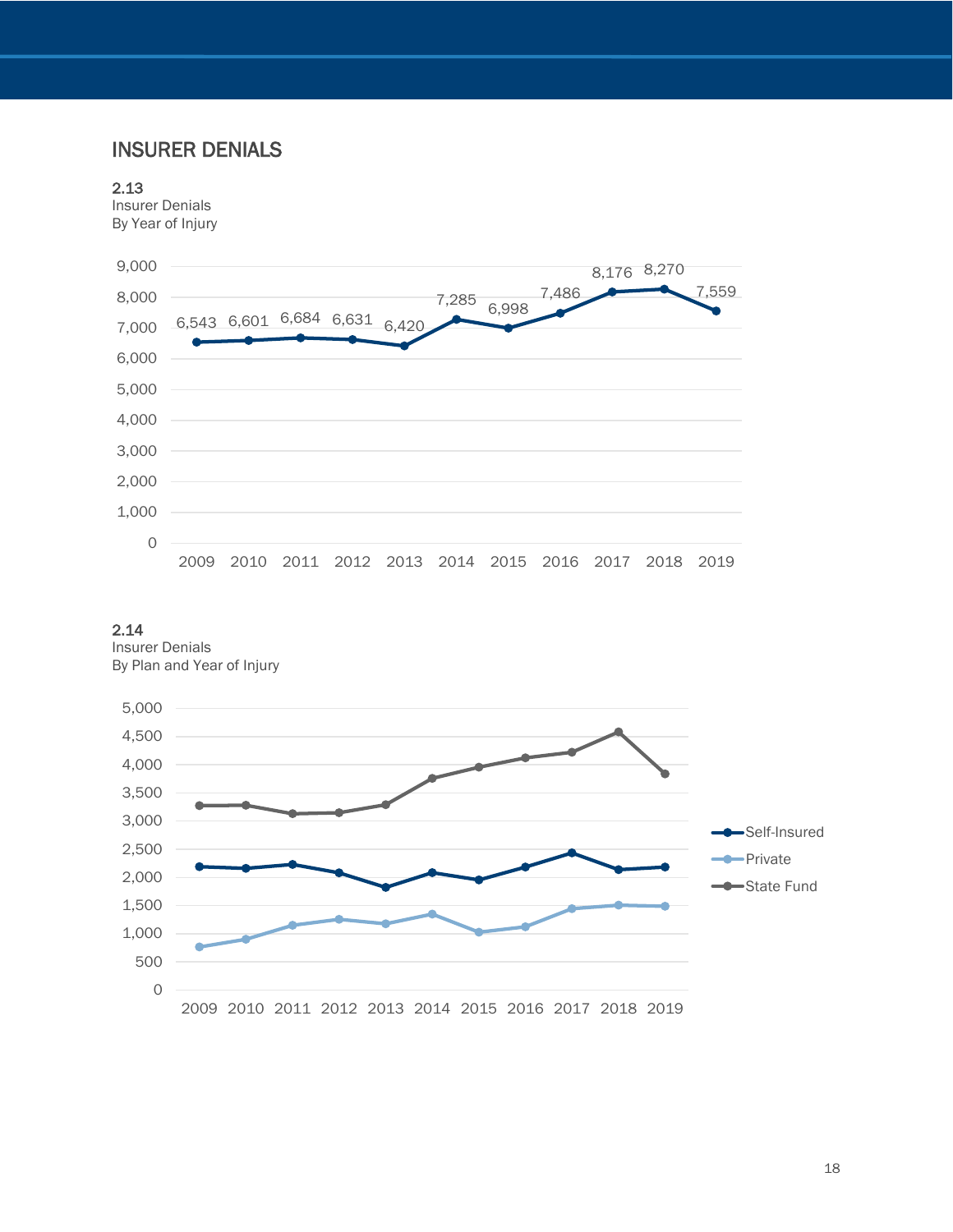## <span id="page-18-0"></span>TOTAL BENEFITS

The total benefits paid for each fiscal year are compiled from the total dollars that insurers report paid in that year for medical (including medical in excess of \$200,000), indemnity, and miscellaneous expenses, regardless of the original date of injury. This data is compiled from quarterly expenditure reports submitted to the Department by workers' compensation insurers or by administrators on the insurers' behalf.

#### 3.1

Total Benefits Paid By Year of Payment in Millions



#### 3.2

Total Medical and Indemnity Paid By Year of Payment in Millions

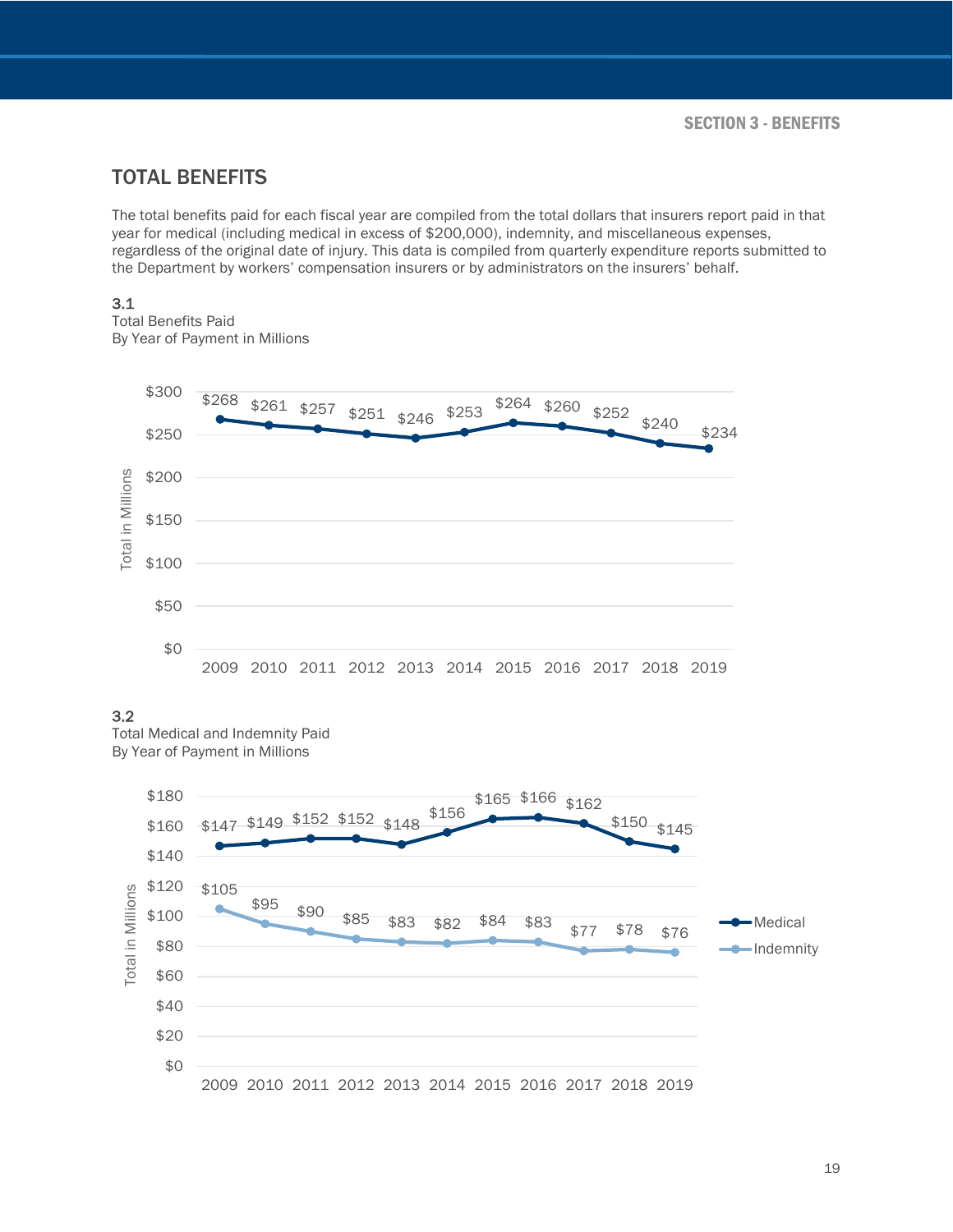#### 3.3

Total Benefits Paid

By Plan Type and Year of Payment in Millions



3.4 Total Medical Paid By Plan Type and Year of Payment in Millions



20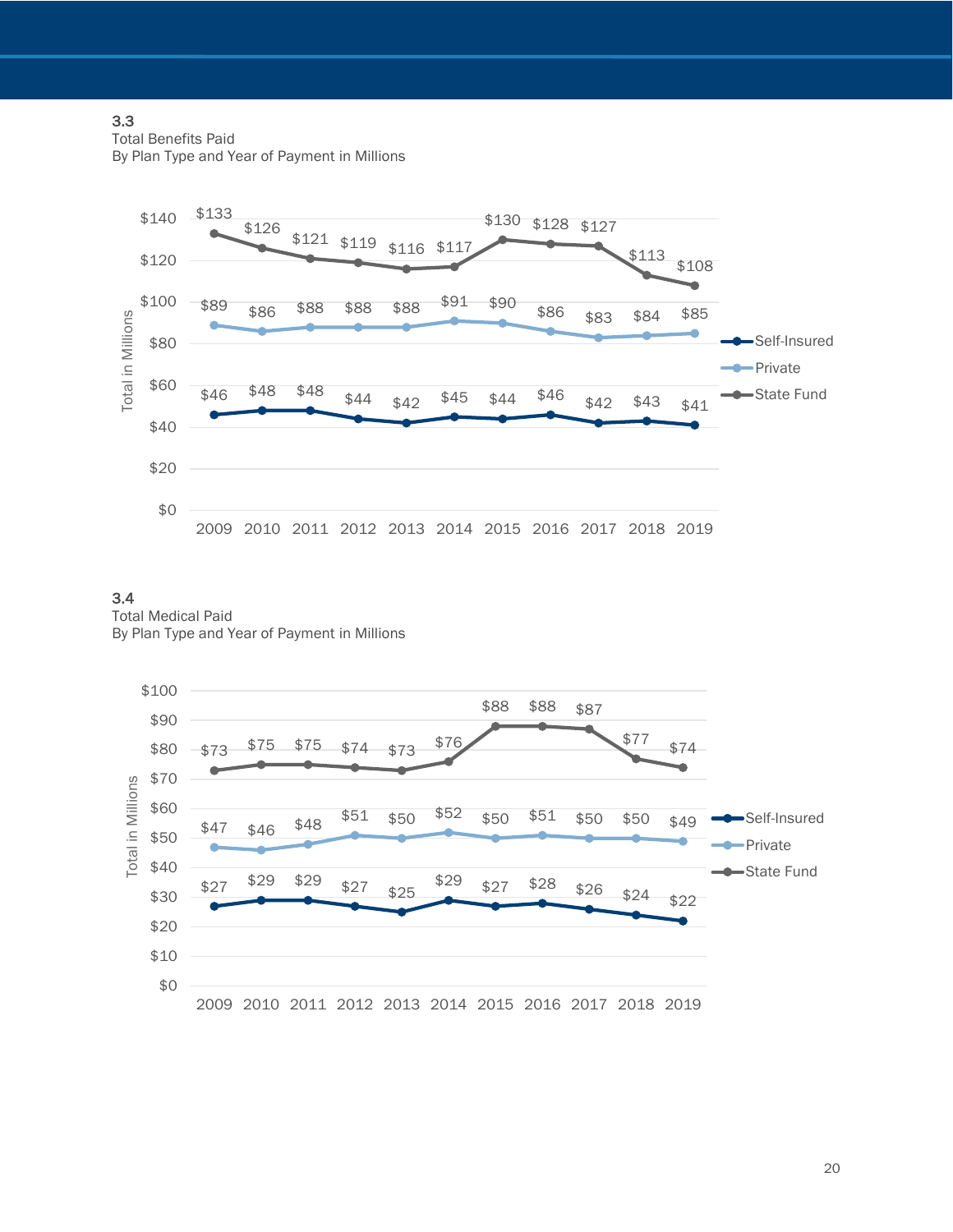#### 3.5

Total Indemnity Paid By Plan Type and Year of Payment in Millions

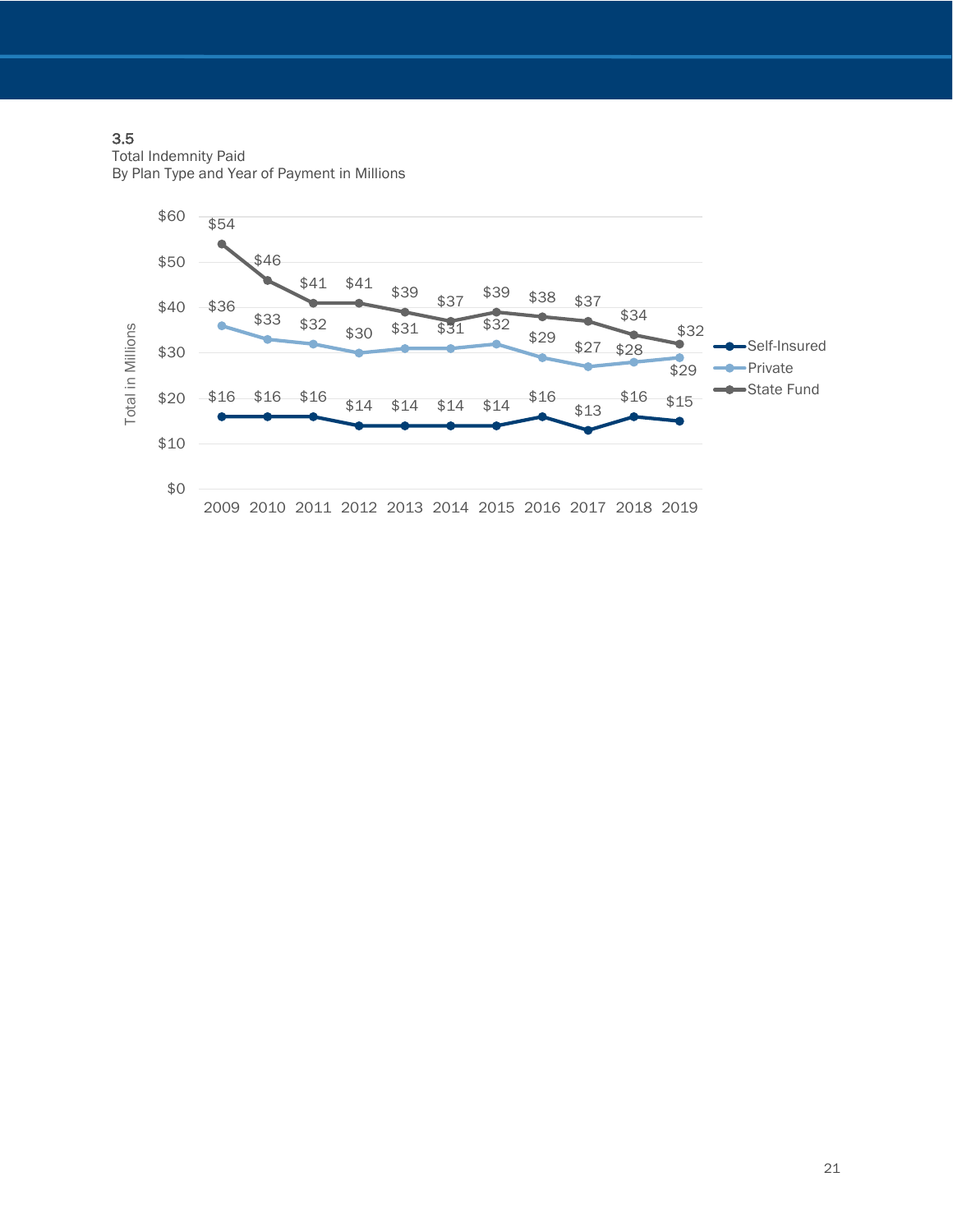## <span id="page-21-0"></span>BENEFIT DISTRIBUTIONS

#### 3.6

Percentage of Medical and Indemnity Benefits Paid By Year of Injury



#### 3.7

Percentage of Indemnity Benefits Paid By Benefit Type and Year of Injury

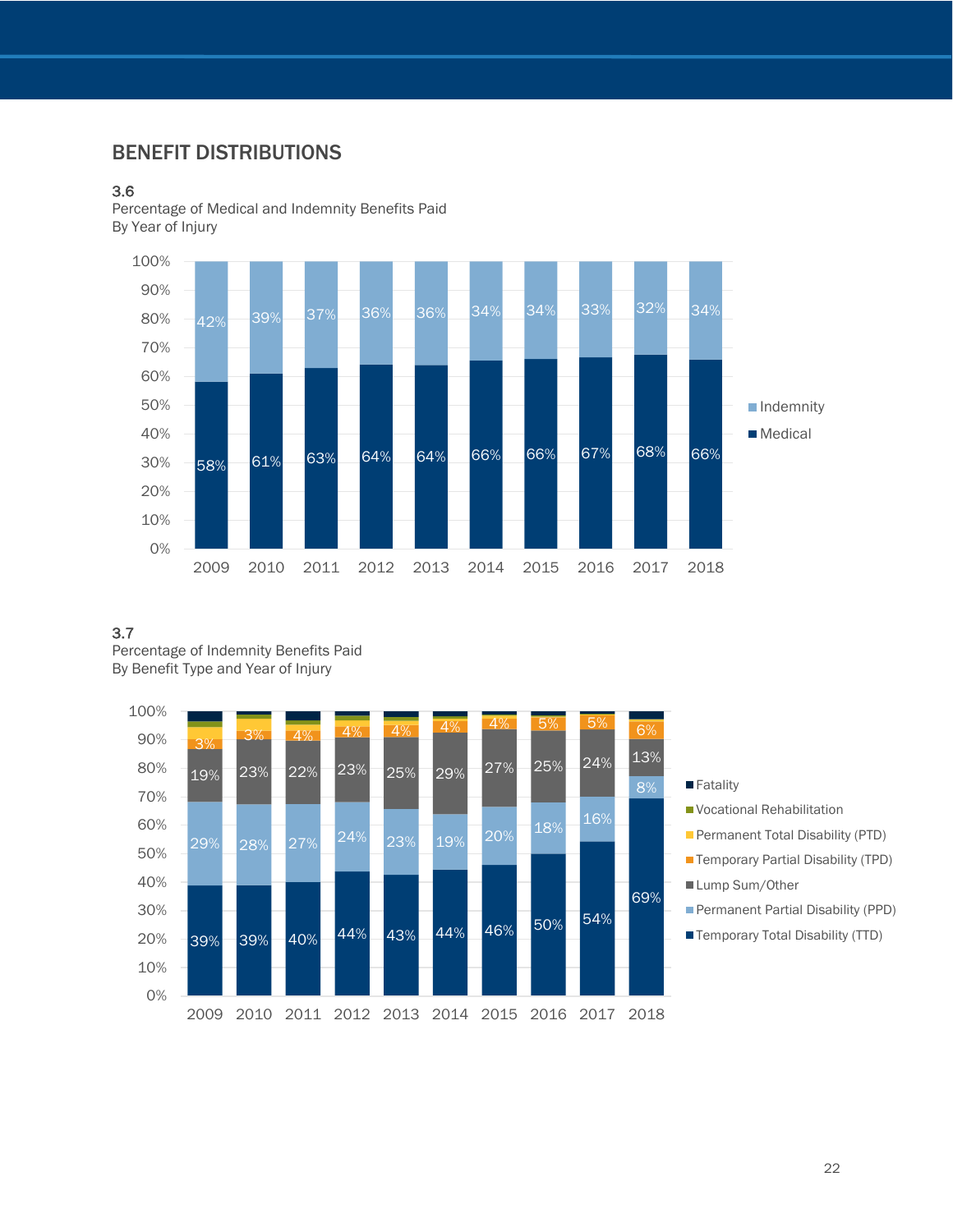## <span id="page-22-0"></span>TEMPORARY DISABILITY PAID DURATION

Paid disability duration is calculated as the total Temporary Total Disability (TTD) payments plus Temporary Partial Disability (TPD) payments on each injury divided by the reported weekly benefit rate for each injury. The weekly benefit rate value was chosen through the following rules:

- If TTD Weekly Benefit Rate (WBR) was available; TTD WBR was used for both TTD and TPD;
- If TTD WBR was not available, TPD WBR was used for both TTD and TPD;
- If neither TTD WBR nor TPD WBR was available, cases were excluded.

High (more than \$819 for One Year Maturity) or extremely low weekly benefit rate (less than \$60) values were excluded from the analysis due to data quality concerns. For one-year maturity, the longest maturity cannot be beyond 52 weeks.

#### 3.8

Temporary Disability Paid Duration (weeks) – One Year Maturity By Plan Type and Year of Injury



#### 3.9

Temporary Disability Paid Duration (weeks) – One Year Maturity By Plan Type and Year of Injury

<span id="page-22-1"></span>

|                   | 2009 | 2010 | 2011 | 2012 | 2013 | 2014 | 2015 | 2016 | 2017 | 2018 |
|-------------------|------|------|------|------|------|------|------|------|------|------|
| Self-Insured      | 13.9 | 15.8 | 13.0 | 13.7 | 13.9 | 12.4 | 13.5 | 12.5 | 12.9 | 12.8 |
| Private           | 16.2 | 15.7 | 15.2 | 15.  | 16.4 | 15.5 | 16.6 | 14.7 | 14.3 | 12.2 |
| <b>State Fund</b> | 16.8 | 16.4 | 16.3 | 16.7 | 16.1 | 15.1 | 15.6 | 15.3 | 14.5 | 12.9 |
| <b>Total</b>      | 15.6 | 16.0 | 14.8 | 15.4 | 15.5 | 14.4 | 15.2 | 14.2 | 13.9 | 12.6 |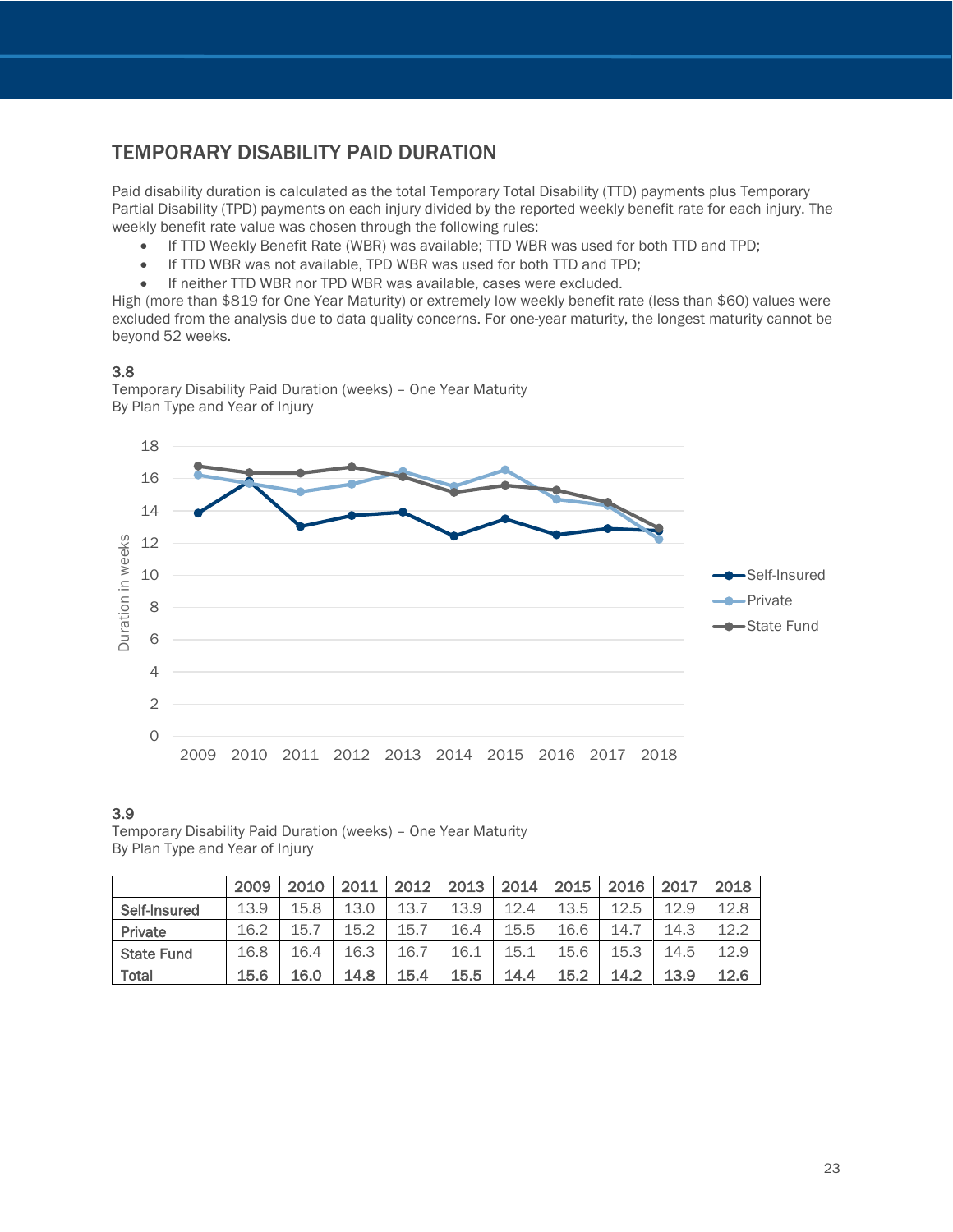### SETTLEMENT DOLLARS

#### 3.10

Total Number of Settlements By Fiscal Year of Decision





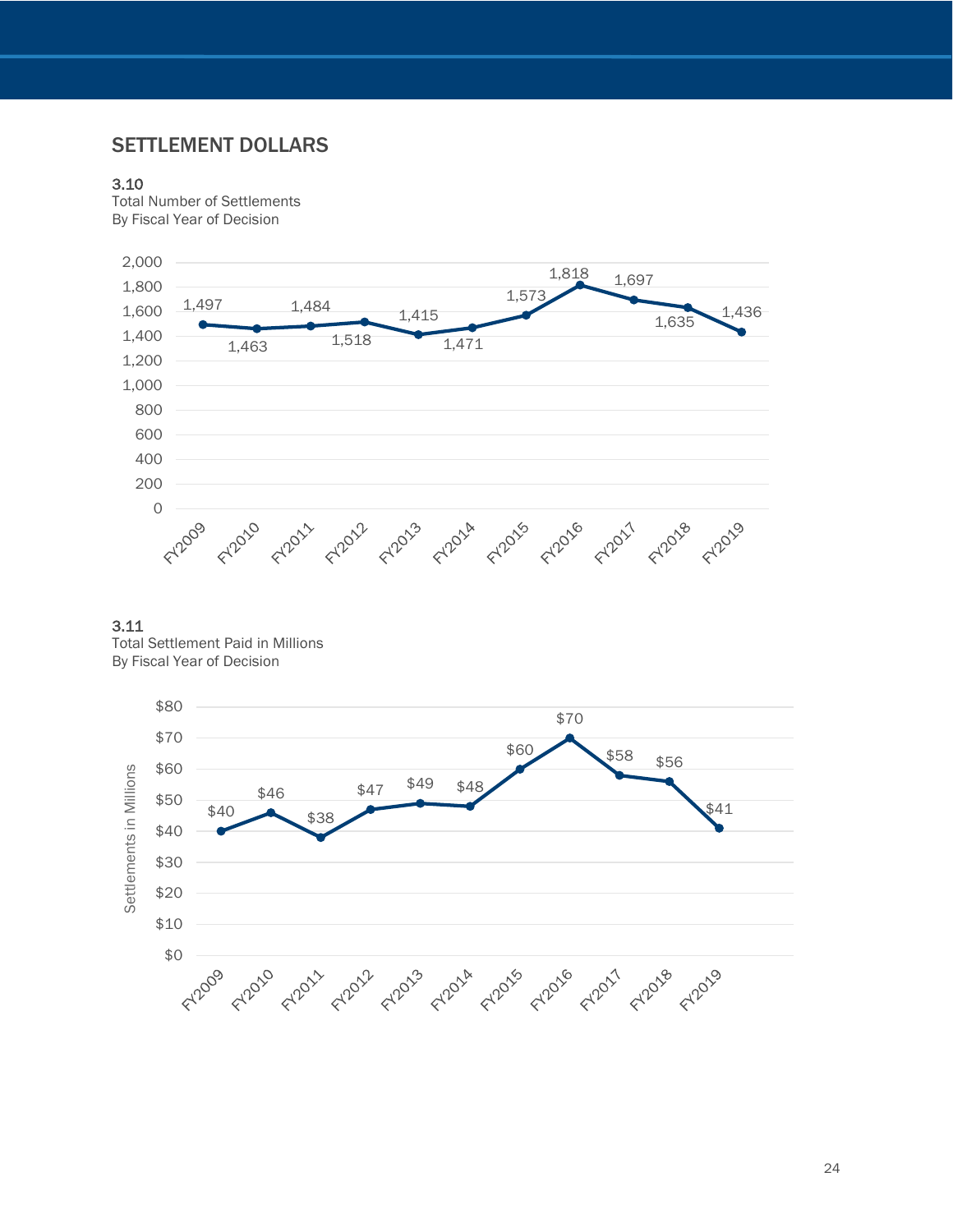#### 3.12

Total Number of Settlements By Plan Type and Fiscal Year of Decision



#### 3.13

Total Number of Settlement and Amounts Paid By Plan Type and Fiscal Year of Decision

|               |       | Self-Insured          | Private |                       |       | <b>State Fund</b>     |
|---------------|-------|-----------------------|---------|-----------------------|-------|-----------------------|
|               | Count | <b>Settled Amount</b> | Count   | <b>Settled Amount</b> | Count | <b>Settled Amount</b> |
| <b>FY2009</b> | 186   | \$4,562,585           | 532     | \$12,566,076          | 774   | \$22,825,372          |
| <b>FY2010</b> | 178   | \$4,403,525           | 509     | \$13,321,131          | 772   | \$27,937,920          |
| FY2011        | 170   | \$4,570,260           | 553     | \$14,514,602          | 759   | \$19,227,524          |
| FY2012        | 175   | \$5,384,785           | 659     | \$19,188,093          | 683   | \$22,503,249          |
| FY2013        | 130   | \$3,992,477           | 655     | \$23,388,995          | 626   | \$21,519,183          |
| FY2014        | 155   | \$6,398,678           | 633     | \$20,300,207          | 673   | \$20,909,930          |
| <b>FY2015</b> | 171   | \$7,827,209           | 560     | \$19,279,477          | 830   | \$32,680,577          |
| <b>FY2016</b> | 241   | \$11,779,569          | 547     | \$19,789,214          | 1,026 | \$38,599,057          |
| <b>FY2017</b> | 159   | \$4,966,058           | 512     | \$16,125,374          | 1,022 | \$37,134,928          |
| <b>FY2018</b> | 160   | \$6,858,250           | 503     | \$14,976,305          | 969   | \$34,252,019          |
| FY2019        | 115   | \$3,974,192           | 391     | \$10,700,986          | 925   | \$25,884,911          |
| <b>Total</b>  | 1,840 | \$64,717,588          | 6,054   | \$184,150,460         | 9,059 | \$303,474,670         |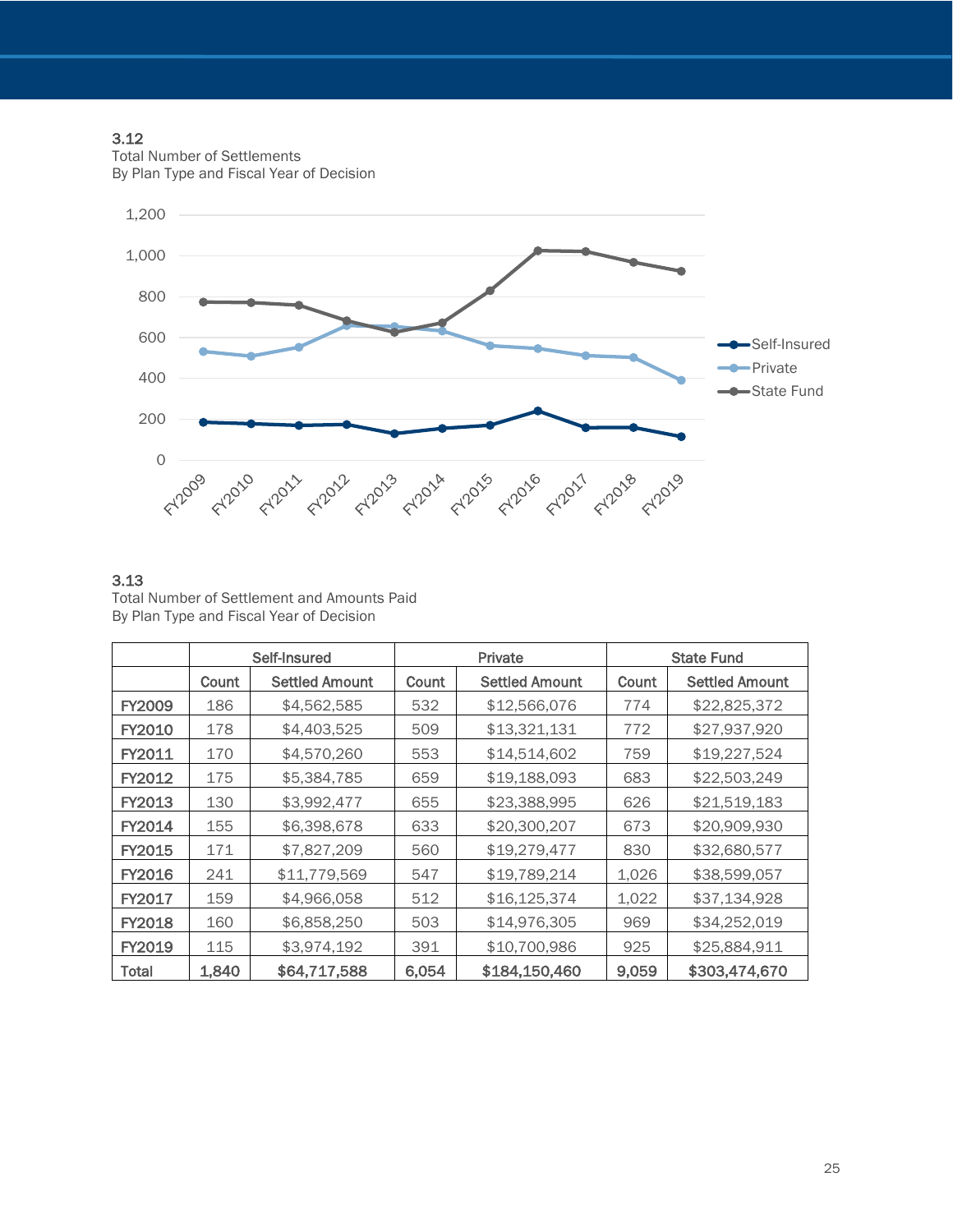## <span id="page-25-0"></span>SETTLEMENT OF MEDICAL BENEFITS FOR BEST INTEREST

Effective April 2011, the Montana Legislature passed legislation that allowed for undisputed future medical benefits to be settled on an accepted injury if the injured worker has reached maximum medical improvement, regardless of the date of injury. Petitions for settlement of medical benefits for "best interest" require a rationale for the settlement, a statement of why it's in the best interest of the parties to settle the medical benefits, and a signed acknowledgment from the injured worker.

#### 3.14

Number of Settlements for Best Interest By Fiscal Year of Decision



#### 3.15

Number of Settlements for Best Interest and Total Medical Paid By Plan Type and Fiscal Year of Decision

|               |       | Self-Insured          |       | Private               |       | <b>State Fund</b>     |
|---------------|-------|-----------------------|-------|-----------------------|-------|-----------------------|
|               | Count | <b>Medical Amount</b> | Count | <b>Medical Amount</b> | Count | <b>Medical Amount</b> |
| FY2011        | 2     | \$53,893              | 24    | \$529,237             | 0     | \$0                   |
| FY2012        | 36    | \$814,593             | 172   | \$3,412,978           | 65    | \$2,098,052           |
| FY2013        | 32    | \$525,041             | 229   | \$6,031,680           | 96    | \$4,110,715           |
| <b>FY2014</b> | 41    | \$1,120,713           | 230   | \$4,828,140           | 111   | \$2,294,900           |
| <b>FY2015</b> | 68    | \$2,806,666           | 225   | \$5,184,093           | 319   | \$9,186,832           |
| <b>FY2016</b> | 76    | \$3,606,110           | 263   | \$5,761,551           | 546   | \$15,974,297          |
| FY2017        | 71    | \$1,553,743           | 251   | \$5,376,339           | 543   | \$16,919,175          |
| <b>FY2018</b> | 55    | \$1,592,531           | 231   | \$4,009,588           | 552   | \$13,075,356          |
| <b>FY2019</b> | 51    | \$1,330,649           | 169   | \$2,499,169           | 544   | \$12,383,546          |
| Total         | 432   | \$13,403,940          | 1,794 | \$37,632,775          | 2.776 | \$76,042,873          |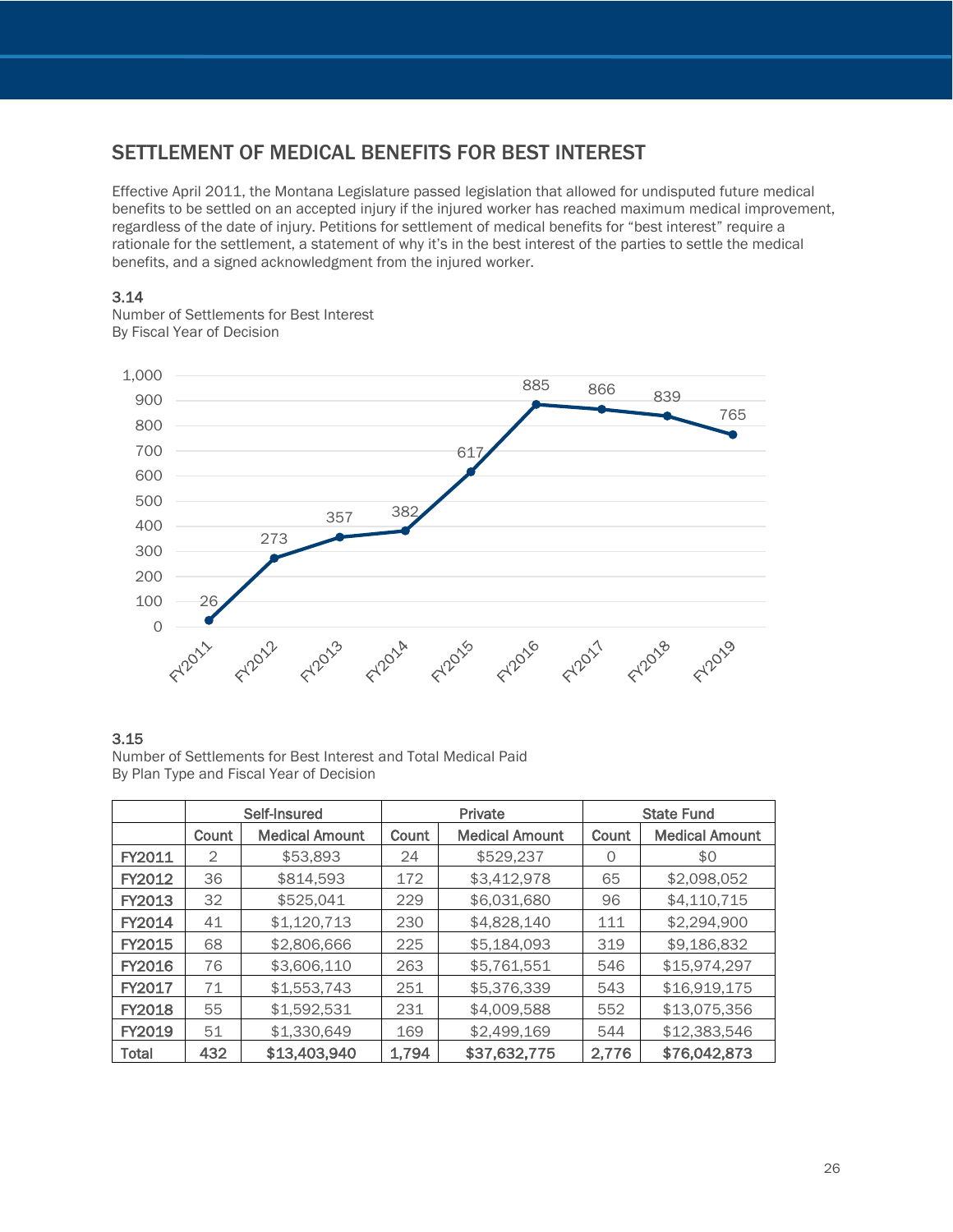#### 3.16

Attorney Fees from Settlements (not including Work Comp Court Settlements) By Fiscal Year of Settlement

| <b>Fiscal Year</b> | # of Settlements | <b>Total Settled</b> | <b>Total Attorney</b><br><b>Fees</b> | <b>Fee/Settlement</b><br>Percentage |
|--------------------|------------------|----------------------|--------------------------------------|-------------------------------------|
| <b>FY2009</b>      | 837              | \$28,626,766         | \$5,322,827                          | 19%                                 |
| FY2010             | 837              | \$33,600,048         | \$6,111,770                          | 18%                                 |
| FY2011             | 818              | \$27,848,212         | \$4,991,247                          | 18%                                 |
| FY2012             | 888              | \$34,266,684         | \$6,174,723                          | 18%                                 |
| FY2013             | 813              | \$36,048,446         | \$6,079,253                          | 17%                                 |
| FY2014             | 877              | \$36,166,687         | \$6,537,740                          | 18%                                 |
| FY2015             | 900              | \$44,443,172         | \$7,855,899                          | 18%                                 |
| <b>FY2016</b>      | 1,055            | \$52,514,437         | \$9,327,262                          | 18%                                 |
| FY2017             | 940              | \$40,268,919         | \$7,158,340                          | 18%                                 |
| <b>FY2018</b>      | 864              | \$35,710,711         | \$6,444.191                          | 18%                                 |
| FY2019             | 662              | \$29,338,255         | \$5,343,858                          | 18%                                 |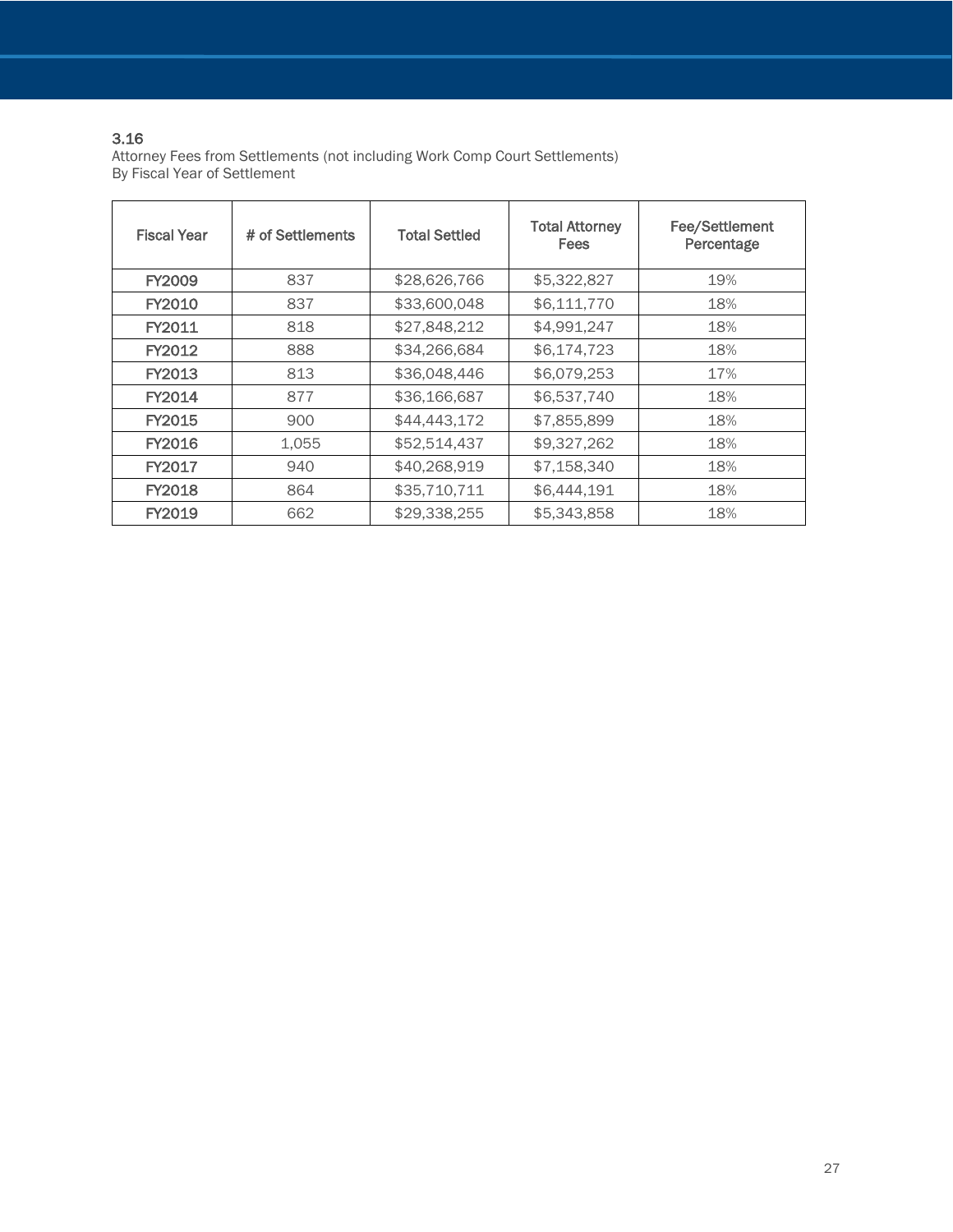## <span id="page-27-0"></span>INJURED WORKER ATTORNEY FEES

### 3.17

Total Attorney Legal Fees By Year of Injury

|       | <b>Claim Count</b> | <b>Total Legal Fees</b> |
|-------|--------------------|-------------------------|
| 2009  | 654                | \$5,539,917             |
| 2010  | 655                | \$4,684,815             |
| 2011  | 728                | \$5,162,014             |
| 2012  | 743                | \$5,635,862             |
| 2013  | 729                | \$4,869,870             |
| 2014  | 713                | \$4,944,138             |
| 2015  | 637                | \$4,370,662             |
| 2016  | 586                | \$4,198,431             |
| 2017  | 494                | \$3,487,363             |
| 2018  | 359                | \$2,133,550             |
| Total | 6,298              | \$45,026,621            |

#### 3.18

Total Attorney Legal Fees By Plan Type and Year of Injury

|       |                    | Self-Insured            |                    | Private                 |                    | <b>State Fund</b>       |  |
|-------|--------------------|-------------------------|--------------------|-------------------------|--------------------|-------------------------|--|
|       | <b>Claim Count</b> | <b>Total Legal Fees</b> | <b>Claim Count</b> | <b>Total Legal Fees</b> | <b>Claim Count</b> | <b>Total Legal Fees</b> |  |
| 2009  | 99                 | \$849,132               | 251                | \$1,596,404             | 303                | \$3,090,005             |  |
| 2010  | 101                | \$886,422               | 278                | \$1,928,050             | 273                | \$1,866,930             |  |
| 2011  | 91                 | \$752,083               | 314                | \$2,174,666             | 316                | \$2,186,294             |  |
| 2012  | 100                | \$566,438               | 307                | \$1,918,615             | 331                | \$3,130,124             |  |
| 2013  | 87                 | \$553,738               | 349                | \$2,257,113             | 289                | \$2,045,835             |  |
| 2014  | 81                 | \$543,204               | 276                | \$1,606,949             | 347                | \$2,743,127             |  |
| 2015  | 66                 | \$387,324               | 311                | \$1,947,018             | 253                | \$2,005,433             |  |
| 2016  | 89                 | \$702,093               | 255                | \$1,610,385             | 237                | \$1,880,028             |  |
| 2017  | 63                 | \$760,343               | 236                | \$1,230,956             | 194                | \$1,496,064             |  |
| 2018  | 44                 | \$288,050               | 168                | \$904,228               | 144                | \$932,732               |  |
| Total | 821                | \$6,288,829             | 2,745              | \$17,174,384            | 2,687              | \$21,376,573            |  |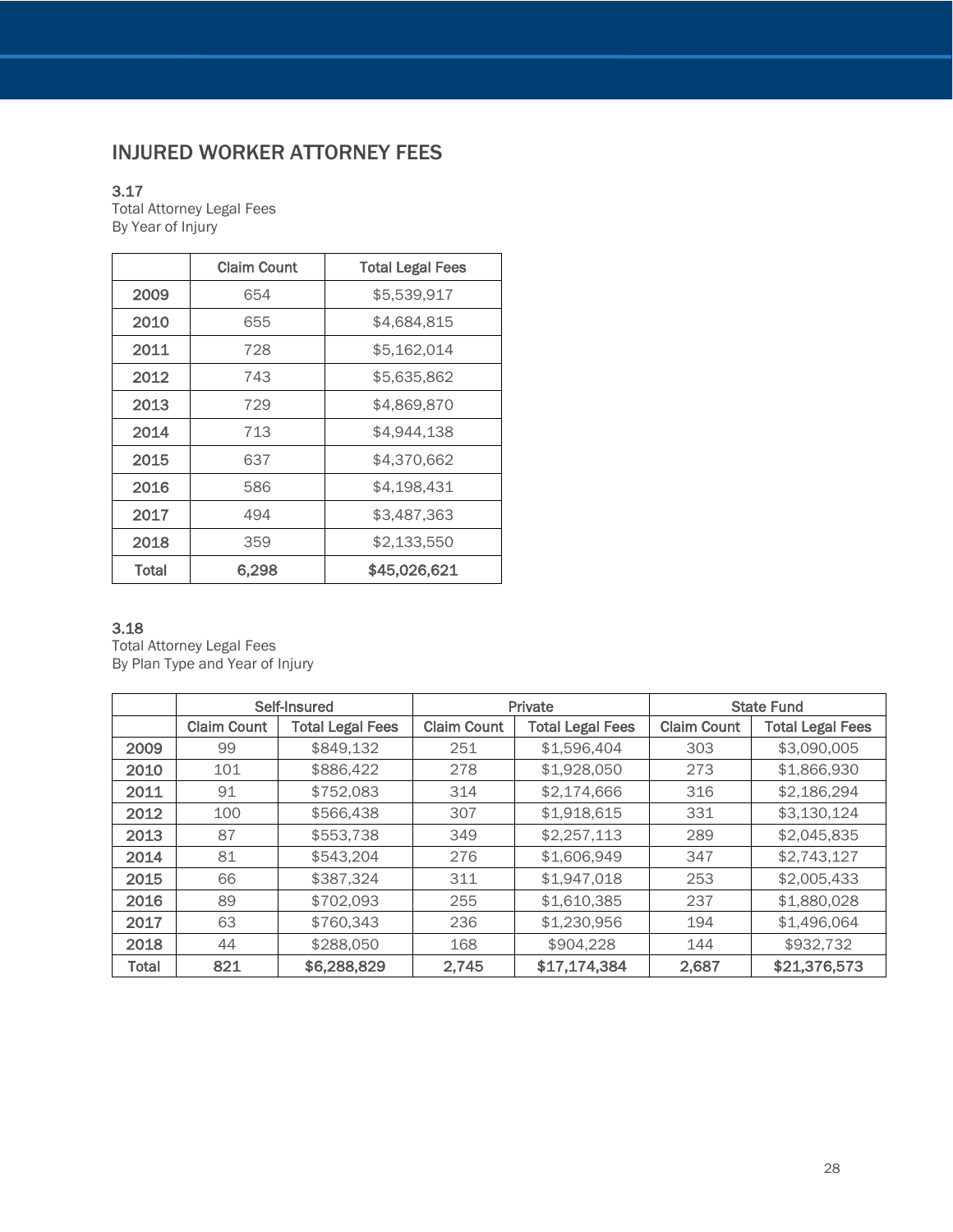## <span id="page-28-0"></span>INSURER LEGAL EXPENSES

### 3.19

Total Insurer Legal Expenses By Plan Type and Year of Injury

|       | Self-Insured       |                   |                    | Private      | <b>State Fund</b>  |             |
|-------|--------------------|-------------------|--------------------|--------------|--------------------|-------------|
|       | <b>Claim Count</b> | <b>Fee Amount</b> | <b>Claim Count</b> | Fee Amount   | <b>Claim Count</b> | Fee Amount  |
| 2009  | 128                | \$413,697         | 348                | \$1,088,891  | 331                | \$858,538   |
| 2010  | 144                | \$750,462         | 371                | \$1,197,379  | 283                | \$639,785   |
| 2011  | 118                | \$670,539         | 335                | \$1,227,204  | 303                | \$709,179   |
| 2012  | 117                | \$542,441         | 309                | \$1,380,617  | 229                | \$588,647   |
| 2013  | 123                | \$705,505         | 327                | \$1,156,094  | 220                | \$533,399   |
| 2014  | 110                | \$402,790         | 238                | \$1,083,531  | 259                | \$684,760   |
| 2015  | 108                | \$433,688         | 252                | \$1,335,224  | 221                | \$677,181   |
| 2016  | 107                | \$375,200         | 171                | \$831,578    | 231                | \$668,356   |
| 2017  | 88                 | \$291,629         | 230                | \$916,380    | 214                | \$564,405   |
| 2018  | 86                 | \$304,586         | 155                | \$595,815    | 173                | \$389,643   |
| Total | 1,129              | \$4,890,539       | 2,736              | \$10,812,713 | 2,464              | \$6,313,893 |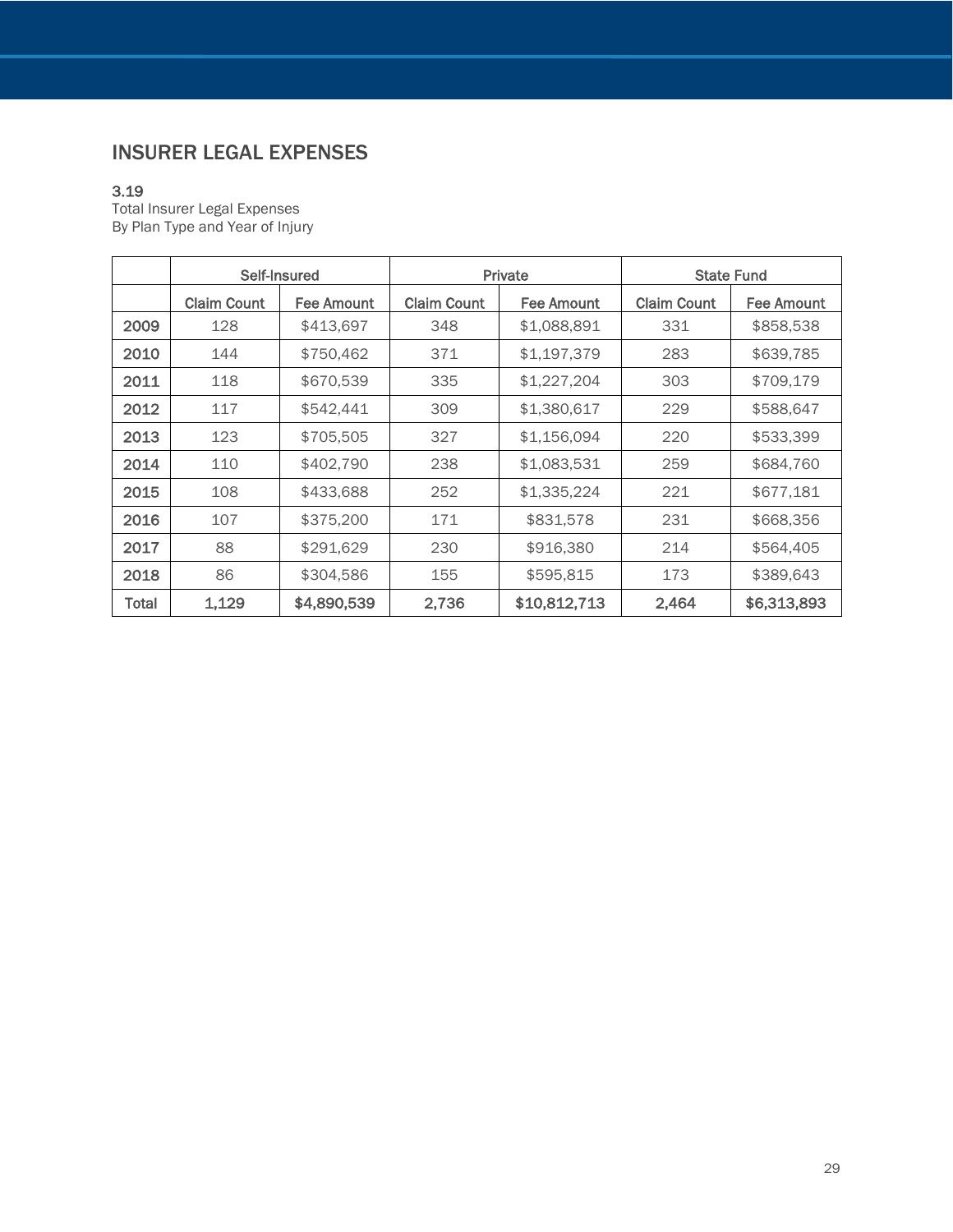SECTION 4 – DISPUTE RESOLUTION

## <span id="page-29-0"></span>MEDIATION

#### 4.1

Claims in Mediation By Plan Type and Year of Receipt



#### 4.2

Mediation Petitions By Year of Receipt

|                   | 2015  | 2016  | 2017  | 2018  | 2019  |
|-------------------|-------|-------|-------|-------|-------|
| Resolved          | 1,055 | 1.108 | 997   | 882   | 678   |
| <b>Unresolved</b> | 191   | 219   | 234   | 219   | 136   |
| Pending           |       |       |       | 47    | 207   |
| Total             | 1.247 | 1,328 | 1,238 | 1,148 | 1,021 |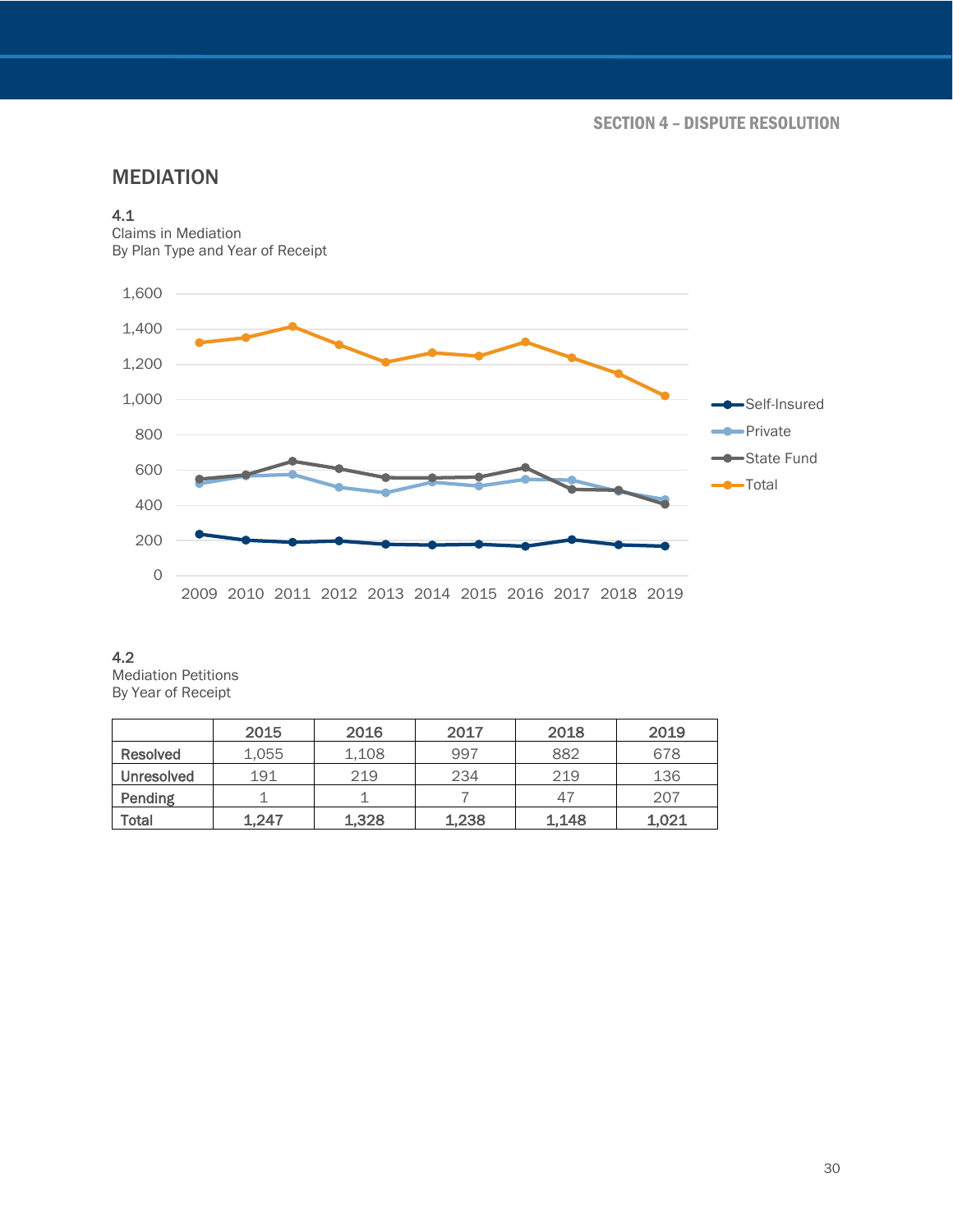See Section 6 for "Mediation Benefit Issues" definitions.

#### 4.3

Mediation Petitions

By Benefit Issue and Year of Receipt

|                                      | 2015  | 2016  | 2017  | 2018  | 2019  |
|--------------------------------------|-------|-------|-------|-------|-------|
| <b>Medical Benefits</b>              | 533   | 714   | 650   | 561   | 397   |
| <b>Wage Loss Benefits</b>            | 471   | 554   | 529   | 461   | 315   |
| <b>Relatedness</b>                   | 231   | 207   | 209   | 181   | 130   |
| Injury/Occupational Requirement      | 188   | 156   | 130   | 101   | 90    |
| <b>Course and Scope</b>              | 61    | 77    | 66    | 63    | 54    |
| <b>Access to Records</b>             | 98    | 112   | 113   | 90    | 53    |
| <b>Notice/Filing Time</b>            | 56    | 74    | 66    | 41    | 42    |
| <b>Rehab Benefits</b>                | 30    | 35    | 35    | 27    | 20    |
| <b>Employment/Insurance Coverage</b> | 36    | 32    | 22    | 19    | 16    |
| <b>Calculation of Wages</b>          | 24    | 29    | 24    | 15    | 12    |
| Other                                | 94    | 82    | 88    | 141   | 105   |
| <b>Total</b>                         | 1,822 | 2,072 | 1.932 | 1,700 | 1,234 |

<span id="page-30-0"></span>(One mediation could have multiple benefit issues)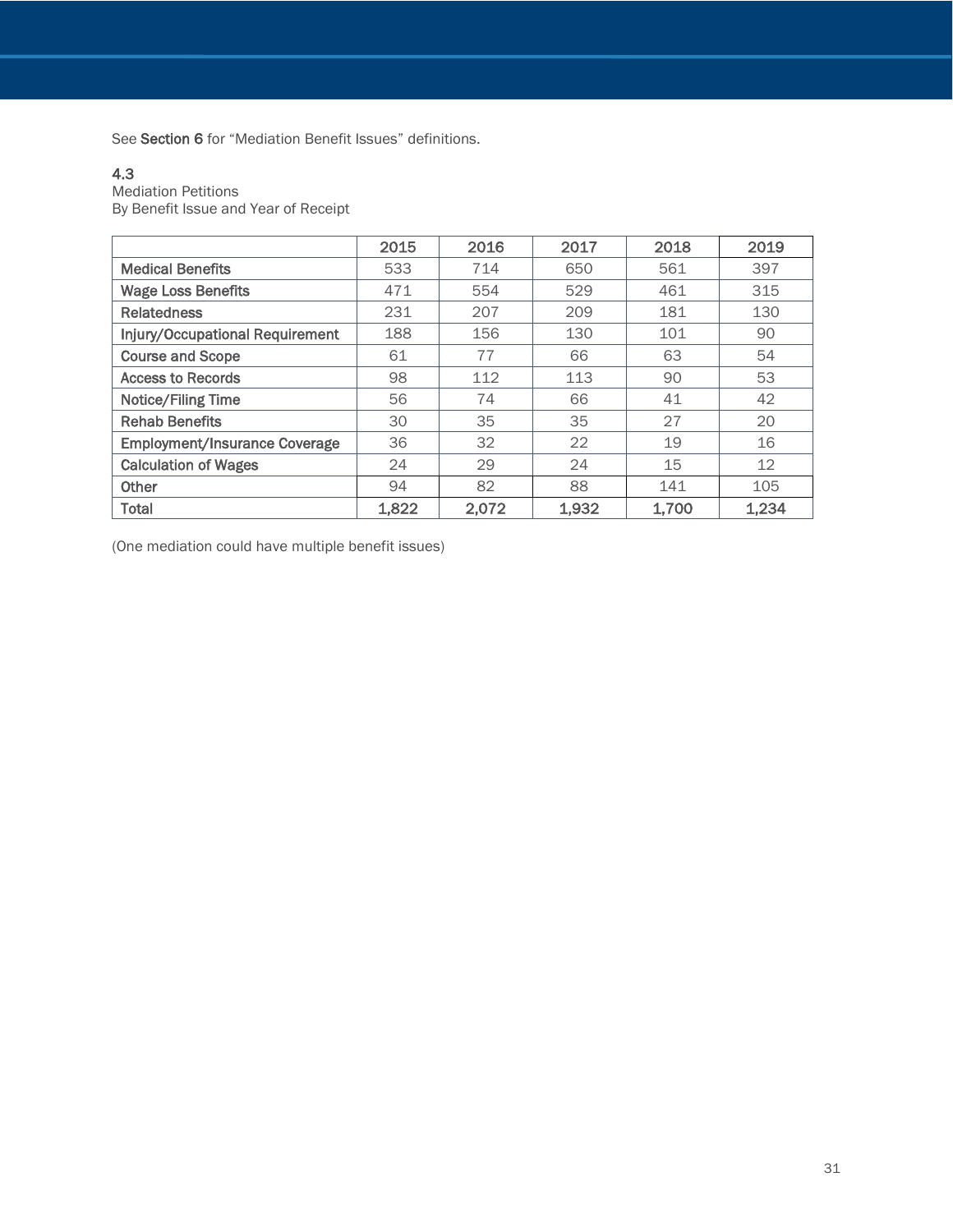## WORKERS' COMPENSATION COURT (WCC)

#### 4.4

Petitions Received by the WCC By Case Type and Fiscal Year of Receipt

|                        | FY2013 | FY2014 | FY2015 | FY2016 | FY2017 | <b>FY2018</b> | FY2019 |
|------------------------|--------|--------|--------|--------|--------|---------------|--------|
| Self-Insured           | 26     | 39     | 43     | 31     | 25     | 51            | 55     |
| Private                | 99     | 82     | 101    | 88     | 124    | 134           | 182    |
| <b>State Fund</b>      | 83     | 76     | 75     | 89     | 90     | 106           | 121    |
| <b>UEF &amp; Other</b> | 10     | 9      | 5      |        | 10     | 8             | 10     |
| Total                  | 218    | 206    | 224    | 215    | 249    | 299           | 368    |

(Petitions may involve more than one case type)

#### 4.5

Decisions by the WCC By Fiscal Year of Receipt

|                                         | FY2013 | <b>FY2014</b> | FY2015 | FY2016 | <b>FY2017</b> | FY2018 | FY2019 |
|-----------------------------------------|--------|---------------|--------|--------|---------------|--------|--------|
| <b>Decisions</b>                        | 199    | 174           | 178    | 213    | 237           | 276    | 357    |
| <b>Substantive Orders</b>               | 40     | 34            | 31     | 23     | 22            | 27     | 22     |
| <b>Orders on Cost</b>                   |        | 4             | 4      |        | 2             | 6      |        |
| <b>Attorney Fee Orders</b>              | 5      |               | 2      |        | っ             | 0      | 3      |
| <b>Orders on Appeal</b>                 | 3      |               |        | 2      | 4             | 5      |        |
| Subtotal                                | 254    | 214           | 215    | 238    | 267           | 314    | 390    |
| <b>Petitions Dismissed by Agreement</b> | 40     | 52            | 22     | 25     | 16            | 20     | 24     |
| <b>Total</b>                            | 294    | 266           | 237    | 263    | 283           | 334    | 414    |

#### 4.6

Full and Final Compromise Settlements by the WCC By Case Type and Fiscal Year of Receipt

|                   | <b>FY2013</b> | <b>FY2014</b> | <b>FY2015</b> | <b>FY2016</b> | <b>FY2017</b> | <b>FY2018</b> | FY2019 |
|-------------------|---------------|---------------|---------------|---------------|---------------|---------------|--------|
| Self-Insured      |               |               |               |               |               |               |        |
| Private           |               | 11            |               | 10            |               |               |        |
| <b>State Fund</b> |               |               |               | 13            | 11            | 17            | 25     |
| Total             | 10            |               | 13            | 29            | 18            | 21            | 26     |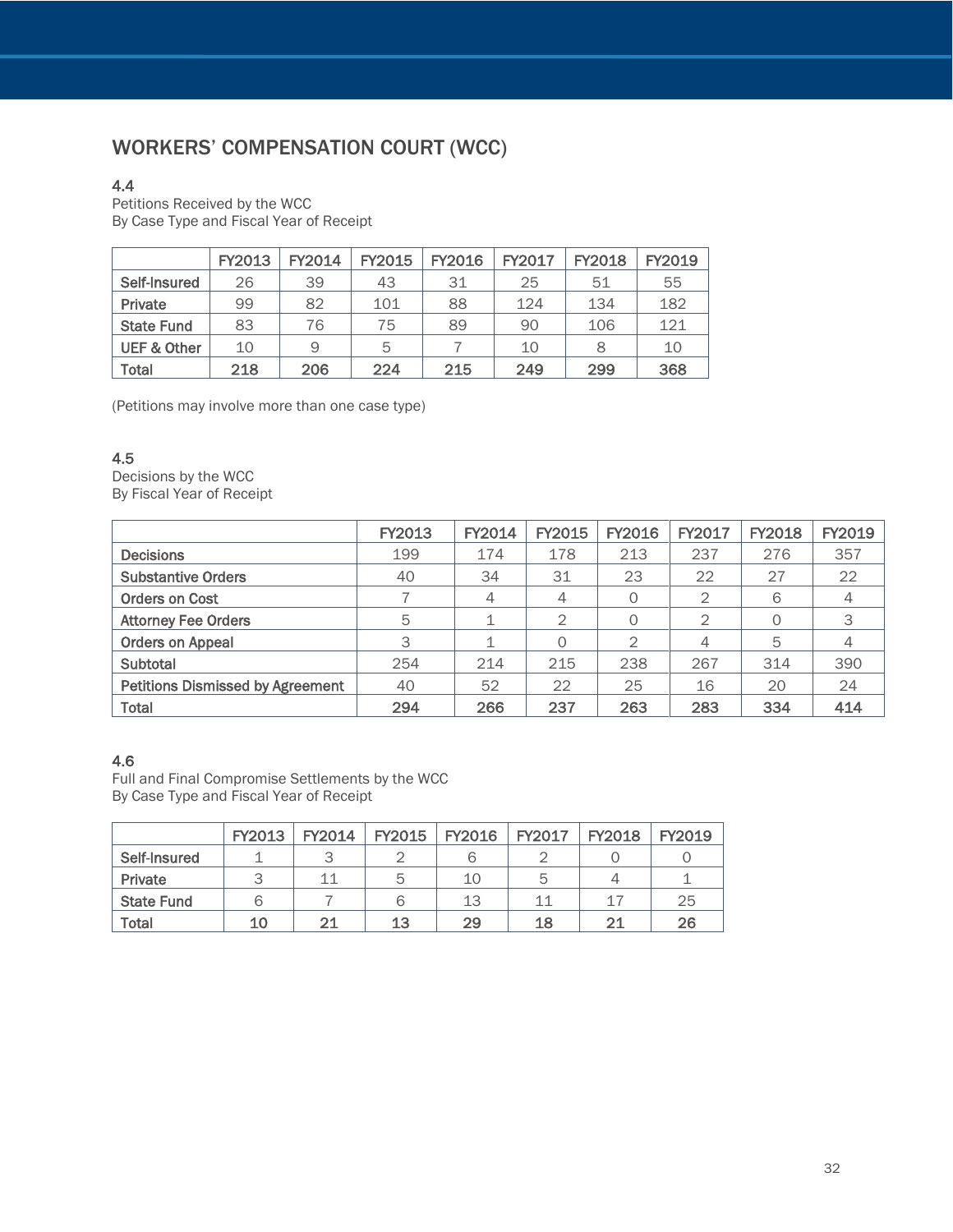## <span id="page-32-0"></span>WORKERS' COMPENSATION ASSESSMENTS AS EXPENDED

#### 5.1

Workers' Compensation and Safety Administration Assessments as Expended by Program Year

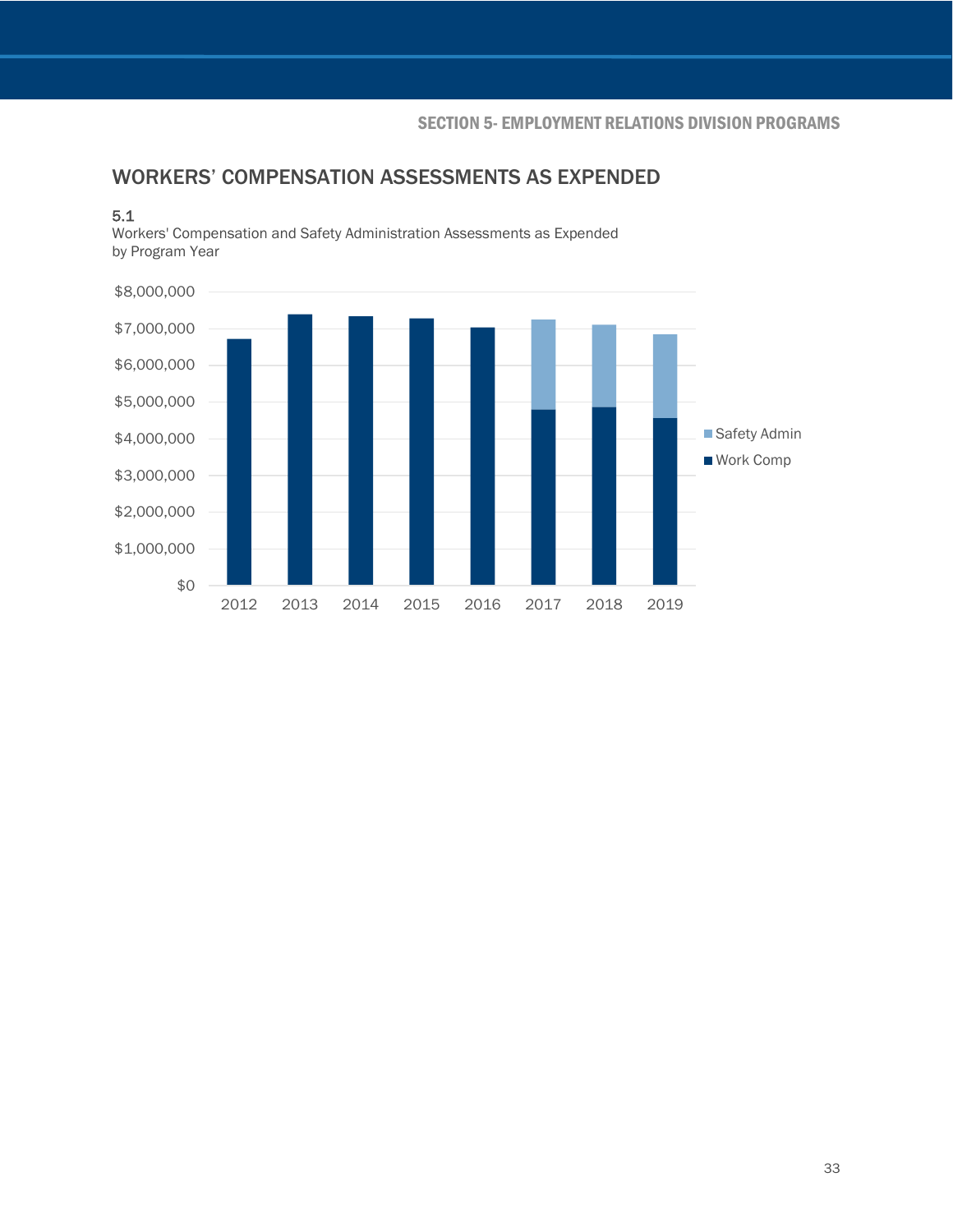## <span id="page-33-0"></span>SUBSEQUENT INJURY FUND (SIF)

#### 5.2

SIF Payments and Dollars Assessed By Plan Type and Fiscal Year

|               |             | Self-Insured      |             | Private           |             | <b>State Fund</b> |
|---------------|-------------|-------------------|-------------|-------------------|-------------|-------------------|
|               | Payment     | <b>Assessment</b> | Payment     | <b>Assessment</b> | Payment     | <b>Assessment</b> |
| <b>FY2008</b> | \$405,627   | \$89,001          | \$103,636   | \$149,929         | \$118,420   | \$213,388         |
| <b>FY2009</b> | \$244,428   | \$107,095         | \$137,534   | \$156,197         | \$435,160   | \$269,964         |
| <b>FY2010</b> | \$73,584    | \$121,149         | \$175,272   | \$200,713         | \$99,173    | \$313,037         |
| FY2011        | \$110,219   | \$172,394         | \$115,125   | \$357,840         | \$190,009   | \$464,691         |
| FY2012        | \$110,196   | \$59,781          | \$153,050   | \$147,592         | \$456,430   | \$283,554         |
| FY2013        | \$375,991   | \$82,383          | \$278,648   | \$65,624          | \$562,552   | \$131,510         |
| FY2014        | \$31,989    | \$127,827         | \$219,437   | \$365,669         | \$455,896   | \$448,232         |
| FY2015        | \$44,671    | \$216,790         | \$287,916   | \$514,133         | \$532,231   | \$759,991         |
| <b>FY2016</b> | \$147,774   | \$126,804         | \$230,368   | \$268,053         | \$1,086,556 | \$514,657         |
| FY2017        | \$271,404   | \$344,965         | \$93,448    | \$672,984         | \$746,478   | \$898,505         |
| <b>FY2018</b> | \$326,347   | \$215,070         | \$367,138   | \$341,150         | \$645,240   | \$677,411         |
| <b>FY2019</b> | \$69,659    | \$231,904         | \$99,589    | \$460,974         | \$170,498   | \$581,291         |
| <b>FY2020</b> | \$0         | \$193,644         | \$118,435   | \$121,639         | \$256,061   | \$150,282         |
| Total         | \$2,211,890 | \$2,088,806       | \$2,379,596 | \$3,822,497       | \$5,754,703 | \$5,706,513       |

#### 5.3

SIF Applications By Fiscal Year

|                | <b>FY2010</b> | FY2011 | FY2012 | FY2013 | FY2014 | <b>FY2015</b> | <b>FY2016</b> | FY2017 | <b>FY2018</b> | <b>FY2019</b> |
|----------------|---------------|--------|--------|--------|--------|---------------|---------------|--------|---------------|---------------|
| Approvals      | 208           | 118    | 82     |        | 53     | 36            |               | 34     | 26            | 15            |
| <b>Denials</b> | 101           | 85     | 38     | 48     | 15     | 44            | 40            | 27     | ЗС            | 28            |
| Pending        |               |        |        |        | 16     | 24            |               |        |               |               |
| Total          | 309           | 203    | 120    | 121    | 84     | 104           | 62            | 62     | 56            |               |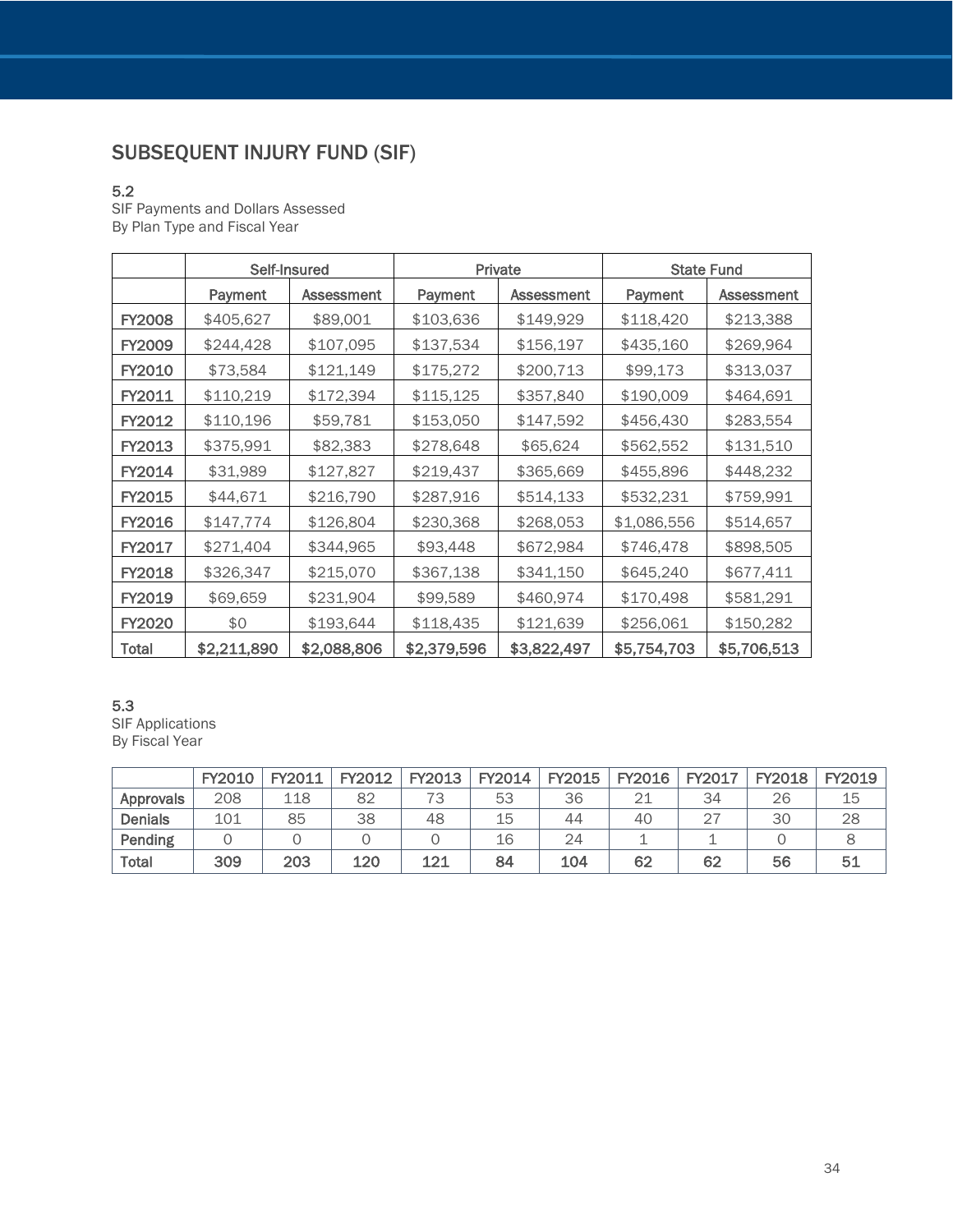## <span id="page-34-0"></span>UNINSURED EMPLOYERS' FUND

#### 5.4

Uninsured Employers' Fund Claims By Fiscal Year Received



#### 5.5

Uninsured Employers' Fund - Financial Activity By Fiscal Year of Payment

|        | <b>Collections</b> | <b>Expenses</b> |
|--------|--------------------|-----------------|
| FY2013 | \$1,787,554        | \$1,958,522     |
| FY2014 | \$1,430,236        | \$2,400,458     |
| FY2015 | \$1,659,289        | \$2,148,756     |
| FY2016 | \$1,927,259        | \$1,786,972     |
| FY2017 | \$1,366,865        | \$1,756,351     |
| FY2018 | \$1,318,551        | \$1,143,534     |
| FY2019 | \$1,341,315        | \$1,527,425     |

#### 5.6

Uninsured Employers' Fund - Medical and Indemnity Payments By Fiscal Year of Payment

|        | <b>Medical</b> | Indemnity | Total       |
|--------|----------------|-----------|-------------|
| FY2013 | \$284,351      | \$293,216 | \$577,567   |
| FY2014 | \$416,033      | \$373,937 | \$789,971   |
| FY2015 | \$487,717      | \$540,858 | \$1,028,575 |
| FY2016 | \$168,025      | \$289,354 | \$457,380   |
| FY2017 | \$235,870      | \$144,905 | \$380,774   |
| FY2018 | \$200,174      | \$192,141 | \$392,315   |
| FY2019 | \$514,431      | \$373,051 | \$887,483   |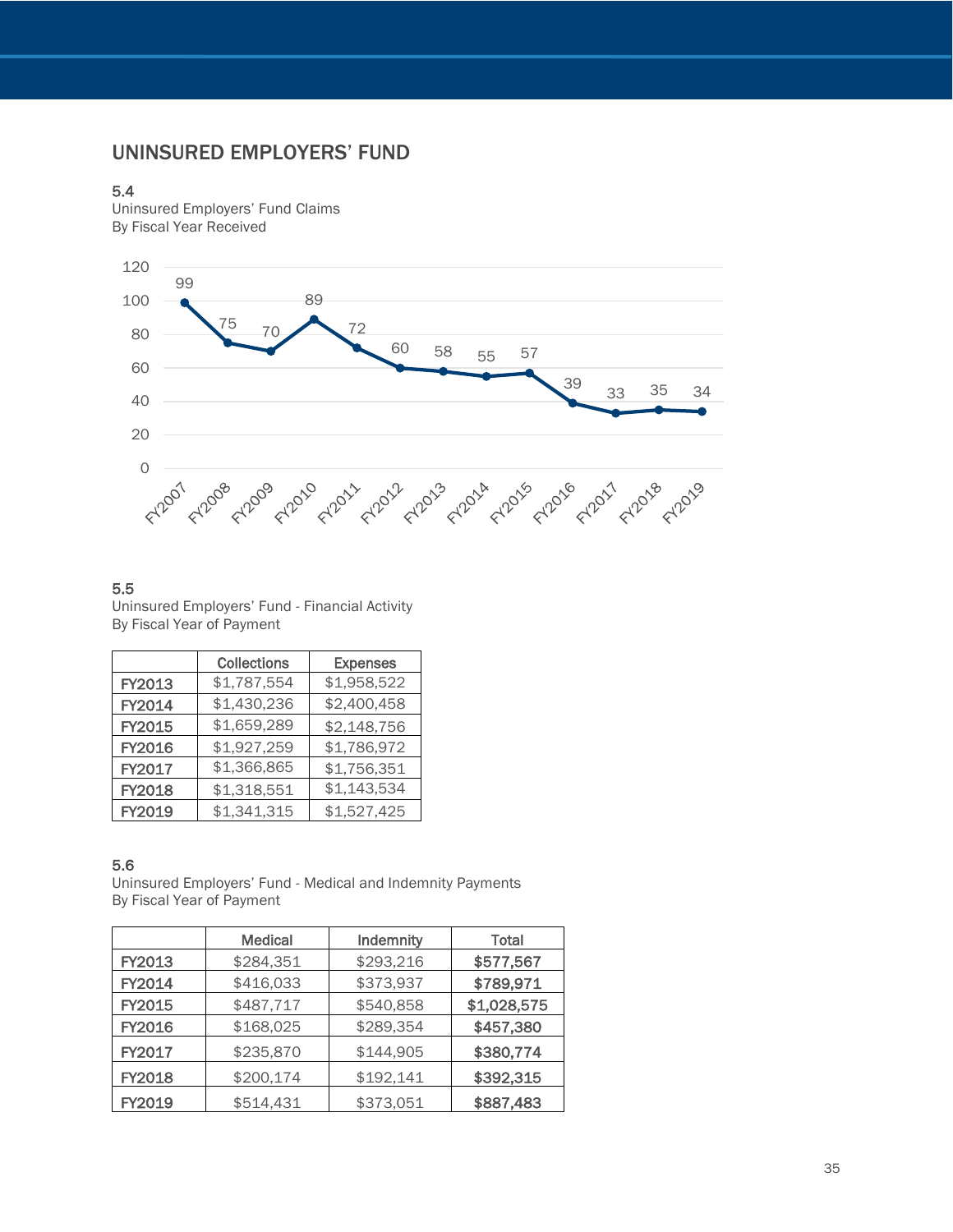## <span id="page-35-1"></span><span id="page-35-0"></span>CONSTRUCTION CONTRACTOR REGISTRATION & INDEPENDENT CONTRACTOR EXEMPTION CERTIFICATES

#### 5.7

Registered Construction Contractor Applications By Fiscal Year

|                              | FY2013 | FY2014 | FY2015   FY2016   FY2017 |       |       | FY2018 |
|------------------------------|--------|--------|--------------------------|-------|-------|--------|
| <b>Applications Received</b> | 5.463  | 5.168  | 5.774                    | 5.555 | 6.022 | 5.780  |
| <b>Bid-Only Contractors</b>  | 281    | 265    | 300                      | 265   | 287   | 243    |

#### 5.8

Independent Contractor Exemptions By Fiscal Year

|                                |                                            | 2015 | 2016 | 2017 | 2018 |
|--------------------------------|--------------------------------------------|------|------|------|------|
| Active Independent Contractors | 21,170   23,466   24,267   25,039   25,889 |      |      |      |      |

#### 5.9

Independent Contractor Exemptions Applications – 2018 By Industry

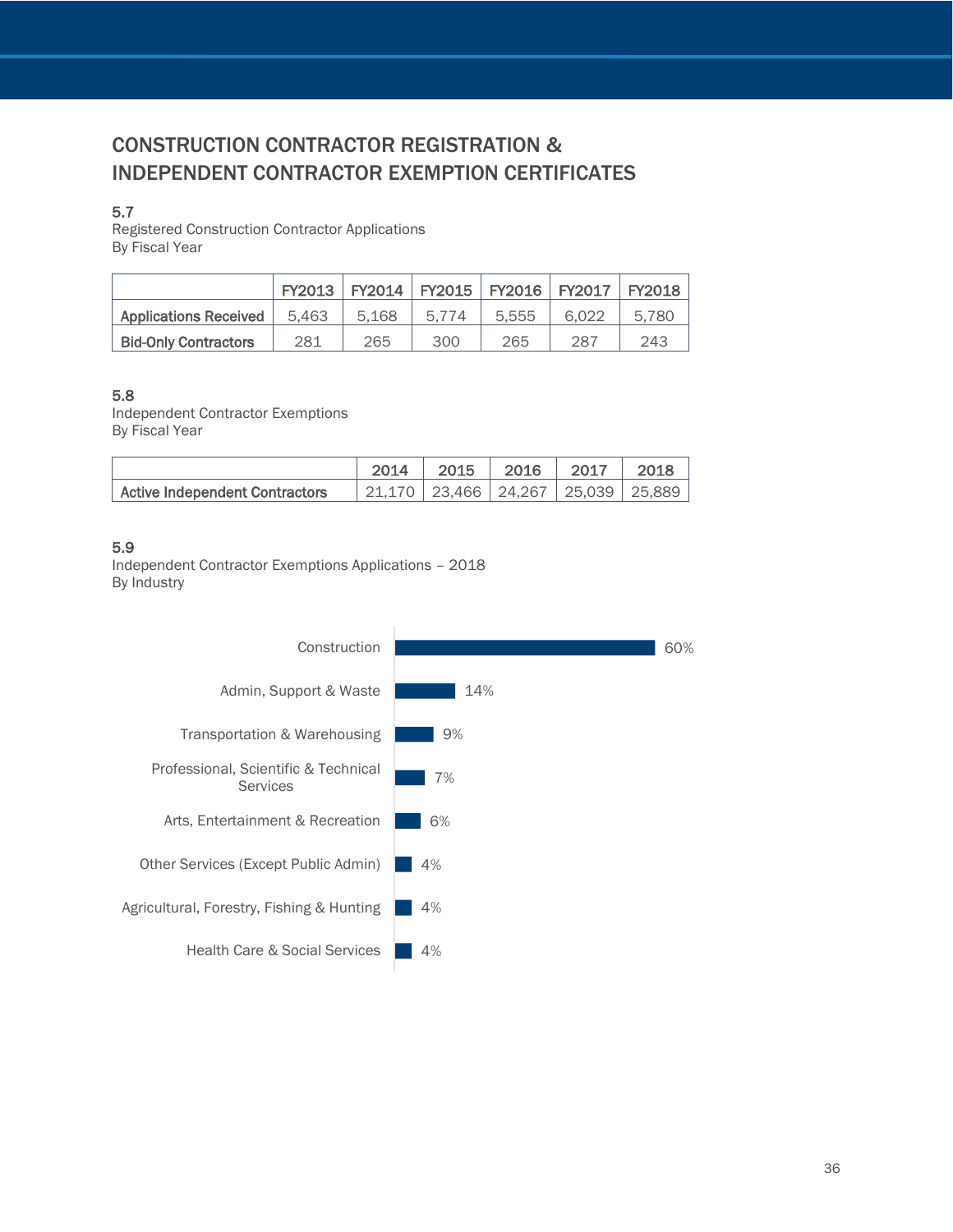## <span id="page-36-0"></span>PROFESSIONAL EMPLOYER ORGANIZATIONS (PEO)

#### 5.10

Licensed Professional Employer Organizations By Fiscal Year



#### 5.11

Number of Active PEO Employers and Number of Leased Employees (Average Quarterly Count) By Fiscal Year

|        | <b>Active PEO</b><br><b>Employers</b> | Number of<br>Leased<br><b>Employees</b> |
|--------|---------------------------------------|-----------------------------------------|
| FY2013 | 451                                   | 3,399                                   |
| FY2014 | 505                                   | 3,678                                   |
| FY2015 | 573                                   | 3,876                                   |
| FY2016 | 624                                   | 4,611                                   |
| FY2017 | 701                                   | 4,982                                   |
| FY2018 | 763                                   | 6,544                                   |
| FY2019 | 874                                   | 7.449                                   |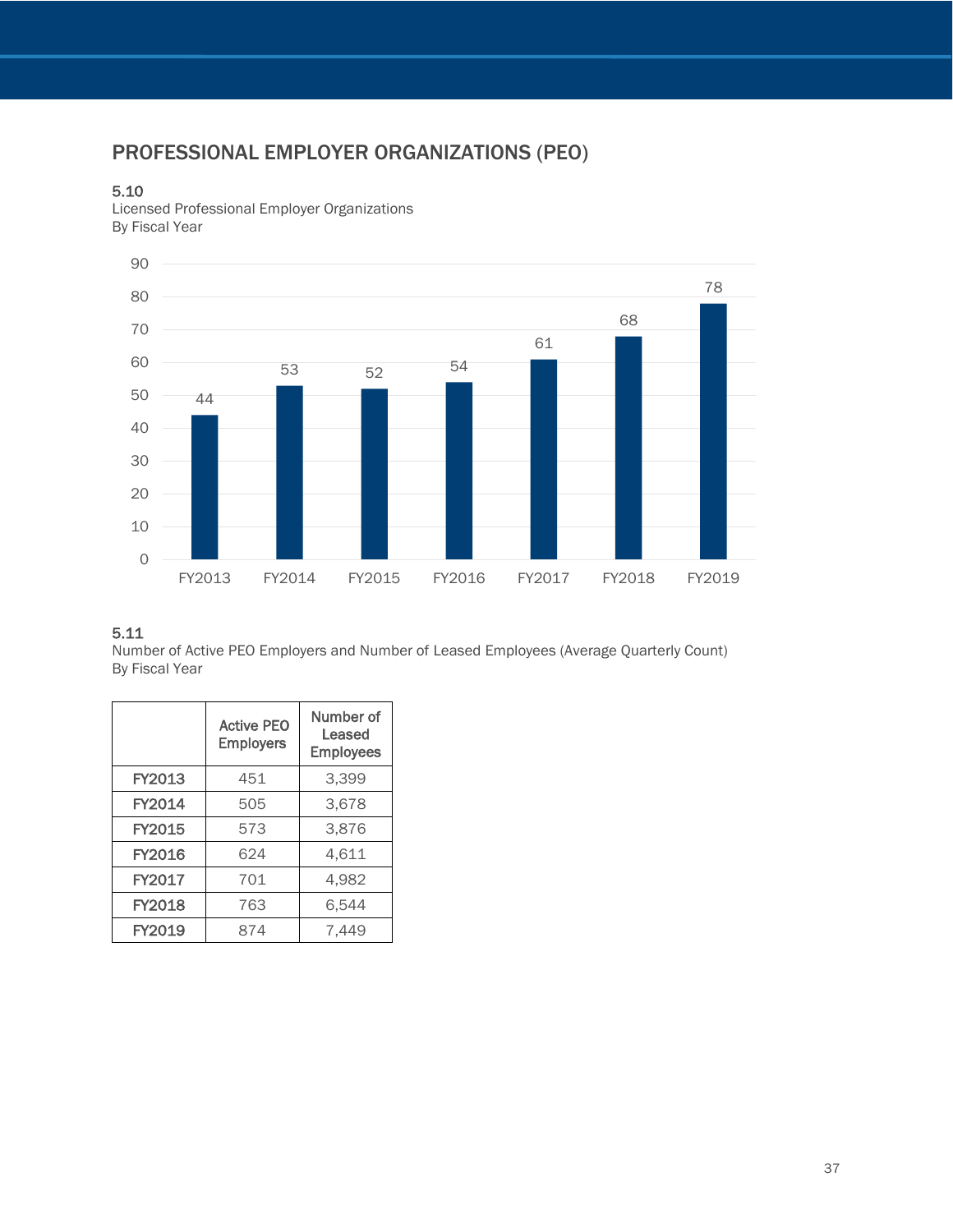## <span id="page-37-0"></span>SAFETY & HEALTH

## **CONSULTATION**

#### 5.12

Public Employer Consultation Activities By Fiscal Year

|                               | FY2014 | FY2015 | FY2016 | FY2017 | <b>FY2018</b> | FY2019 |
|-------------------------------|--------|--------|--------|--------|---------------|--------|
| <b>State Government</b>       | 19     | 13     | 45     | 42     | $\mathcal{D}$ | 3      |
| <b>County Government</b>      | 9      | 9      | 19     | 32     | 4             | 13     |
| <b>City Government</b>        | 6      | 12     | 21     | 40     | 13            | 17     |
| <b>College/Public Schools</b> | 6      | 8      | 14     | 12     | 42            | 6      |
| <b>Tribal Visits</b>          |        |        |        |        | $\mathcal{D}$ |        |
| <b>Total Visits</b>           | 40     | 42     | 99     | 126    | 63            | 40     |
| <b>Total Interventions</b>    | 89     | 80     | 89     | 93     | 56            | 34     |

#### 5.13

Private Employer Consultation Activities By Federal Fiscal Year

|                                               | <b>FY2014</b> | FY2015 | FY2016 | FY2017 | <b>FY2018</b> | FY2019 |
|-----------------------------------------------|---------------|--------|--------|--------|---------------|--------|
| <b>Number of Employees covered</b>            | 21.928        | 12.754 | 24.899 | 16.977 | 23.682        | 17,555 |
| Number of Hazards Identified in<br>work place | 767           | 486    | 1.154  | 858    | 789           | 638    |
| <b>Total Visits</b>                           | 218           | 228    | 294    | 261    | 240           | 188    |
| <b>Total Interventions</b>                    | 145           | 95     | 111    | 113    | 102           | 119    |

## OUTREACH AND EDUCATION

#### 5.14

SafetyFestMT - FY19

|                 | Number of<br><b>Attendees</b> | Number of<br><b>Classes</b> |
|-----------------|-------------------------------|-----------------------------|
| Lewistown       | 149                           | 47                          |
| <b>Bozeman</b>  | 363                           | 42                          |
| <b>Missoula</b> | 546                           | 51                          |
| Sidney          | 199                           | 38                          |
| Total           | 1.257                         | 178                         |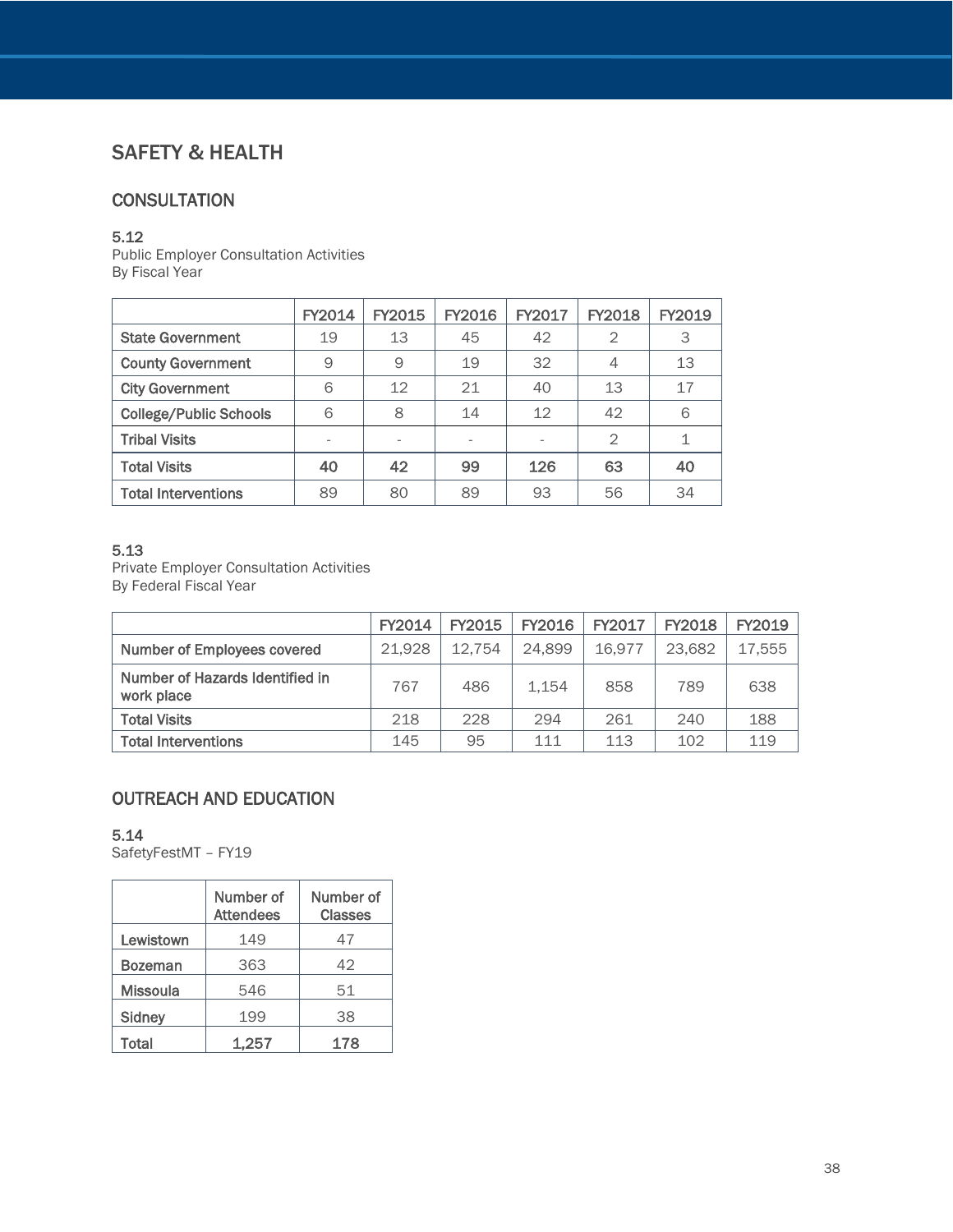## MINE SAFETY

#### 5.15

Mine Safety Activities By Fiscal Year of Activity

|                                             | <b>FY2015</b> | <b>FY2016</b> | FY2017 | FY2018 | FY2019 |
|---------------------------------------------|---------------|---------------|--------|--------|--------|
| <b>Coal Mine Inspections</b>                | イク            | イク            | 14     | 13     | 18     |
| Sand & Gravel Inspections                   | 120           |               | 69     | 49     | 60     |
| <b>Classes Taught (Metal/Nonmetal/Coal)</b> | 87            | 57            | 76     | 63     | 66     |

## PUBLIC SECTOR SAFETY

#### 5.16

Public Sector Safety Activities By Fiscal Year of Activity

<span id="page-38-0"></span>

|                      | <b>FY2015</b> | <b>FY2016</b> | <b>FY2017</b> | <b>FY2018</b> | FY2019 |
|----------------------|---------------|---------------|---------------|---------------|--------|
| <b>Inspections</b>   | っ             | 205           | 448           | 332           | 318    |
| <b>Interventions</b> | 34            | 25            | 58            | $\bigcap$ 1   | ററ     |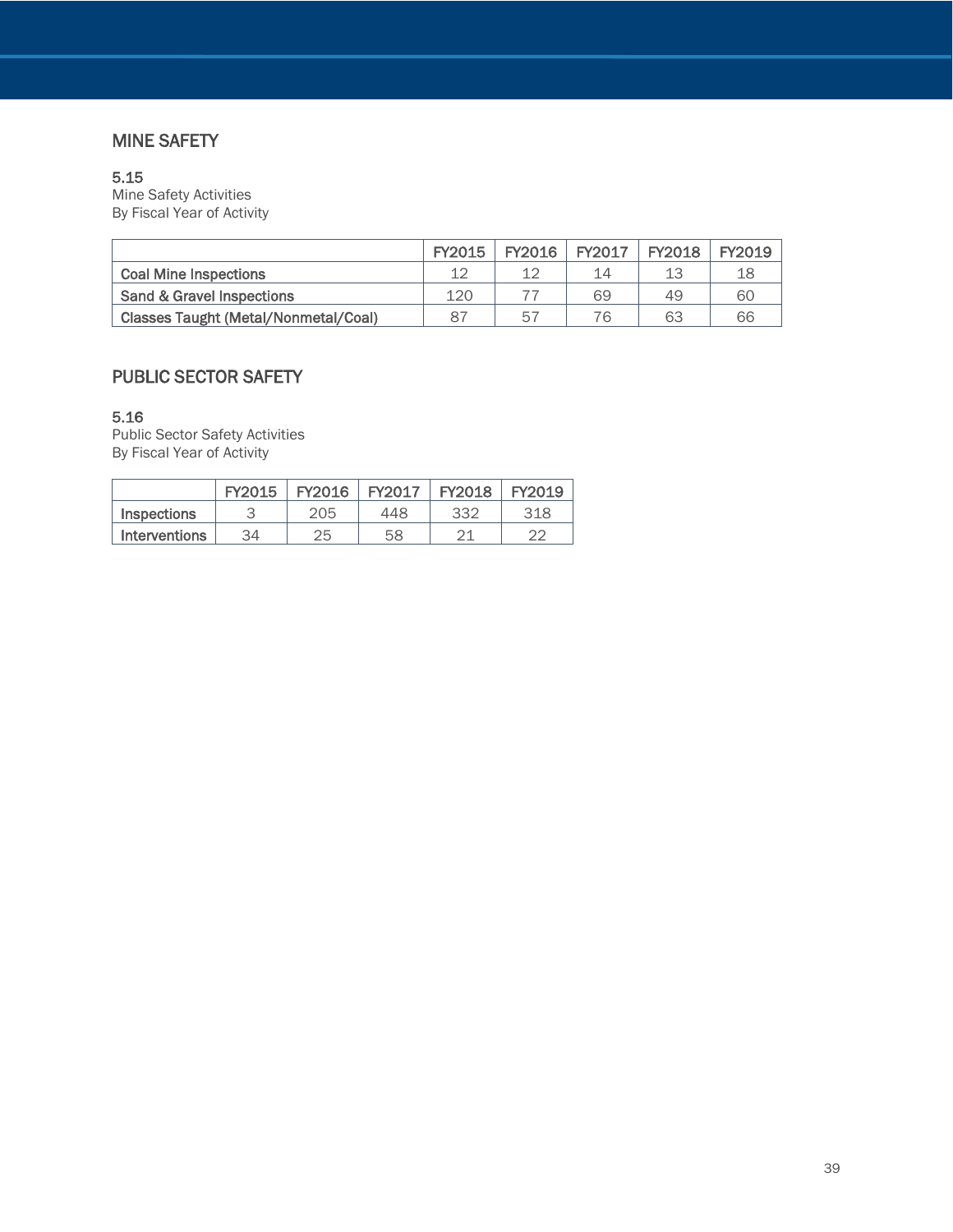## CLAIMS EXAMINER CERTIFICATION

#### 5.17

Claims Examiner Certification Activities By Fiscal Year

|                                               | FY2013 | FY2014 | FY2015 | <b>FY2016</b> | FY2017 | <b>FY2018</b> | FY2019 |
|-----------------------------------------------|--------|--------|--------|---------------|--------|---------------|--------|
| <b>Total Examiners Certified as of FY End</b> | 124    | 136    | 159    | 157           | 154    |               | 154    |
| New Examiners Certified                       |        | 21     | 14     | 25            | 24     | 25            | 23     |
| <b>Department Approved Courses</b>            |        | 18     | 14     | 24            |        |               | イウ     |

## <span id="page-39-0"></span>FIVE-YEAR REOPENING PROCESS FOR MEDICAL BENEFITS

For injuries with dates of injury or occupational diseases on or after July 1, 2011.

#### 5.18

Five-Year Reopening Petitions By Year Filed

| <b>Calendar Year</b> | <b>Total</b><br><b>Petitions</b> | Number of<br><b>Petitions</b><br>Approved | Approved<br><b>Petitions with</b><br>2-Year Reviews |
|----------------------|----------------------------------|-------------------------------------------|-----------------------------------------------------|
| 2016                 | 35                               | 19                                        |                                                     |
| 2017                 | 89                               | 53                                        |                                                     |
| 2018                 | 107                              | 73                                        | 19                                                  |
| 2019                 | 102                              | 81                                        | 47                                                  |
| 2020                 | З                                |                                           | 28                                                  |
| Total                | 336                              |                                           | 94                                                  |

## INDEPENDENT MEDICAL REVIEWS

#### 5.19

Total Independent Medical Reviews By Resolution and Fiscal Year

|                                                         | FY2013 | FY2014 | FY2015 | <b>FY2016</b> | <b>FY2017</b> | <b>FY2018</b> | FY2019 |
|---------------------------------------------------------|--------|--------|--------|---------------|---------------|---------------|--------|
| Not Recommended                                         | 16     |        |        | 10            | 9             | 11            |        |
| Did Not Qualify for IMR                                 |        | З      |        |               |               |               |        |
| Recommended                                             |        |        | 5      |               | 9             | 5             |        |
| <b>Recommended Other</b><br><b>Guideline Treatments</b> | 19     | 9      | 2      |               |               |               |        |
| <b>Recommended with</b><br><b>Conditions</b>            |        | 3      |        |               |               |               |        |
| Totals                                                  | 42     | 24     | 16     | 21            | 19            | 19            |        |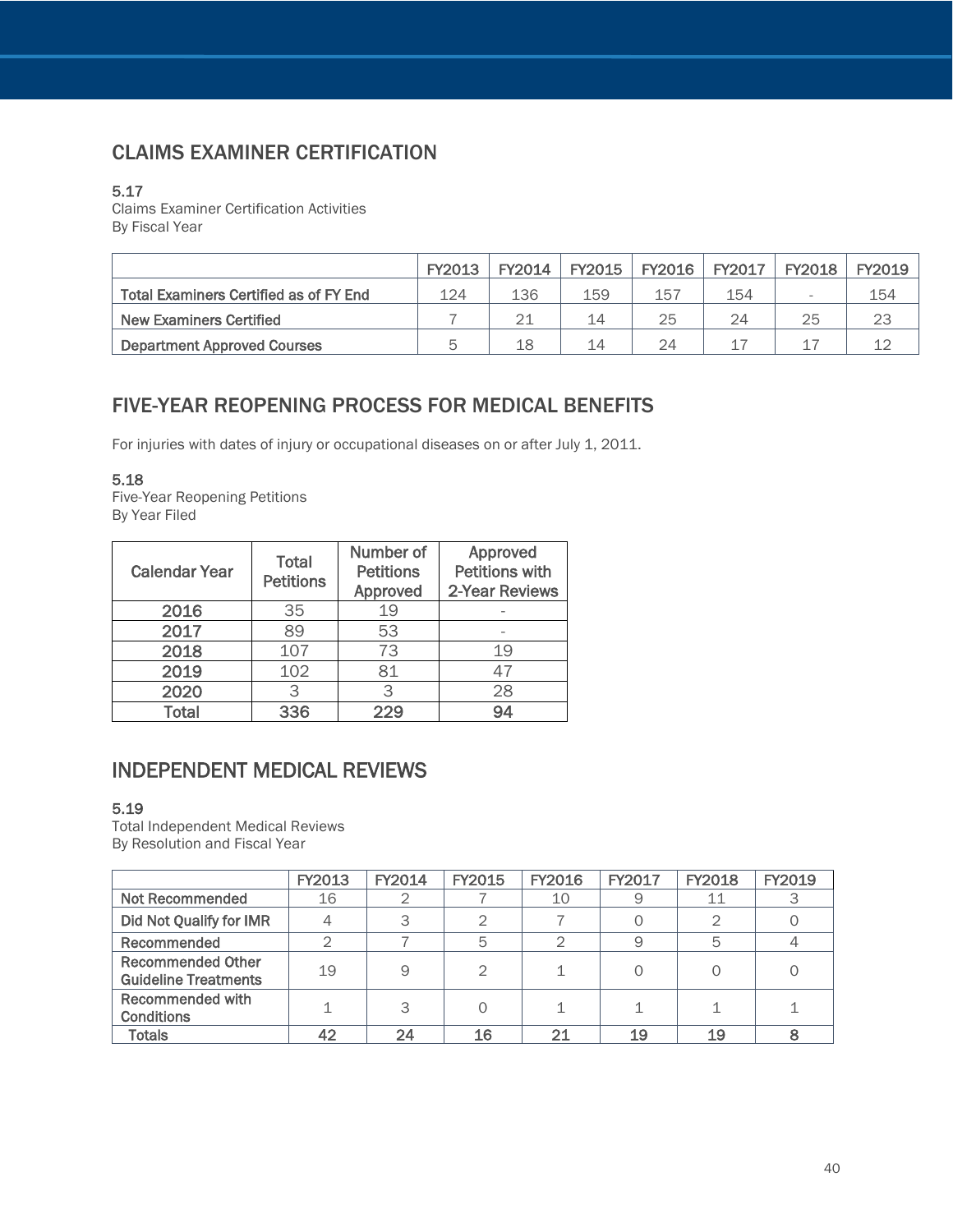## <span id="page-40-0"></span>**DEFINITIONS**

Depending on the type of injury and benefit reporting issues, an injury may not be reported or receive benefits until two or more years after the date of injury or illness. These charts should not be construed to represent the duration of Injuries.

Bid-Only Contractors: Out of state construction contractors bidding on a job in Montana without having Montana specific workers' compensation coverage, but after obtaining the job must secure Montana coverage

Calendar Year: The year beginning January 1 and ending December 31.

Cause of Injury (Code(s)): for this report, the cause of injury major groupings are:

Abrasion (95) – rubbed or abraded

Absorption, Ingestion, Inhalation (82) – applies to non-impact cases in which the injury resulted from inhalation, absorption or skin contact, or ingestion of harmful substances

Burn (04 and 07) – from fire or flame, or flash burn to skin or eyes

Caught In, Under or Between (10, 12, 13, and 20) – from machine or machinery, or an object being handled, or collapsing materials including slides of earth

Chemical Exposure (01) - includes hydrochloric acid, sulfuric acid, battery acid, methanol, or antifreeze

Cold Exposure (11) – cold objects or substances

Continual Noise (52) – injury to ears or hearing due to the cumulative effects of constant or repetitive noise

Criminal Act (89, 93, and 96) – injury caused as a result of contact between another person in the event of a robbery or crime or an injury resulting from a gunshot or an act committed out of terrorism

Dust, Gases, Fumes (06) - includes inhalation of carbon dioxide, carbon monoxide, propane, methane, silica (quartz), asbestos dust and smoke

Electrocution (84) - includes electric shock, electrocution and lightning

Extreme Temperatures (03) – non-impact injuries resulting in a burn due to hot or cold temperatures extremes and includes freezing or frostbite

Fall, Slip, Trip (25, 26, 27, 28, 29, 30, 31, 32, and 33) – includes collapsing chairs, falling from piled materials, off wall, catwalk, or bridge, from ladder or scaffolding, from liquid or grease spill, into openings, on same level, on ice or snow, or on stairs

Foreign Matter in Eye(s) (87) - injury to eyes resulting from foreign matter

Hot Exposure (02 and 05) – hot objects or substances or steam or hot fluids

Mental (90) – stress, shock, or psychological trauma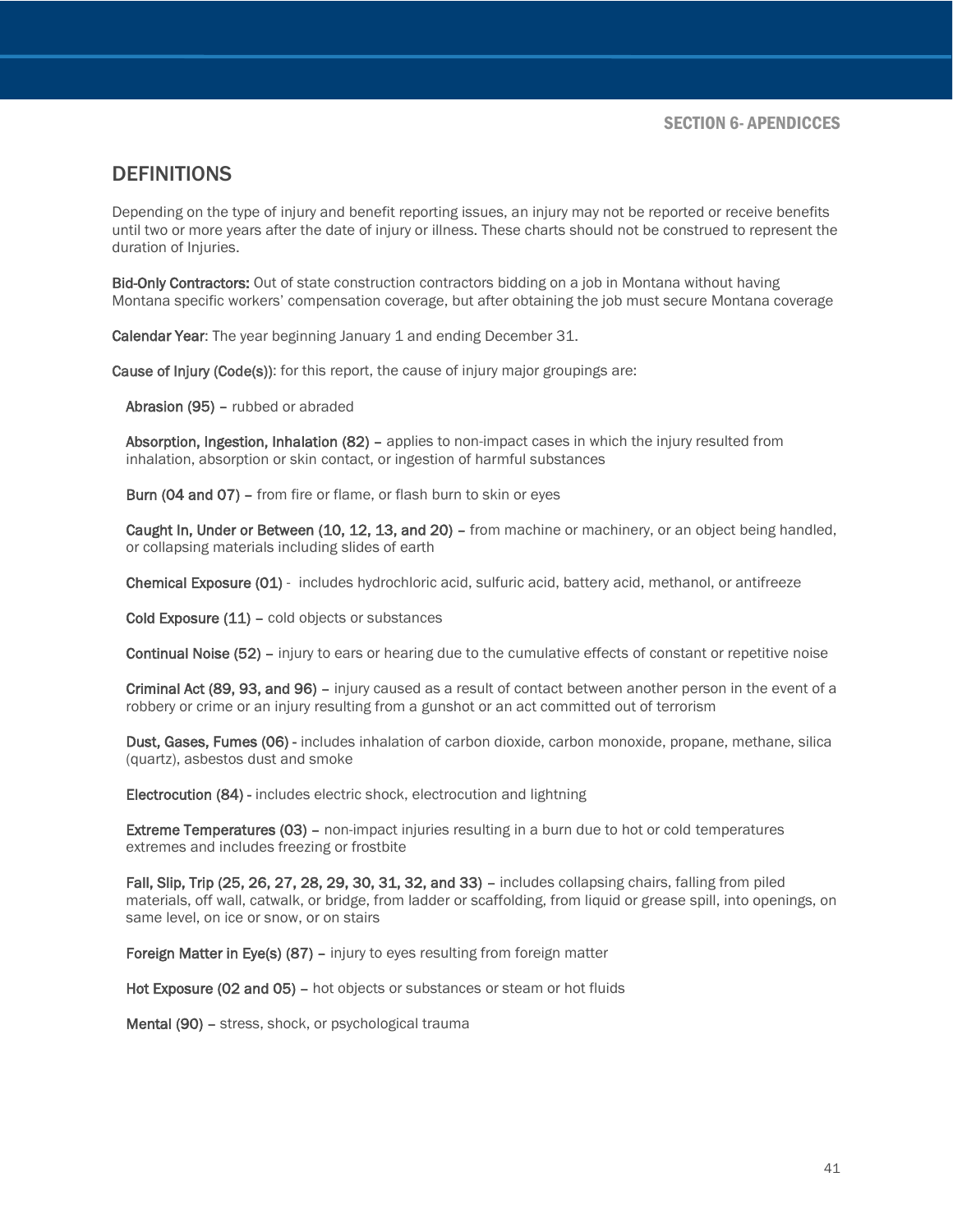Motor Vehicle (40, 41, 45, 46, 47, 48, 50, and 77) – crash of water vehicle or rail vehicle, collision or sideswipe of another vehicle, collision with a fixed object, crash of airplane, vehicle upset, or injuries due to a sudden stop or start, being thrown against interior parts of a vehicle or vehicle contents being thrown against occupants

Other (88 and 99) – including not classified and natural disasters

Other Cumulative (98) – involves cases in which the cause of injury occurred over a period of time or any condition increasing in severity over time

Other Exposure (09, 14, and 91) – contact with cleaning agents or fertilizers, abnormal air pressure, or exposure to mold

Puncture, Cut, Scrape (15, 16, 17, 18, and 19) – including broken glass, hand or power tools, objects being lifted or handled

Radiation (08) - includes effects of ionizing radiation found in x-rays, microwaves, nuclear reactor waste, and radiating substances and equipment or non-ionizing radiation such as sunburn

Repetitive Motion (94 and 97) – caused by repeated rubbing or abrading, and applies to non-impact cases in which the injury was produced by pressure, vibration or friction and could include callous or blister or cumulative injury or condition caused by continual repeated motion or strain from excessive use such as carpal tunnel

Strain (53, 54, 55, 55, 56, 57, 58, 58, 59, 60, and 61) – twisting, jumping or leaping, holding or carrying, lifting, pushing or pulling, reaching, using tool or machinery, or wielding or throwing

Strike Against or Step On (65, 66, 67, 68, 69, and 70) – moving part of a machine, objects being lifted or handled, sanding, scraping, or cleaning, a stationary object, or stepping on a sharp object

Struck by Object (74, 75, 76, 78, 79, 80, 81, 85, and 86) – by fellow worker, patient, or other person either intentional or accidental but not in the act of a crime, falling or flying object, hand tool or machine in use, moving parts of a machine, objects being lifted or handled, object handled by others, kicked, stabbed or bitten, animal or insect bite or sting, or explosion or flare back

Cause of injury code descriptions can be found at https://wcio.org/Active%20PNC/WCIO\_Cause\_Table.pdf, maintained by the Workers' Compensation Insurance Organizations (WCIO)

Employment Relations Division (ERD): ERD is part of the Montana Department of Labor & Industry. The Division provides a wide variety of services and regulations related to the employer-employee relationship. This includes issues involving workers' compensation coverage and Injuries, human rights Injuries, workplace safety and health, wage and hour Injuries, prevailing wage Injuries, and public sector collective bargaining.

Extra-Territorial Reciprocal Agreement: A formal agreement between two states which allows employers temporarily doing business away from their home state to utilize their workers' compensation coverage in the other state, without needing to purchase additional coverage. When an agreement is in effect with another state, it allows for employers with workers from that state to work in Montana temporarily without purchasing Montana coverage. It, in turn, allows Montana employers with workers to temporarily do business in the other state without purchasing that state's required coverage. The ERD Workers' Compensation Regulations Bureau oversees extra-territorial reciprocal agreements with Washington, Oregon, Idaho, Wyoming, Utah, and North and South Dakota.

Fiscal Year: The State of Montana's fiscal year begins July 1 and ends June 30 of the following year. (Example:  $07/01/15 - 06/30/16 = FY16$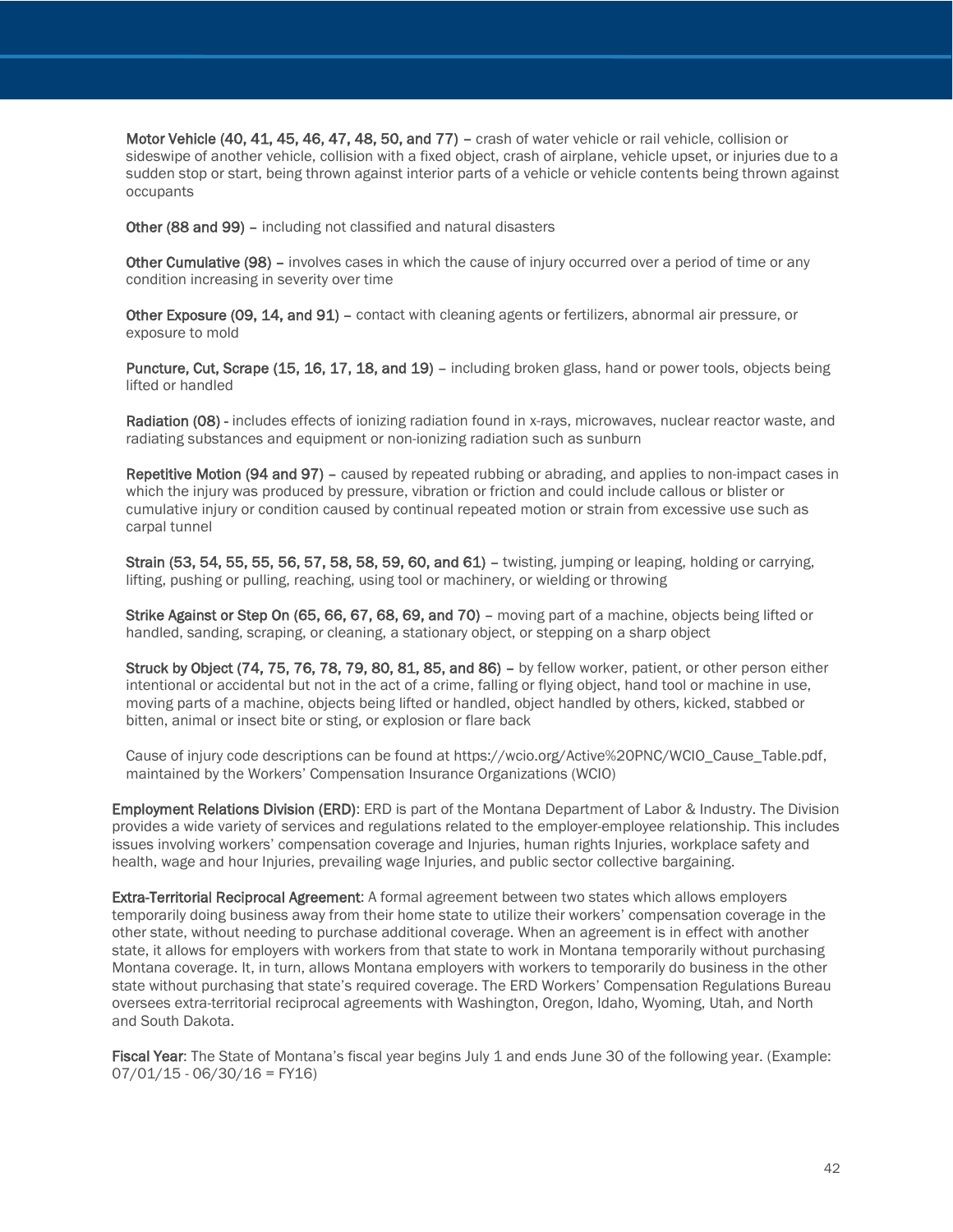First Report of Injury and Occupational Disease (FROI): The initial report designed to notify parties of the occurrence of an injury or occupational disease. The FROI contains basic injury information about the worker, accident, employer and insurer. It is completed and submitted to ERD by employees, employers, or insurers. The Annual Report includes information on all injuries and occupational diseases reported to ERD; however, all injuries and occupational diseases that occurred in Montana may not have been reported.

Indemnity Benefits: Any payment made directly to the worker (or the worker's beneficiaries), other than a medical benefit. The term includes payments made pursuant to a reservation of rights, or in settlement of a dispute over initial compensability of the Injury. The term does not include expense reimbursements for items such as meals, travel, or lodging. ARM 24.29.4303 (4)

Independent Medical Review (IMR): A physician, injured worker, insurer, or injured worker representative may request an IMR by the Department's medical director for medical treatment denied by the insurer, prior to mediation under 39-71-2401, MCA. The medical director will review the medical records of the injured worker and other information relevant to the denial and issue a recommendation. The medical director is the specific individual designated by the Department to serve as the medical director with respect to a given set of disputed treatments or procedures. The medical director's review and recommendation is an informal alternative dispute resolution process without administrative or judicial authority and is not binding on the parties.

Industry: The North American Industry Classification System (NAICS) is the standard used by Federal statistical agencies in classifying business establishments for the purpose of collecting, analyzing, and publishing statistical data related to the U.S. business economy. NAICS codes are grouped into different industrial divisions. The following is a list of examples of each division:

Accommodation and Food Services - lodging and/or preparing meals, snacks, and beverages

Administrative and Support and Waste Management and Remediation Services - support activities for the day-to-day operations of other organizations including office administration, hiring and placing of personnel, document preparation and similar clerical services, solicitation, collection, security and surveillance services, cleaning, and waste disposal services

Agriculture, Forestry, Fishing, and Hunting - growing crops, raising animals, harvesting timber, and harvesting fish and other animals from a farm, ranch, or their natural habitats

Arts, Entertainment, and Recreation - services that meet varied cultural, entertainment, and recreational interests of their patrons including (1) producing, promoting, or participating in live performances, events, or exhibits intended for public viewing; (2) exhibiting objects and sites of historical, cultural, or educational interest; and (3) services that enable patrons to participate in recreational activities or pursue amusement, hobby, and leisure-time interests

Construction - construction of buildings or engineering projects (e.g., highways and utility systems) including the preparation of sites for new construction and establishments primarily engaged in subdividing and for sale of building sites

Educational Services – provide instruction and training in a wide variety of subjects including schools, colleges, universities, and training centers, either privately owned and operated for profit or not for profit, or publicly owned and operated

Finance and Insurance - engaged in financial transactions (transactions involving the creation, liquidation, or change in ownership of financial assets) and/or in facilitating financial transactions

Health Care and Social Assistance - health care and social assistance for individuals including both health care and social assistance because it is sometimes difficult to distinguish between the boundaries of these two activities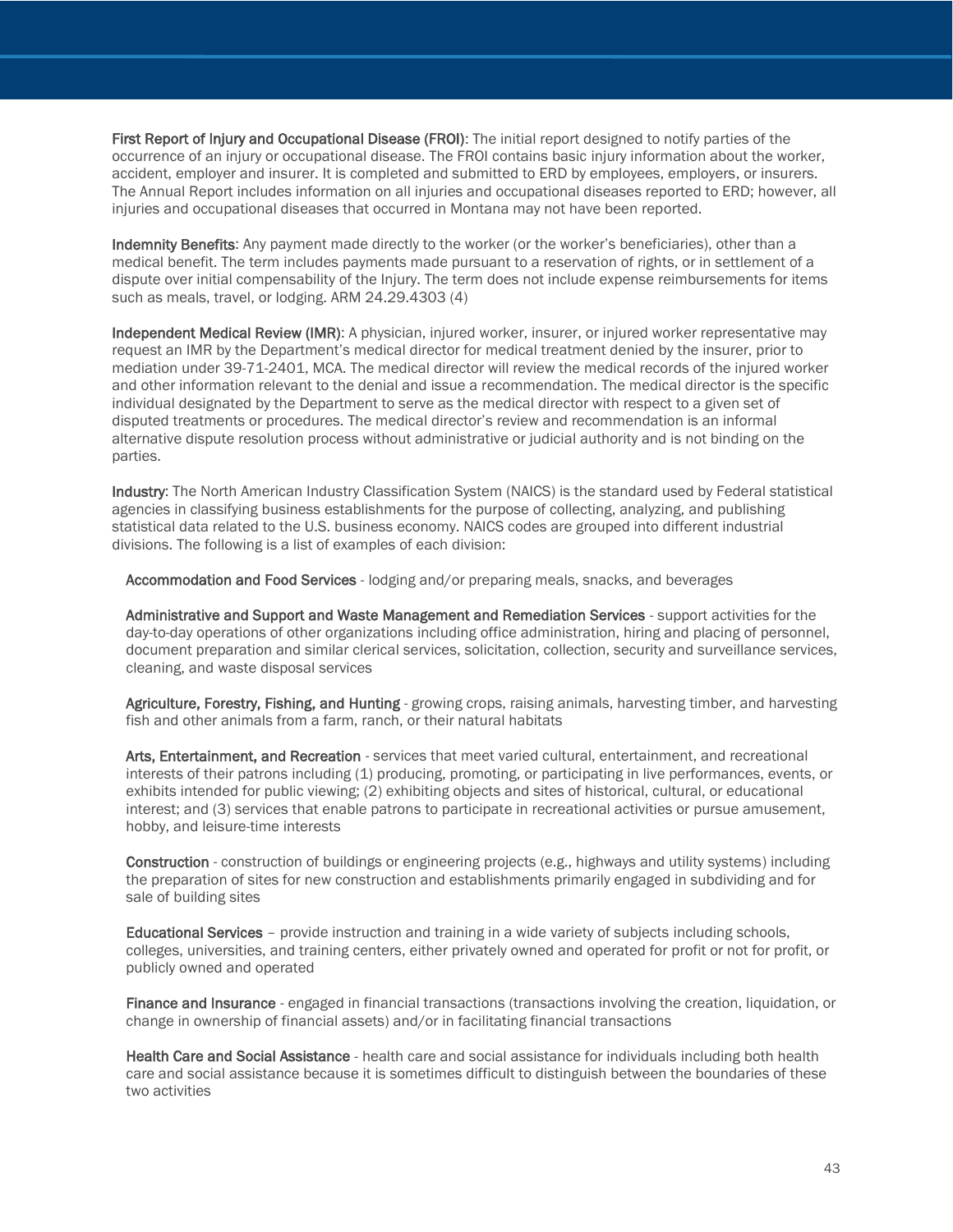Information - produce and distribute information and cultural products, provide the means to transmit or distribute these products as well as data or communications, and process data

Management of Companies and Enterprises - hold the securities of, or other equity interests in, companies and enterprises for the purpose of owning or controlling interest or influencing management decisions, or administer, oversee, and manage establishments of the company or enterprise

Manufacturing - engaged in the mechanical, physical, or chemical transformation of materials, substances, or components into new products and the assembling of component parts of manufactured products is considered manufacturing, except in cases where the activity is appropriately classified Construction

Mining, Quarrying, and Oil and Gas Extraction - extraction of naturally occurring mineral solids, such as coal and ores; liquid minerals, such as crude petroleum; and gases, such as natural gas

Other Services (except Public Administration) - services not specifically provided for elsewhere in the classification system and engaged in activities such as equipment and machinery repairing, promoting or administering religious activities, grantmaking, advocacy, and providing dry-cleaning and laundry services, personal care services, death care services, pet care services, photofinishing services, temporary parking services, and dating services

Professional, Scientific, and Technical Services - professional, scientific, and technical activities for others and require a high degree of expertise and training, including legal advice and representation; accounting, bookkeeping, and payroll services; architectural, engineering, and specialized design services; computer services; consulting services; research services; advertising services; photographic services; translation and interpretation services; veterinary services; and other professional, scientific, and technical services

Public Administration - federal, state, and local government agencies that administer, oversee, and manage public programs and have executive, legislative, or judicial authority over other institutions within a given area

Real Estate and Rental and Leasing - primarily engaged in renting, leasing, or otherwise allowing the use of tangible or intangible assets, and establishments providing related services including the major portion of this sector that rent, lease, or otherwise allow the use of their assets by others

Retail Trade - engaged in retailing merchandise, generally without transformation, and rendering services incidental to the sale of merchandise

Transportation and Warehousing - transportation of passengers and cargo, warehousing and storage for goods, scenic and sightseeing transportation, and support activities related to modes of transportation including air, rail, water, road, and pipeline

Utilities - engaged in the provision of the following utility services: electric power, natural gas, steam supply, water supply, and sewage removal

Wholesale Trade - selling of wholesale merchandise, generally without transformation, or rendering including goods related to agriculture, mining, manufacturing, and certain information industries, such as publishing

International Association of Industrial Accident Boards and Commissions (IAIABC): The IAIABC is a not-for-profit trade association representing government agencies charged with the administration of workers' compensation systems throughout the United States, Canada, and other nations and territories. The IAIABC represents workers' compensation professionals, medical providers, insurers, and corporate agencies with 60 jurisdictions and over 150 associate corporate members. Working groups standardize reporting of workers' compensation data. Standards have been developed for communicating data electronically through Electronic Data Interchange (EDI).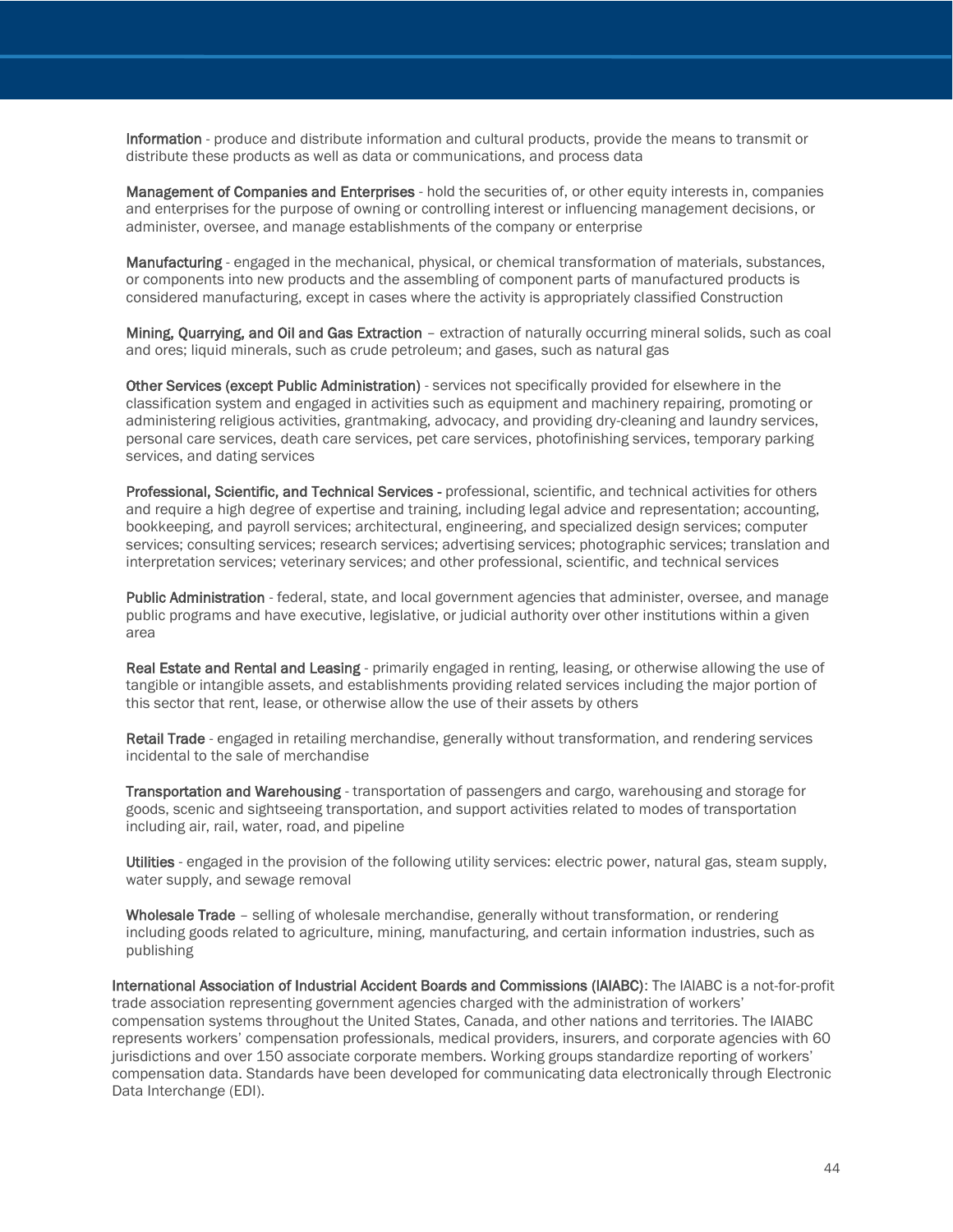Mediation Benefit Issues: Disputes are identified by detailed subjects or issues. Multiple issues may be identified for a single dispute. The issues are categorized as follows:

Medical Benefits: Includes medical treatment, domiciliary care entitlement, travel expenses, choice of treating physician, re-authorization of medical services, chiropractic treatment, co-payments, medical benefit rates, and miscellaneous medical issues.

Wage Loss Benefits: Includes Temporary Total Disability (TTD), Temporary Partial Disability (TPD), Permanent Partial Disability (PPD), and PermanentTotal Disability (PTD) benefits.

Relatedness: Includes issues of aggravation, subsequent injury, heart attack, psychological conditions, and others.

Injury/Occupational Requirement: Disputes concerning whether a medical condition meets the legal definition of injury and occupational disease and/or disputes over whether a medical condition arises within the course and scope of employment.

Access to Records: Disputes or delays in obtaining Injury file records and/or related medical records.

Notice/Filing Time: Includes disputes over statutory notice to employer and timely filing of the Injury.

Course & Scope: Center on whether or not the injured worker was within the performance of his/her employment at the time of the event and if the injury or OD arose out of that employment. There are many varied scenarios within this category.

Employment/Insurance Coverage: Consists of disputes over employment, coverage, and responsible insurer.

Rehabilitation Benefits: Disputes over retraining benefits and assistance with job placement, for all dates of injury.

Calculation of Wages: Disputes involving non-monetary compensation, concurrent wages, and appropriate wage periods. (Wages are used for calculation of compensation rates.)

Other: Includes a variety of less frequently disputed issues, the most common of which are other refusal or delay, lump-sum payment disputes, death benefits, and reopening settlements.

Medical Benefits: Payments for hospitals, physicians, health care providers, prescriptions, and other medical care costs associated with an injury for benefits.

Montana Code Annotated (MCA): The definitive guide to Montana laws, consisting of the Constitution, codes, and statutes. The MCA is normally published each odd-numbered year, incorporating changes made by the Legislative session of that year.

Nature of Injury (Code): for this report, the nature of injury major groupings are:

Amputation (02) – cut off extremity, digit, protruding part of the body, usually by surgery

Asphyxiation (54) – strangulation or drowning

Bruise, Swelling (10 and 37) – contusion or inflammation

Burn (04) – heat or chemical burn or scald

**Cancer (74)** - a malignant growth or tumor resulting from the division of abnormal cells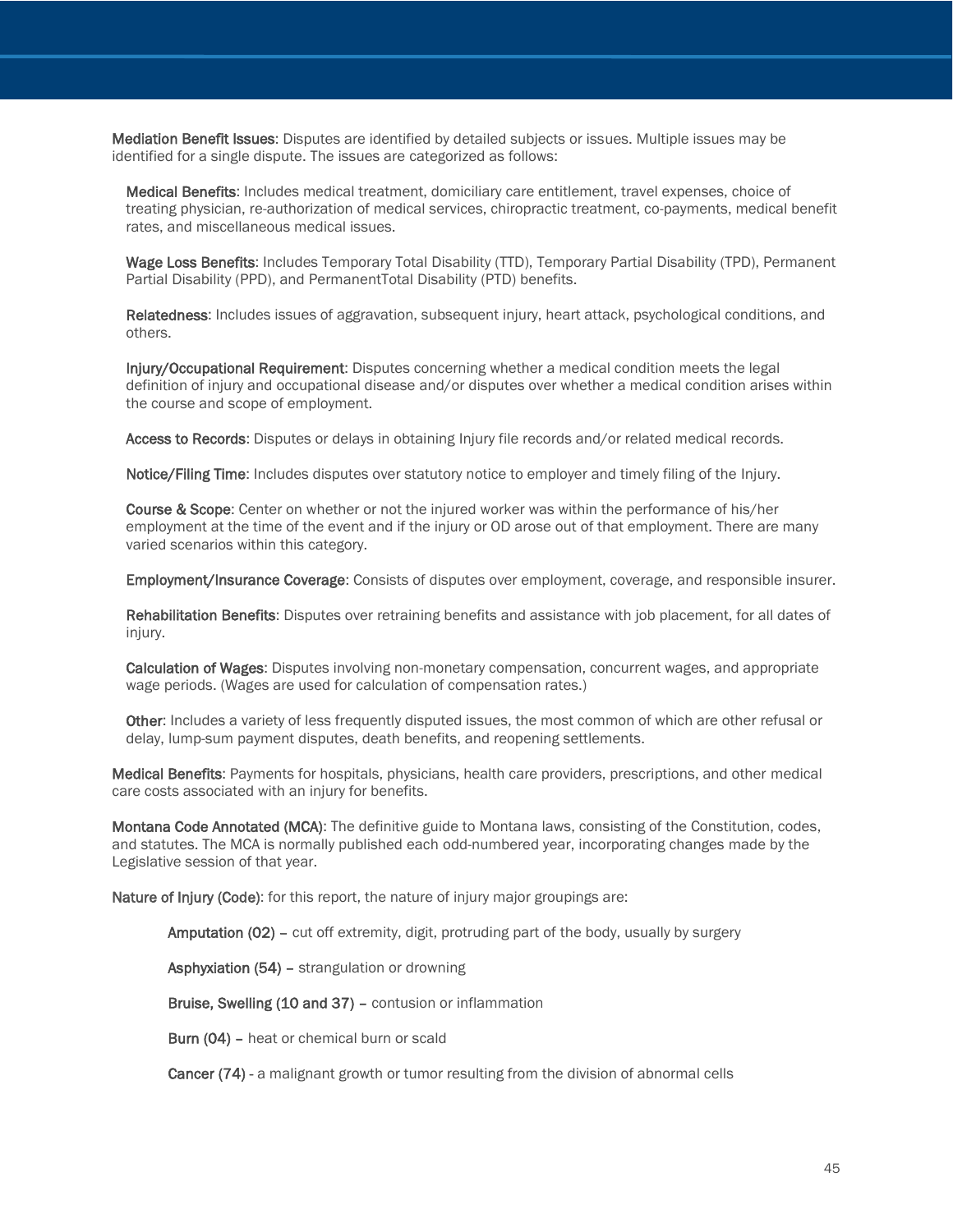Carpal Tunnel Syndrome (78) – soreness, tenderness or weakness of the muscles of the thumb caused by pressure on the median nerve at the point at which it goes through the carpal tunnel of the wrist

Concussion (07) – aheavy blow to the head

Contagious Disease (73) - a disease that can be transmitted to other persons

Crushing (13) – grind, pound, or break into small bits

Cut, Puncture, Abrasion (40 and 43) – laceration including cut, scratch, abrasion, superficial wound, or callus, or puncture

Dislocation (16) – normal position of a joint or another part of the body is disturbed or out of place

Electric Shock (19) - electrocution

Enucleation (22) – surgical removal of an organ or tumor ex. Eye

Fainting (53) – swooning, losing consciousness or passing out Foreign Body (25) – an object or piece of matter that entered the body by accident

Fracture (28) – breaking of a bone or cartilage

Freezing (30) – frostbite and other effects of exposure to low temperature

Hearing Loss (31 and 72) – traumatic injury or loss of hearing

Heart Attack or Related (03, 41, and 55) - chest pain, heart attack, heart conditions, hypertension, or stroke

Hernia (34) – abnormal protrusion of an organ

Infection (36) – an invasion of bacteria, fungi, viruses, mold, or insects

Mental (01, 69, and 77) – mental disorder, or mental stress, with no physical injury

Multiple Injuries (90 and 91) – multiple physical injuries including both physical and psychological

Occupational Lung Disease (60, 61, 62, 63, 64, 65) – dust disease, asbestosis, black lung, pneumoconiosis, silicosis, or respiratory-related

Other (59) - all other specific injuries

Other Cumulative Injury (80) - all other cumulative injuries

Other Occupational Disease (71, 75, 76, and 79) – all other occupational diseases including AIDs, video display terminal disease, or hepatitis C

Overheating (32) – heat prostration

Poisoning (42, 66, and 67) – poisoning including chemical or metal

Radiation (70) – all forms of damage to tissue, bones or body fluids produced by exposure to radiation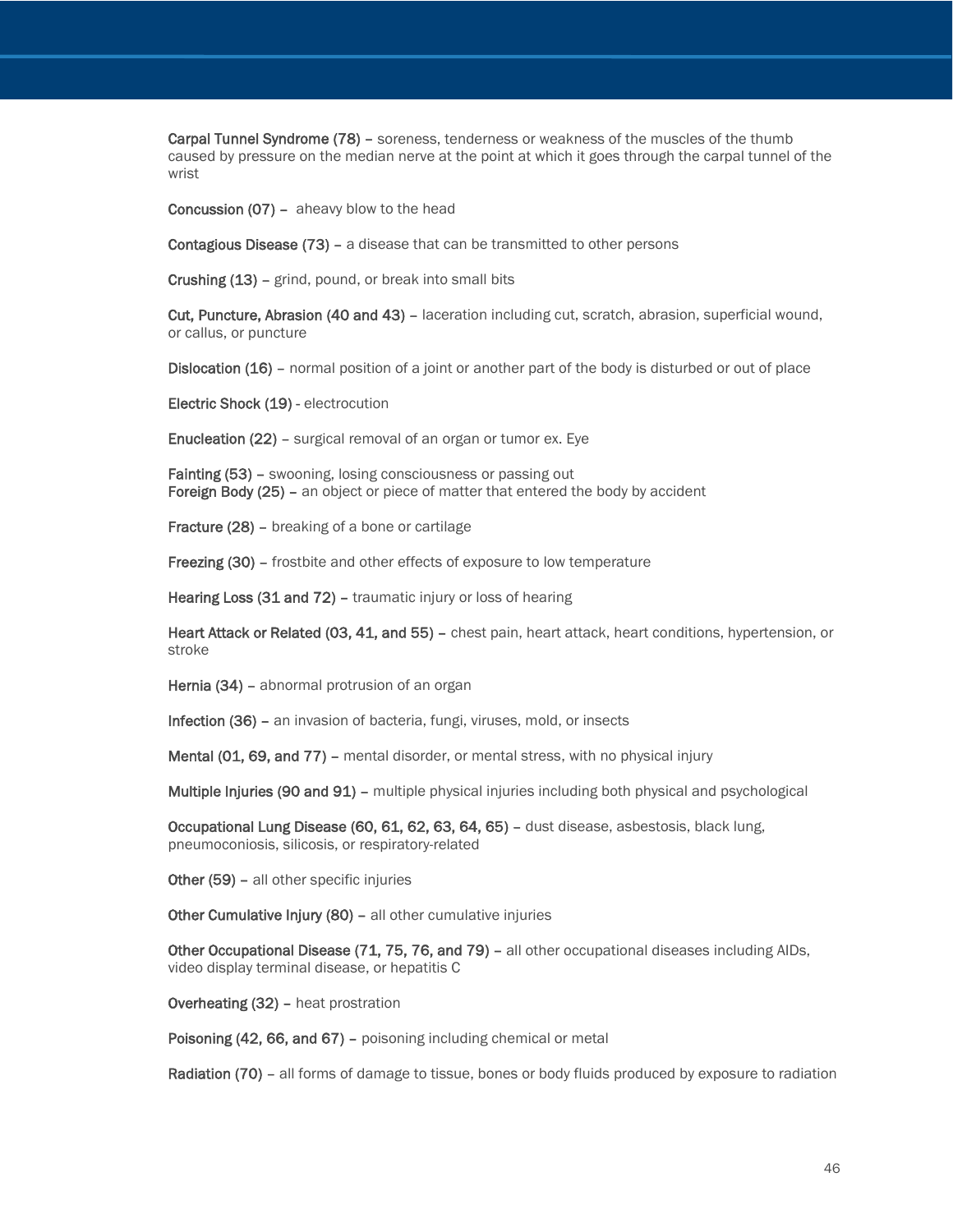Rash, Skin, or Tissue Inflammation (68) – dermatitis from contact with irritants or chemicals such as drugs, oils, plants, woods or metals in the form of solids, pastes, liquids or vapors

Rupture (46) – breaking or bursting suddenly

Severance (47) – separate divide or take off

Sprain, Strain (49 and 52) – sprain, strain, or tear

Vision Loss (58) – blindness or loss of vision

The nature of injury code descriptions can be found at https://www.wcio.org/Active%20PNC/WCIO\_Nature\_Table.pdf, maintained by the Workers' Compensation Insurance Organizations (WCIO)

Other Benefit Codes: Codes that identify the type of other benefits paid to date or recovered for an injury or occupational disease. The following are IAIABC definitions for the codes used in this report:

Hospital Costs Paid to Date: Sum of costs of both inpatient and outpatient services.

Other Medical Paid to Date: Sum of medical costs to other providers not included in payments to physicians or hospital costs, i.e. laboratory tests, prescriptions. Pharmaceutical Paid to Date: Sum of medication payments.

Total Payments to Physicians Paid to Date: Sum of services paid to physicians.

Part of Body (Code): The code which corresponds to the part of the body to which the employee sustained an injury or occupational disease. Maintained by WCIO, the code definitions for part of body major groups are:

Abdomen including Groin (61)

Ankle (55)

Arm (31, 32, and 33) – including the upper arm, elbow, or wrist

Back including Spine (21, 22, 23, 41, 42, 43, 45, 47, and 63) – vertebrae, disc, spinal cord, upper back, lower back, sacrum and coccyx, or lumbar and sacral vertebrae

Buttocks (62)

Chest (44)

Ear(s) (13)

Eye(s) (14)

Facial Bones (19)

Foot, Toe(s) (56, 57, and 58)

Hand, Finger(s) (35, 36, and 37)

Head (10, 11, 12, and 18)

Heart (49)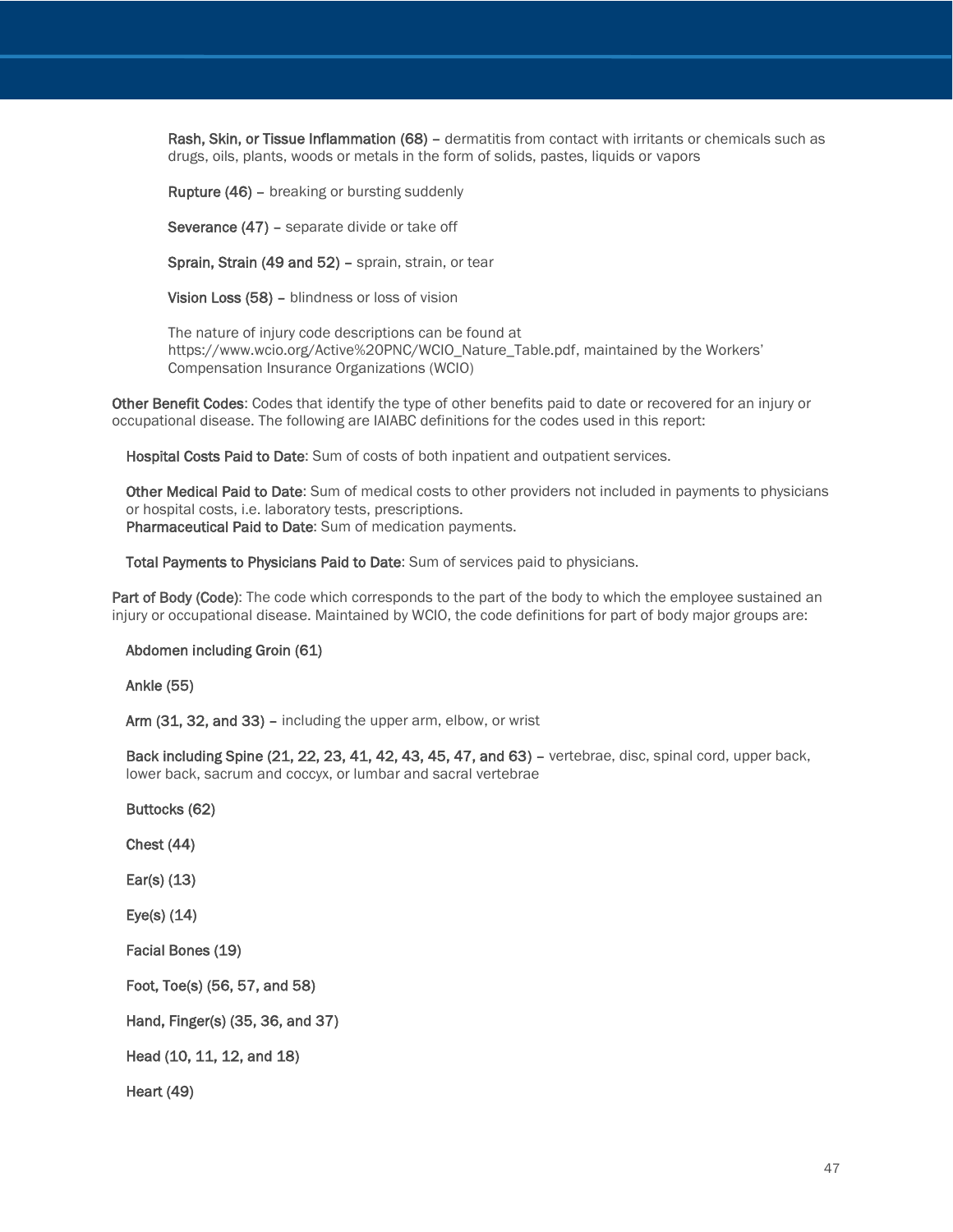Hip (51)

Internal Organs (48) – other than the heart or lungs

Knee (53)

Leg (52 and 54)

Lungs (60)

Mouth, or Teeth (16 or 17)

Multiple Lower Extremities (50)

Multiple Parts, or Body Systems (90 and 91)

Multiple Trunk (40)

Multiple Upper Extremities (30)

Neck (20, 24, 25, and 26)

Nose (15)

Other (64, 65, 66, and 99) Pelvis (46)

Shoulder (38)

Wrist (34 and 39)

Part of body code descriptions can be found at https://wcio.org/Active%20PNC/WCIO\_Part\_Table.pdf, maintained by the Workers' Compensation Insurance Organizations (WCIO)

Occupational Disease (OD): Harm or damage caused by work-related events that occur on more than a single day or work shift. It includes acute chronic illnesses or diseases caused by inhalation, absorption, ingestion or overuse syndrome.

Occupational Injury: Internal or external physical harm to the body that is established by objective medical findings, caused by a specific work accident on a single day or during a single work shift.

Permanent Partial Disability (PPD): Permanent impairment resulting from an injury or occupational disease, after achieving maximum medical improvement, that impairs the worker's ability to work and causes an actual wage loss. PPD benefits are calculated using 66 2/3% of the wages received at the time of injury, not to exceed one-half the state's average weekly wage at the time of injury. The maximum length for PPD benefits is determined by the date of injury.

Permanent Total Disability (PTD): A physical condition resulting from an injury or occupational disease after achieving maximum medical improvement, in which the worker has no reasonable prospect of physically performing regular employment. PTD benefits are calculated using 66 2/3% of the wages received at the time of injury, not to exceed the state's average weekly wage at the time of injury. The injured worker may receive cost of living increases.

Plan Type: The type of workers' compensation insurance coverage chosen by an employer. There are three different types of insurance plans: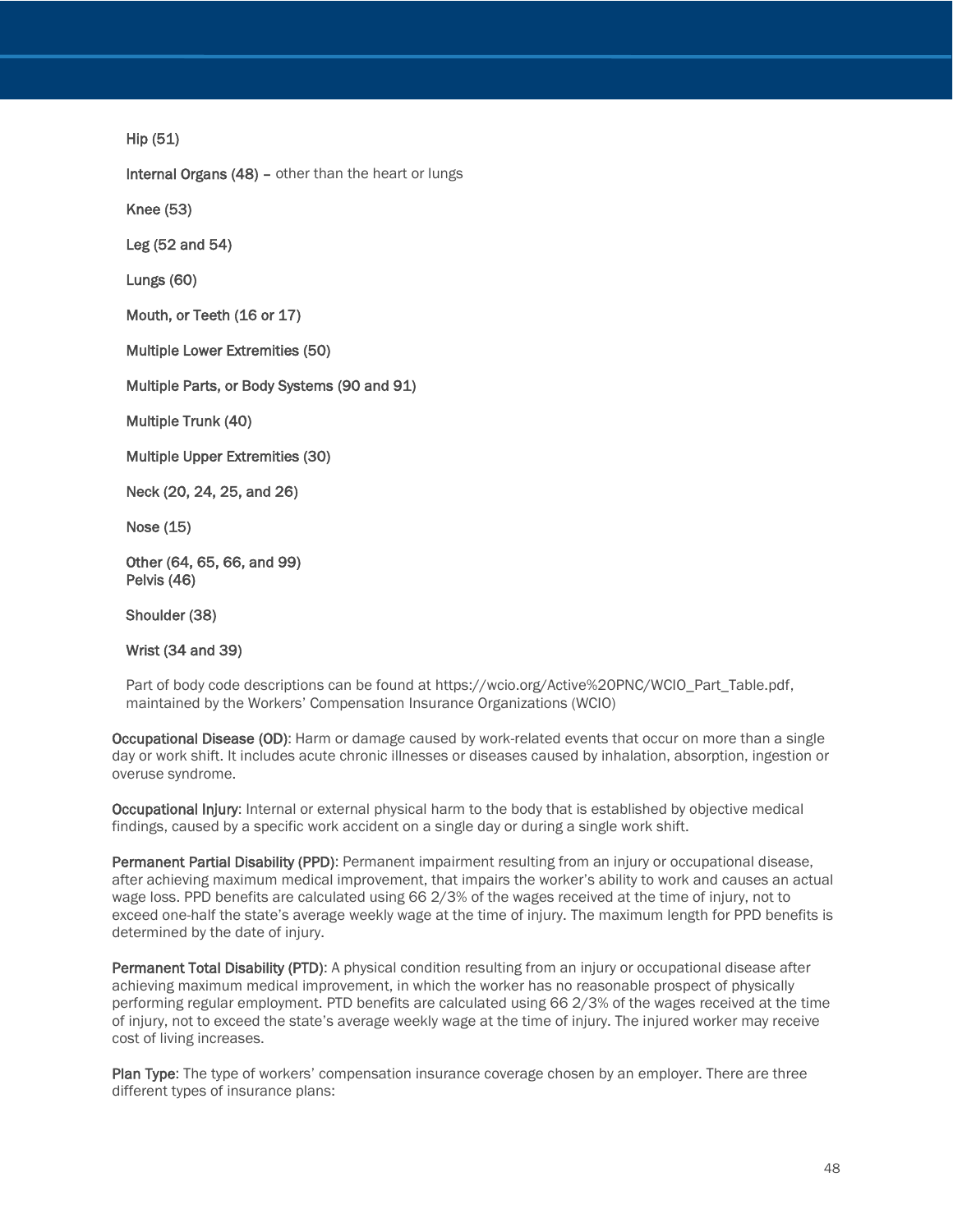Plan 1: Self-insurance provided by employers who have sufficient financial strength to cover potential workers' compensation Injuries. If an injury occurs, a self-insured employer will pay the expenses and benefits.

Plan 2: Insurance coverage provided by a private insurance company.

Plan 3: Insurance coverage provided by Montana State Fund.

Professional Employer Organizations (PEO): Professional Employer Organizations provide human resource services for small to medium-size businesses. Examples of services provided by PEO's are staffing, securing unemployment and workers' compensation insurance, and handling payroll taxes and medical benefits. PEO's must be authorized by ERD prior to contracting with any client employers.

Subsequent Report of Injury (SROI): The SROI is completed for each individual injury with indemnity benefits and is submitted to ERD by adjusters or insurers on every six-month anniversary of the date of injury until the Injury is closed or additional compensation or medical payments are not anticipated. The form includes Injury and identification information, the status of the injury, type of benefits paid and benefits payment amounts. The Annual Report includes data reported to ERD on injury and occupational disease indemnity Injuries. SROIs may not have been submitted to ERD for all indemnity Injuries.

Temporary Partial Disability (TPD): A physical condition resulting from an injury or occupational disease, prior to achieving maximum medical improvement, that causes a partial loss of wages. TPD benefits are the difference between the injured worker's actual weekly wage and the actual weekly wage earned during the injured worker's temporary partial disability. They are subject to a maximum of 40 hours per week and capped at the injured worker's Temporary Total Disability rate.

Temporary Total Disability (TTD): A physical condition resulting from an injury or occupational disease, prior to achieving maximum medical improvement that causes a total loss of wages. TTD benefits are calculated using 66 2/3% of the wages received at the time of injury, not to exceed the state's average weekly wage at the time of injury.

Uninsured Employers' Fund (UEF): Enforces workers' compensation coverage requirements for all employers, and pays benefits to injured workers whose employers do not have coverage.

Utilization and Treatment Guidelines (Montana Guidelines): MTDLI is required by statute to implement guidelines for workers' compensation medical treatments. The Montana Guidelines are based on the existing Colorado Workers' Compensation Medical Treatment Guidelines, supplemented with the ACOEM Guidelines, for use in Montana. The purpose of the Montana Guidelines is to assist injured workers in receiving prompt and appropriate care, assist injured workers in stay-at-work/return-to-work options, assist clinicians in making decisions for specific conditions, and help insurers make reimbursement determinations. Montana Guidelines are enforceable for payment purposes. MTDLI recognizes that acceptable medical practice may include deviations from the guidelines and that the Montana Guidelines are not relevant as evidence of a provider's legal standard of professional care.

The Montana Guidelines are applicable to all medical services provided on or after July 1, 2011, and establish a presumption of compensability for injuries and occupational diseases occurring on or after July 1, 2007. For those injuries or occupational diseases occurring on or before June 30, 2007, treatment in accordance with the Montana Guidelines constitutes reasonable primary or secondary medical treatment.

Vocational Rehabilitation Benefits: Benefits paid to the injured worker at the worker's TTD rate. The benefits are paid for the period specified in the job placement or retraining plan, not to exceed 104 weeks. The plan is prepared by the rehabilitation provider and agreed to by the insurer and injured worker.

Wage Loss Benefits: TTD, TPD, PTD, and PPD benefits paid to the injured worker.